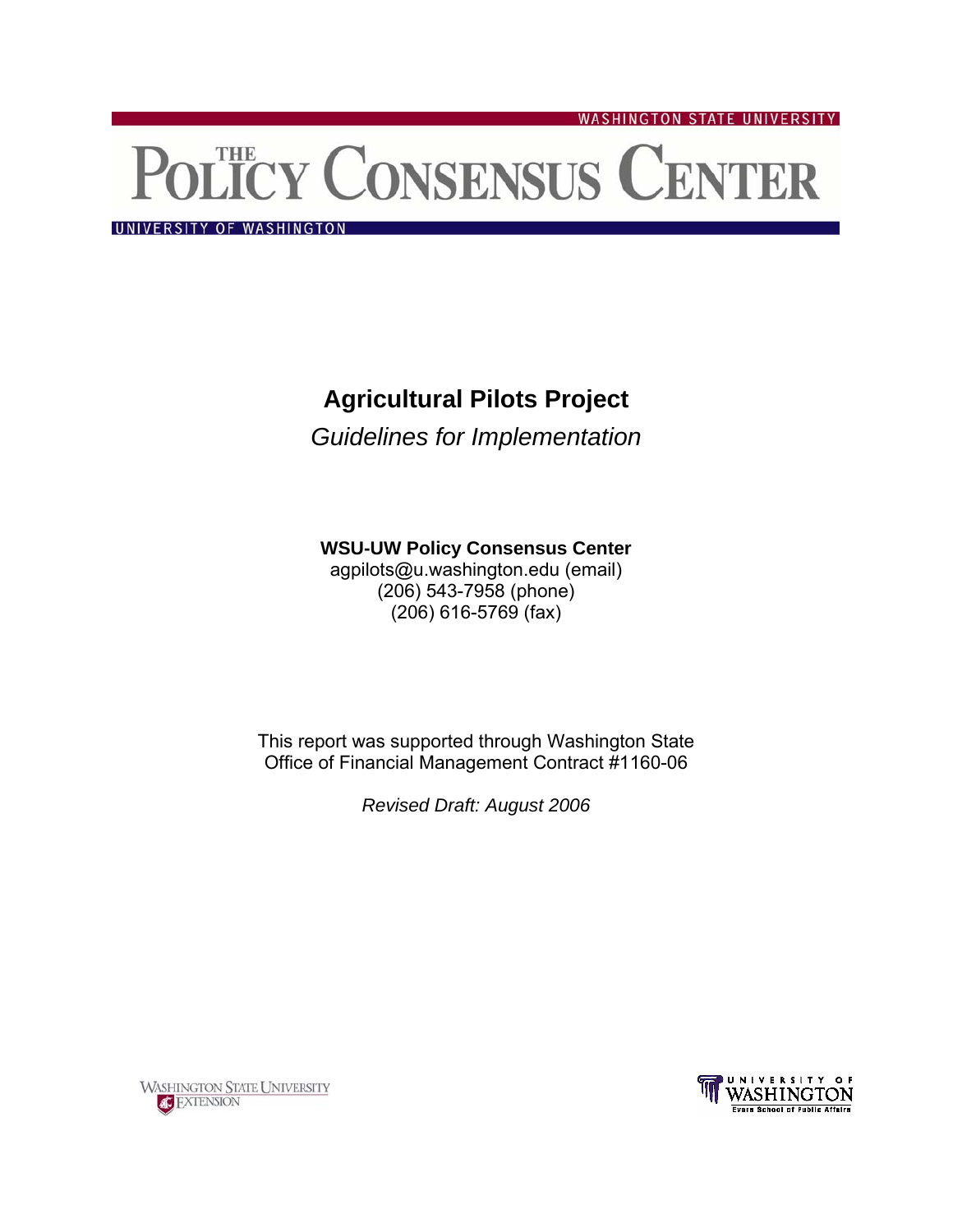This document was prepared by the WSU-UW Policy Consensus Center (PCC), whose mission is to act as a neutral resource for collaborative problem solving in the Pacific Northwest. The PCC advisory board supports the preparation of this and other independent reports produced under the Center's auspices; however, the findings and conclusions contained herein may or may not necessarily reflect the individual views or opinions of the Center's staff, university administration, or advisory board members or the organizations they represent.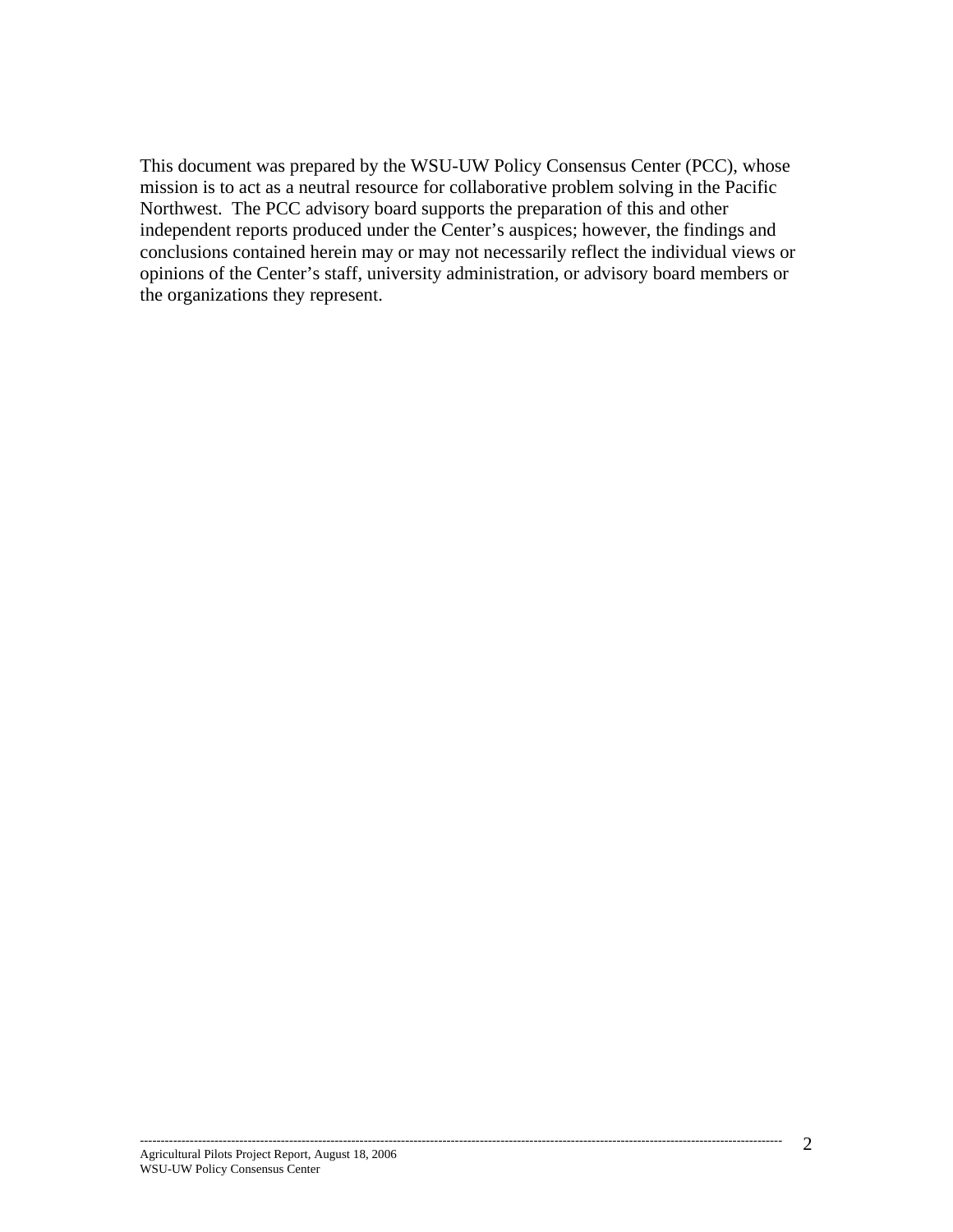# **Executive Summary**

The Agricultural Pilots Project is a voluntary effort that could contribute to the agricultural and environmental legacies of Washington State. The project will solicit, select, and evaluate individually funded activities (pilots) that promote the application of innovative new ideas and approaches on a small scale, but which show promise for wider dissemination and large scale impact. The project has been developed through research and consultations with over 150 experts and leaders in the agricultural and environmental arena.

The implementation of the Agricultural Pilots Project is dependent upon funding from the Washington State Legislature. If there are a sufficient number of promising projects, the Governor may seek funding for the Agricultural Pilots Project. In the interim, the Governor has encouraged the application process to go forward in the fall of 2006. This early pre-proposal stage will allow the Governor and Legislators to gauge the type of pilots that might be implemented, and the commitment they might draw from those who would be involved. The most promising pre-proposals will be ranked according to established criteria, and will inform the budget request to the Legislature.

The Agricultural Pilots Project is based upon two goals - ensuring continued vitality for Washington's agricultural economy while enhancing environmental benefits. In an effort to simultaneously address these important goals, the project draws upon well- established agricultural and environmental research in order to bring forward new opportunities for innovation and collaboration.

The project recognizes the wide diversity of agriculture, climates, and unique local conditions in Washington. It seeks to draw upon the practical problem solving skills, imagination and commitment that agricultural producers and others can bring to bear. It seeks to promote the profitability of agricultural producers throughout the state while restoring or enhancing natural resources and rural landscapes. Unlike most past efforts, it is not regulatory, does not limit what can be tried, and does not compel anyone to participate.

The Agricultural Pilots Project will be managed by an Oversight Committee representing diverse perspectives and expertise. The Committee will solicit proposals from agricultural producers, watershed groups, tribes, counties and other entities across the state. The application process will consist of a simple pre-proposal, with the most promising afforded the opportunity for technical assistance in developing a full pilot proposal. The Oversight Committee will use standards and selection criteria established for the project and will develop a data collection and evaluation regime. It will draw upon technical expertise for use in the selection and evaluation process.

The Oversight Committee will be responsible for disseminating the results and lessons learned from pilots for purposes of promoting the voluntary adoption of promising opportunities and approaches based on their merits. It will prepare a report for the public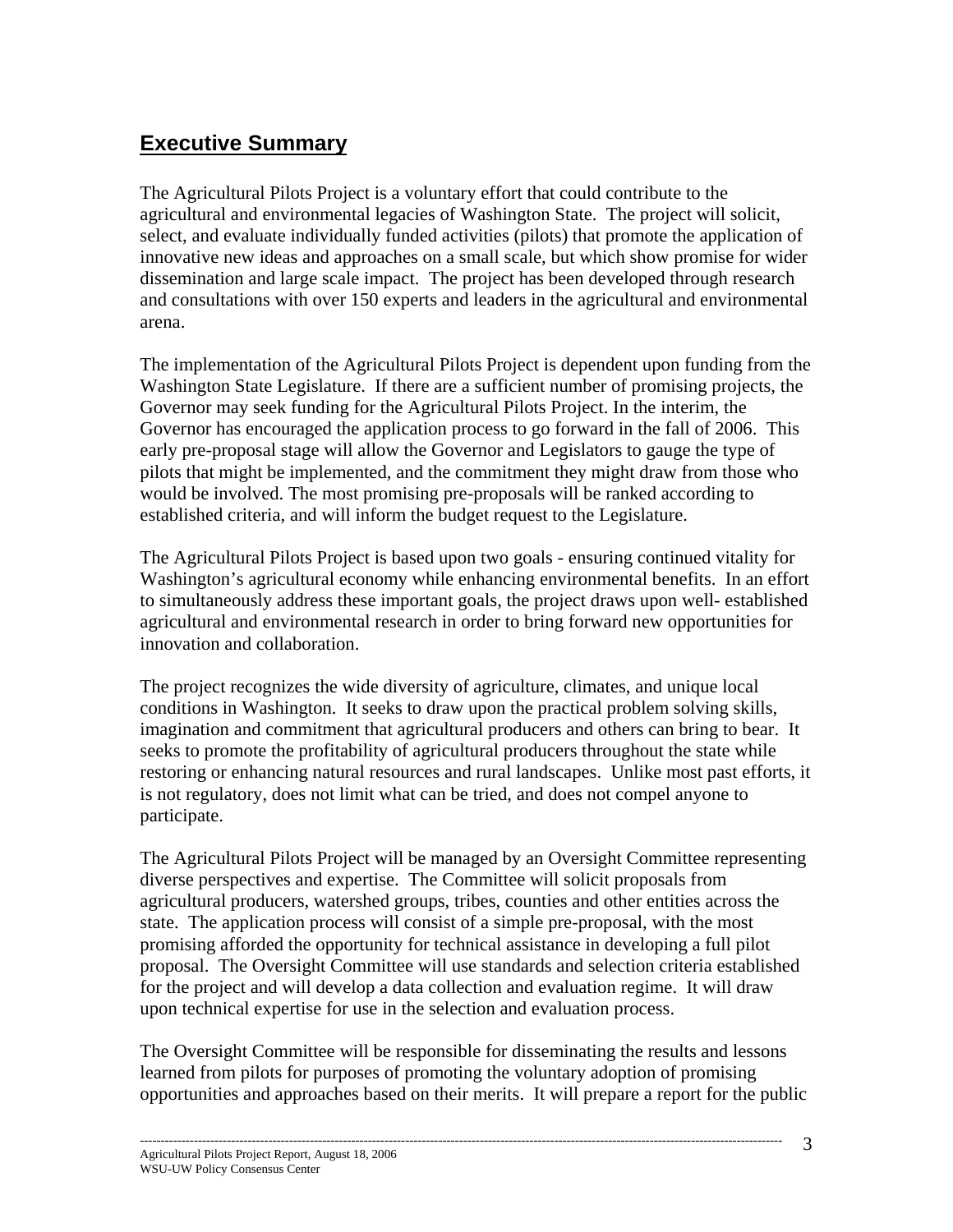and the Legislature in each biennium the project operates, so that others can make use of new innovations that may emerge as a result of the project.

During the preparation of this report, the PCC staff consulted with stakeholders representing a wide range of perspectives. These conversations revealed a high level of interest in the principles underpinning the Agricultural Pilots Project and were instrumental in shaping this effort. Safeguards, such as the way the pilots are solicited, selected and measured, will require careful attention, but there are many in the agricultural and environmental communities who seem eager to roll up their sleeves and work together to preserve the heritage and economic value of agriculture and the environment in this state.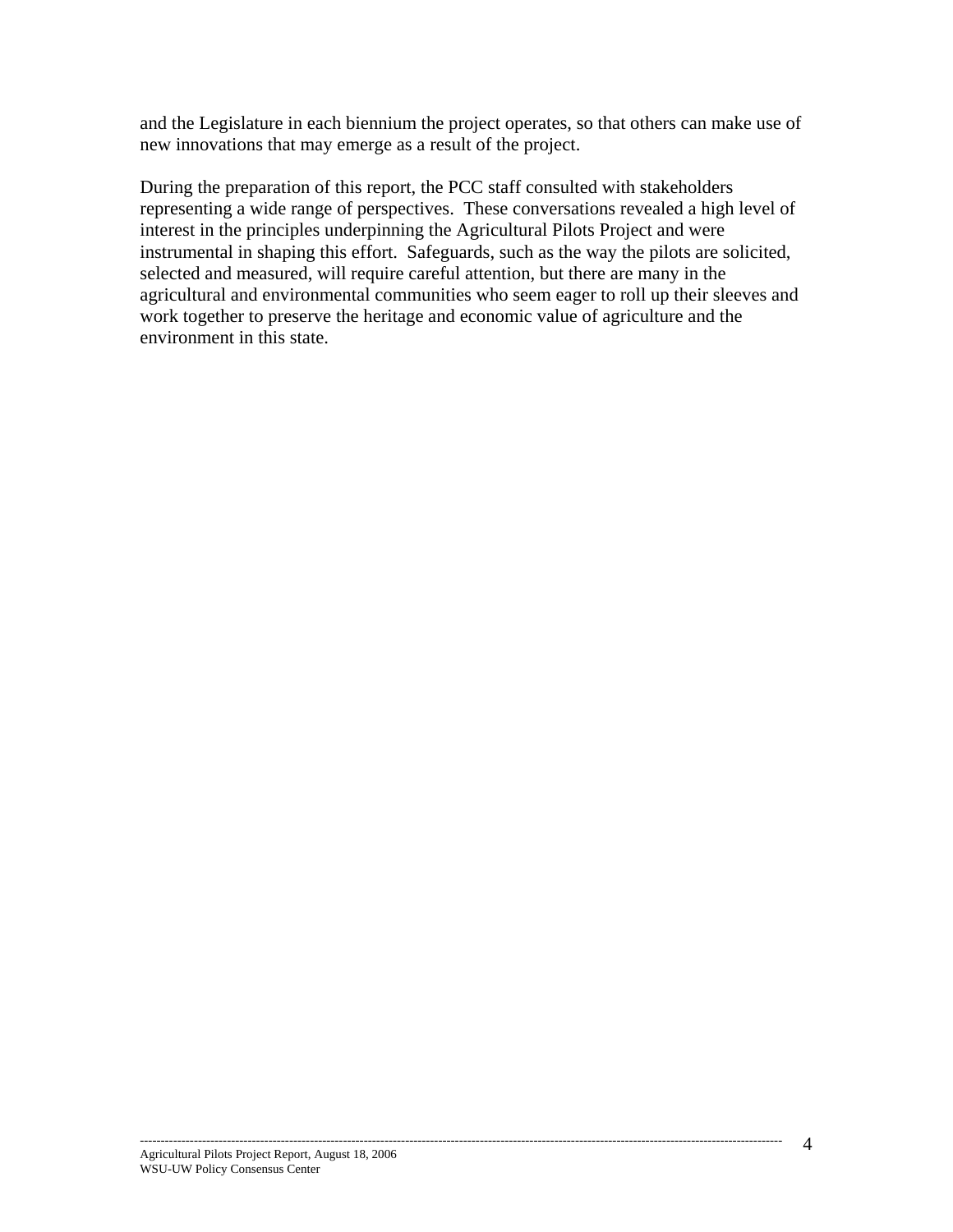# **Contents**

| Appendix D. Pilot Examples and Potential Ingredients35                 |  |
|------------------------------------------------------------------------|--|
|                                                                        |  |
|                                                                        |  |
| Conservation Incentive and Technical Assistance Programs36             |  |
|                                                                        |  |
|                                                                        |  |
|                                                                        |  |
|                                                                        |  |
|                                                                        |  |
| Appendix E. Examples of Existing Programs, Projects or Resources which |  |
|                                                                        |  |
| Conservation Incentive and Technical Assistance Programs41             |  |
|                                                                        |  |
|                                                                        |  |
|                                                                        |  |
|                                                                        |  |
|                                                                        |  |

-------------------------------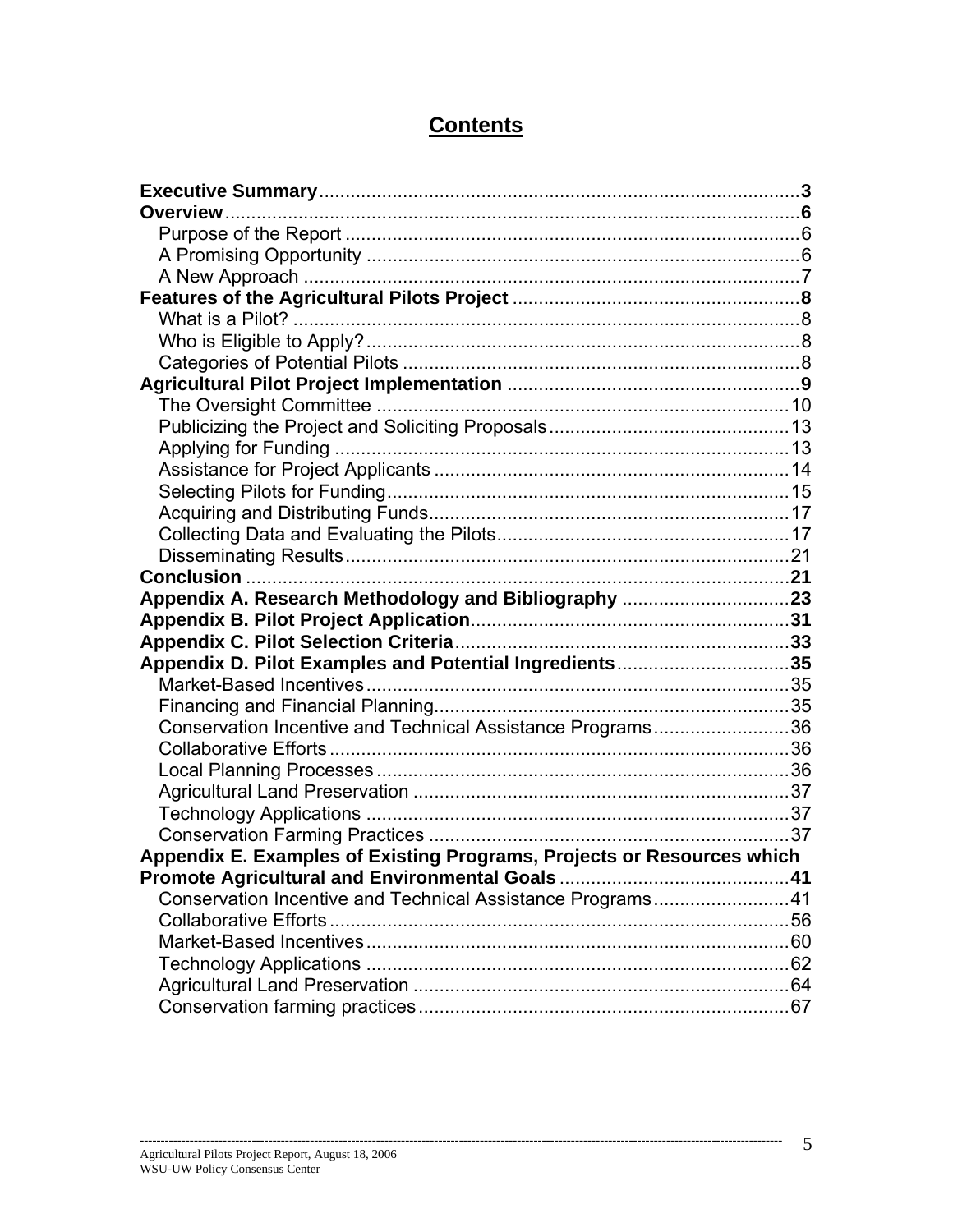# **Overview**

## *Purpose of the Report*

This document describes the major features of the Agricultural Pilots Project, and serves as a resource document to guide the implementation of the project by an independent Oversight Committee. It is based upon a draft assessment that was produced by the PCC in January 2006. It more specifically describes how the solicitation, selection and monitoring of pilots will work and defines the role of the Oversight Committee. It also briefly describes the underlying problems the project seeks to address as well as the opportunities that can be leveraged.

The development of this implementation plan was funded by the Legislature via a budget proviso in the 2006 Legislative session. The Governor intends to submit a budget request to fund individual pilots and fully implement the project in the 2007 Legislative session. In the interim, the Governor has expressed an interest in seeing a pre-proposal process move forward in order to gauge the types of pilots that may be implemented.

The Agricultural Pilots Project concept was developed based on discussions with interested parties and experts, research on similar types of efforts, and review of sound agricultural and scientific practices. The report's appendices provide examples of existing programs and similar efforts, and examples of potential ingredients for pilots.

# *A Promising Opportunity*

Conversations between the PCC staff and people from the Palouse to Puget Sound indicate that economic activities and preservation of natural resources have often been perceived to be at odds. However, many citizens in the state are increasingly recognizing that a vital agricultural economy and conserving natural resources are not competing interests. Many now believe that working lands and a thriving agricultural economy can go hand in hand with open space and environmental benefits.

At the same time, many challenges still exist, and the Agricultural Pilots Project should not be expected to address them all. Nonetheless, based upon the response by stakeholders, the project appears to hold possibilities for harnessing the energies of leaders in the agricultural and environmental communities, state and local governments, and tribes.

Recognizing that agricultural producers can best provide environmental benefits when their economic prospects are strong, an effort aimed at promoting the economic wellbeing of producers as well as environmental stewardship on working lands is very appealing. The Agricultural Pilots Project seeks to do just that.

The key to the Agricultural Pilots Project's success will be in selecting innovative pilots that both hold the promise for real gains to the agricultural producer and the environment, and are sustainable beyond the pilot stage. In addition, the project tries to encourage the relationships and forums necessary for continued problem solving and innovation.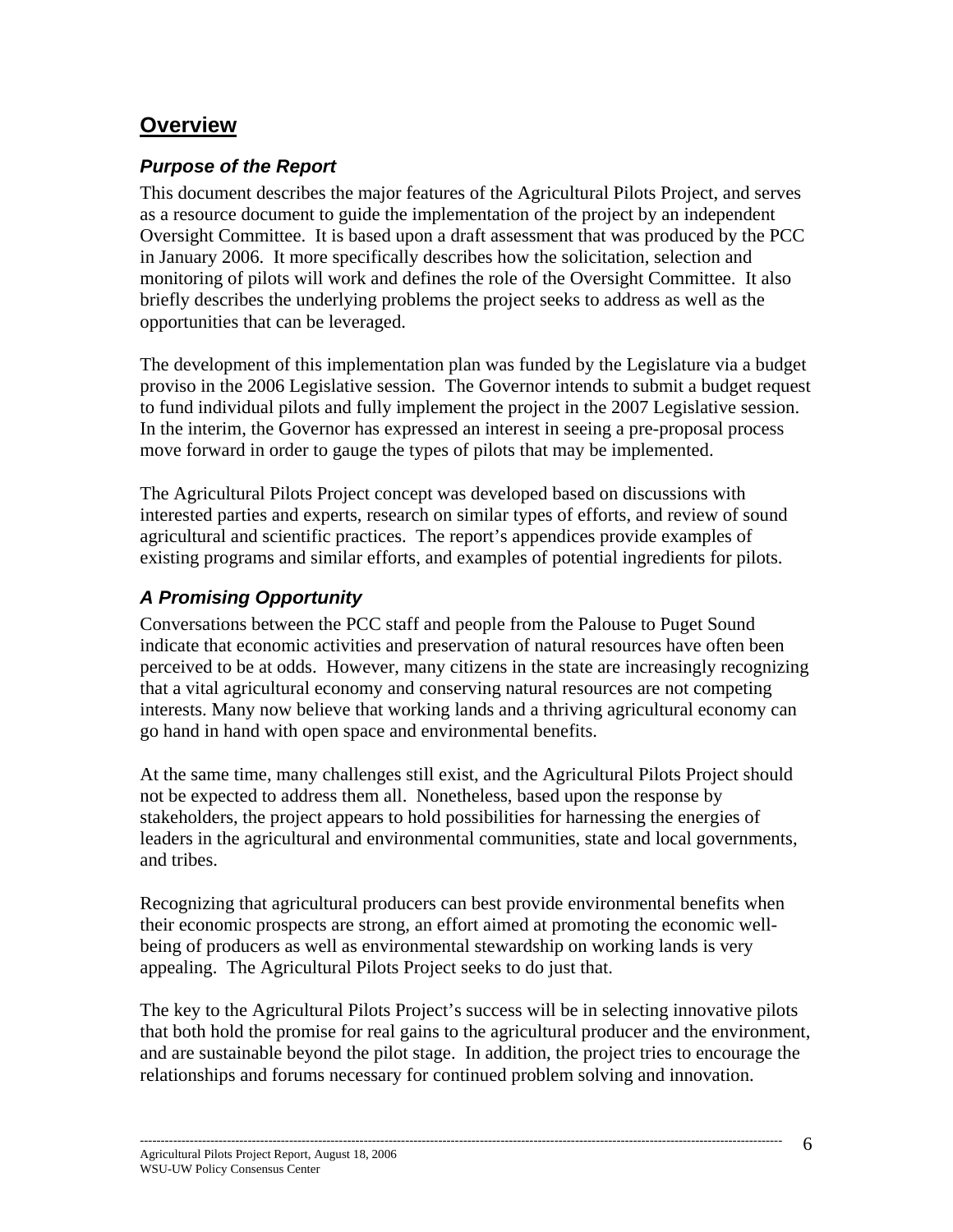Rather than simply funding some interesting ideas that benefit a localized group, it is hoped the project will contribute to develop new partnerships among farmers and environmentalists, retailers and marketers, regulators and policy makers. At its best, the Agricultural Pilots Project could result in dialogue at the community and state levels that would magnify the possibilities for cooperation, problem solving, and progress in the pursuit of mutual goals.

# *A New Approach*

The Agricultural Pilots Project is designed to recognize the contributions of agricultural producers to the overall economic health of the state as well as the environmental stewardship benefits that working lands can provide. The proposed project, while drawing on a variety of proven approaches, is innovative compared to existing efforts in several important ways:

- It seeks to promote approaches that benefit agriculture and the environment *simultaneously*. It seeks to reframe the debate away from agriculture versus the environment, to demonstrate that agricultural production and environmental stewardship can be mutually reinforcing and mutually beneficial.
- Unlike many programs aimed at one or both sectors, it is voluntary and does not regulate, compel participation, or limit the ideas that can be tried.
- The project taps the ingenuity and creativity of agricultural producers and other locally interested people who want to improve agricultural and environmental outcomes.
- It steps outside the usual categories and encourages new combinations or adaptations to fit local agricultural or environmental circumstances. It offers an alternative to past attempts at "one-size-fits-all" prescriptions.
- It seeks to combine and leverage successful approaches by bringing existing technologies and practices to bear in new and expanded ways.
- The project approach emerged from the ideas of more than 150 people familiar with agriculture and related environmental challenges around the state, as well as from well-regarded studies.
- An Oversight Committee, drawn from knowledgeable people who have a stake in these issues and who are interested in working together, are responsible for the solicitation, selection, and funding of pilots and making the results widely known.
- The project seeks to establish channels for addressing current and emerging issues facing agriculture and the environment by encouraging collaborative problem solving, implementing new ideas on the ground, and objectively evaluating the results.
- Widely sharing and disseminating the results, outcomes, and lessons learned from the portfolio of pilots will encourage others to adopt promising, innovative new approaches based on merit and potential for impact.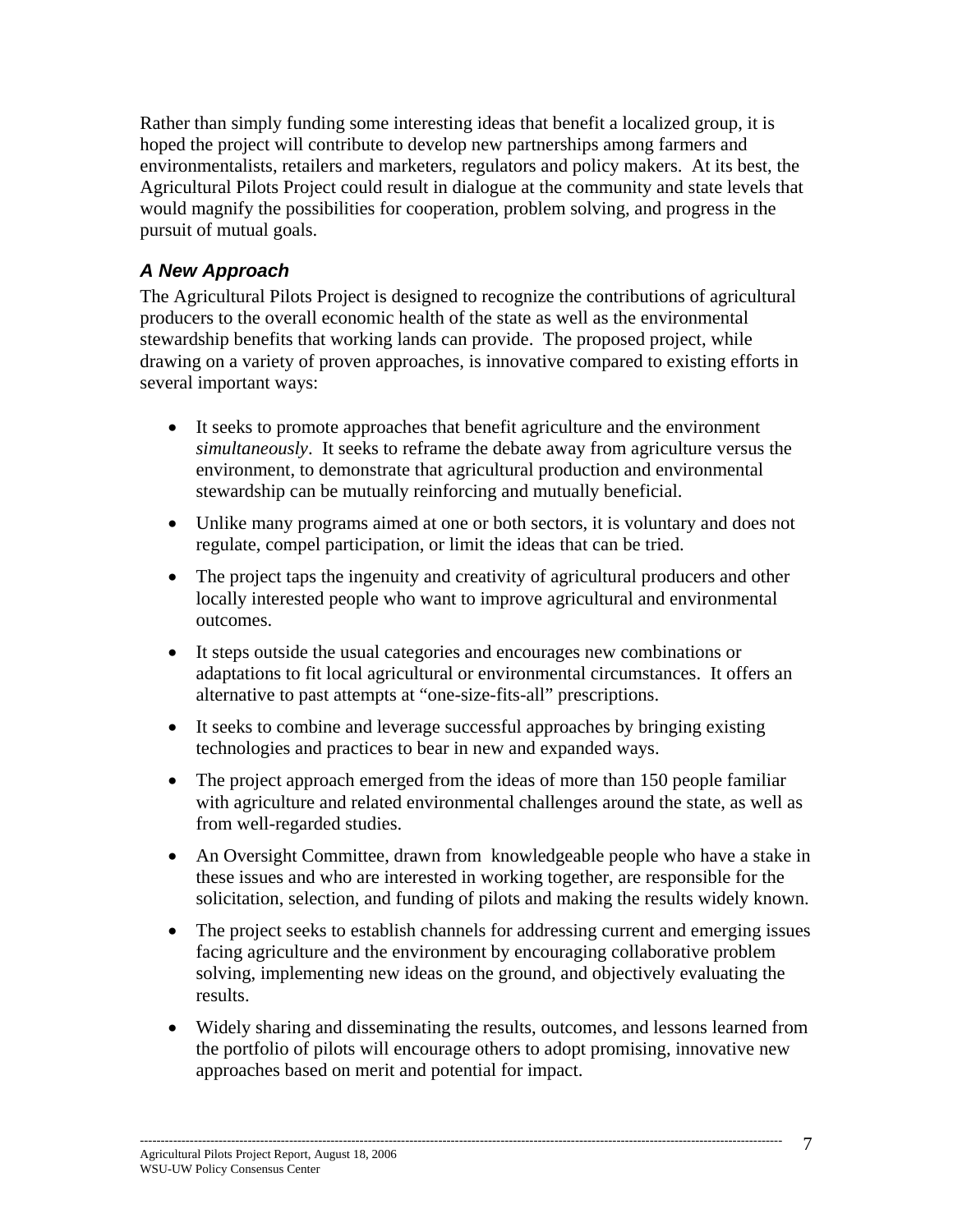# **Features of the Agricultural Pilots Project**

## *What is a Pilot?*

A pilot is an opportunity to translate innovative ideas into reality, and allows for promising new approaches to be evaluated for feasibility and effectiveness. The pilot approach tests a project's assumptions, verifies projected costs and benefits, yields lessons for further dissemination, and minimizes risks associated with broader implementation. Pilots will be selected, in part, based upon their potential for broad applicability and replication. Therefore, successful pilots hold the possibility for broad impact.

Three general types of pilots will be considered:

- Pilots that test an innovative new idea or approach to increasing agricultural profitability and enhancing environmental benefits, such as the adoption of new agricultural technologies/practices, marketing strategies, and/or collaborative planning approaches.
- Pilots that demonstrate how an approach that has succeeded in one location can be applied to one or more new places.
- Pilots that combine proven practices in unique new ways which may respond to new challenges or opportunities.

# *Who is Eligible to Apply?*

The Agricultural Pilot Project is open to any individual or group wanting to put forth proposals that meet the selection criteria and achieve the dual goals of the project. A pilot can involve any agricultural sector within the state. Successful proposals will represent collaborations of affected parties, including a leading role or significant participation from the agricultural community.

# *Categories of Potential Pilots*

Pilots that could advance the goals of the project fall into a number of categories provided below. These categories are not intended to restrict other combinations or possibilities in actual proposed projects. For example, pilots that combine activities across categories to leverage impact would be considered. Pilots that add an evaluation component to already-funded activities would also be considered if it meets the goals of the project. The following list is intended to illustrate the range of potential pilots.

- **On-farm operations.** Pilots that support adoption of specific agricultural practices or systems, such as direct seeding, conservation farming practices, or intensive pasture management.
- **Technology applications.** Pilots that support adoption of specific technologies, such as anaerobic digesters, bio-fuel production, and precision agriculture technologies (e.g., intensive soil moisture management).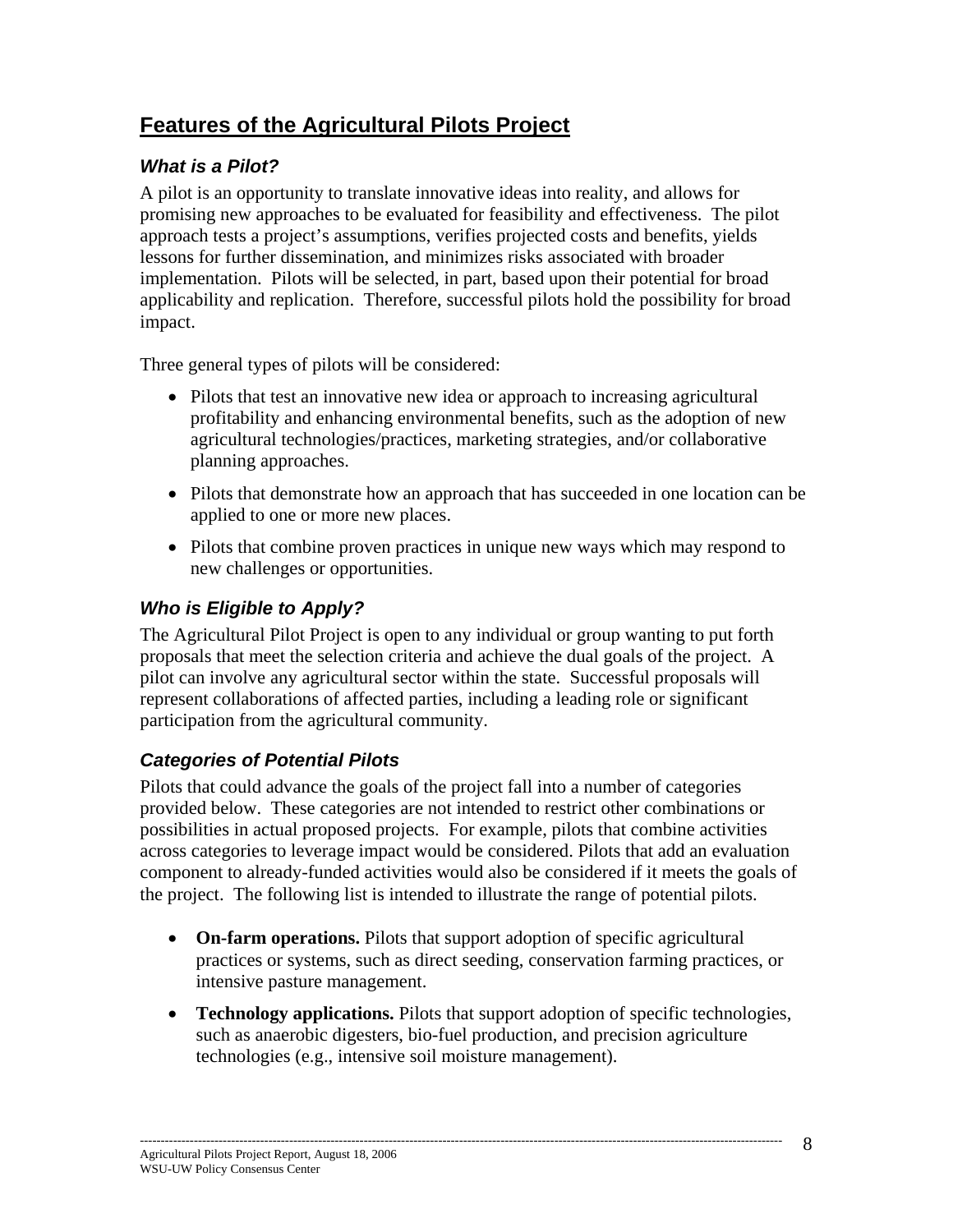- **Market-based incentives.** Pilots that support the development, adaptation, or dissemination of stewardship labeling/certification programs that provide added value in the marketplace to agricultural products. Examples include programs to identify products grown using environmentally sustainable practices and beneficial for farm workers, such as Food Alliance and Salmon Safe.
- **Financing and financial planning.** Pilots that help ensure funding for agribusiness through sound financial, business and succession plans. Examples may include combining farm plans and incentive programs with business plans, risk reduction through regulatory agreements, and pooling self insurance funds.
- **Conservation incentive and technical assistance programs.** Pilots that use new combinations, adapt, develop, or further disseminate voluntary, incentive-based programs. Examples include programs such as Environmental Quality Incentives Program (EQIP), Conservation Reserve Program (CRP), and the Conservation Security Program (CSP). Appendix E provides a listing of existing conservation incentive and technical assistance programs.
- **Collaborative efforts.** Pilots that foster voluntary participation and collaboration between agricultural producers and others (e.g., environmentalists, local watershed and planning authorities, tribes, or concerned citizens) to achieve economic and environmental benefits. Examples include Coordinated Resource Management (CRM), the Ground Water Management Area process in the Columbia Basin, and the VINEA effort in Walla Walla.
- **Local planning processes.** Pilots that disseminate a promising local planning process or approaches. Examples include Whatcom County's approach to developing a Critical Areas Ordinance and the unified approach to supporting agriculture in Snohomish County.
- **Agricultural land preservation.** Pilots that aim to preserve farmland and have meaningful environmental benefits. These might include purchase of development rights (PDR) programs, transfer of development rights (TDR) programs, and other means.

Examples of potential pilots are described in Appendix D of this report.

# **Agricultural Pilot Project Implementation**

This section outlines the key components for project implementation. They are as follows:

- The Oversight Committee
- Publicizing the Project and Soliciting Proposals
- Applying for Funding
- Assistance for Project Applicants
- Selecting Pilots for Funding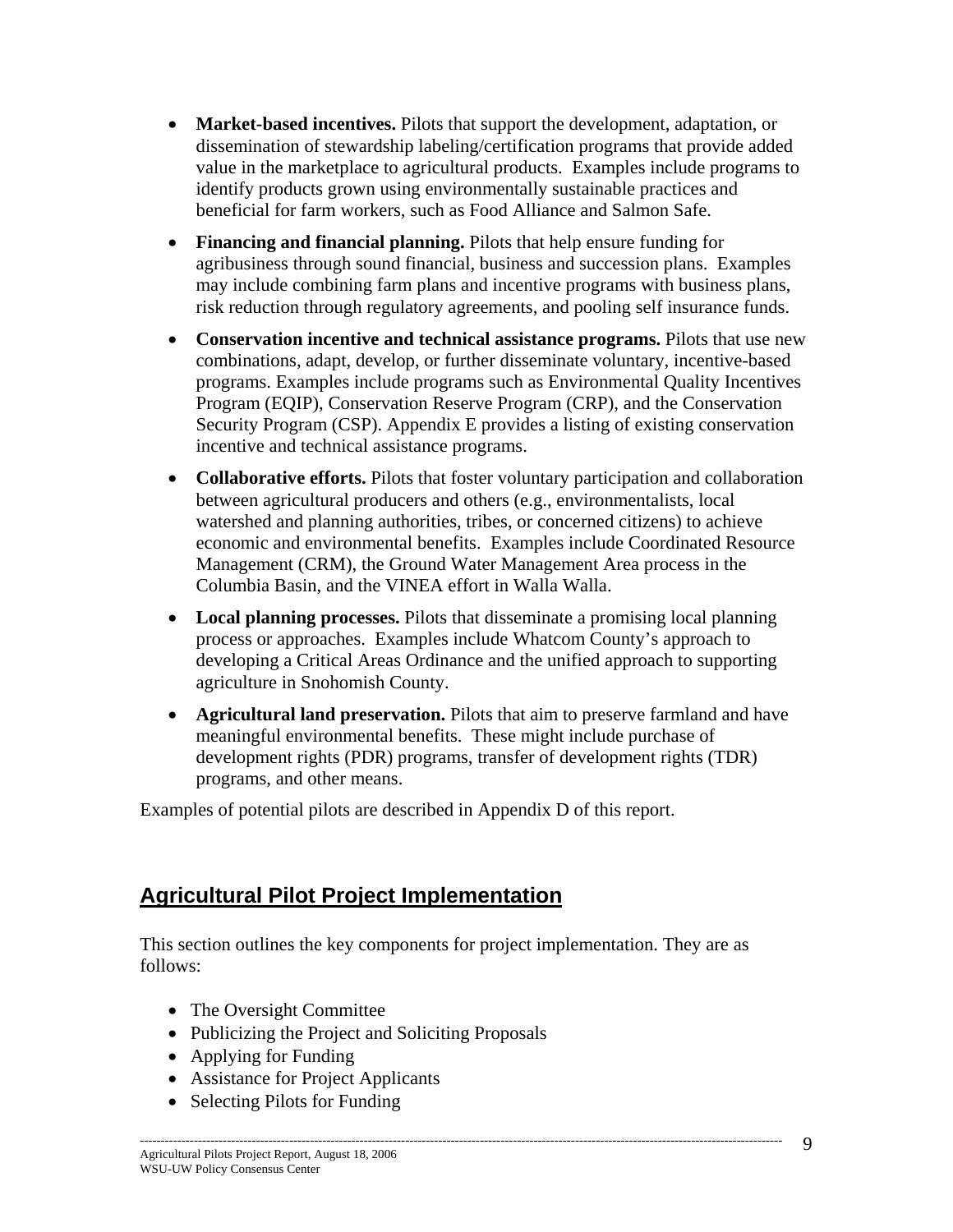- Acquiring and Distributing Funds
- Collecting Data and Evaluating the Pilots
- Disseminating Results

## *The Oversight Committee*

#### Oversight Committee Framework & Criteria for Membership

The Oversight Committee will represent a neutral and balanced body whose members bring credibility to the Agricultural Pilots Project. The Committee will oversee the solicitation, selection, and monitoring of pilots. It will also submit a project assessment report to the Legislature at the end of any biennium in which the project operates.

The Oversight Committee will be comprised of approximately fifteen to twenty voting members who are selected based upon:

- the perspective, knowledge and experience they bring to the committee; and
- their stature as a trusted person who is effective in interacting with involved constituencies, state agencies, the Legislature and the public.

Committee membership will be drawn from a broad spectrum of perspectives, including leaders from various types of agriculture and areas within the state, leaders in the environmental community, and knowledgeable local officials and citizens. Tribal members will also be invited to participate. In order to be effective in promoting change in practices and approaches that meet the dual goals, the committee will require a high proportion of members with agricultural expertise.

Representatives from the relevant state agencies such as the Departments of Agriculture, Ecology, and Community, Trade and Economic Development, and the Conservation Commission will be asked to serve as ex-officio members. Ex-officio membership will be non-voting, but will provide opportunities for experienced agency staff to contribute to and learn from the discussions in ways that can advance the implementation quality and impact of pilots. Ex-officio participation can also inform agencies about opportunities and needs in the field, and the Oversight Committee may enlist their support in disseminating results and lessons learned. Legislative staff may also be invited to serve as ex-officio members, as the progress and results achieved through this project may provide useful insights and policy perspective about processes for future problem solving.

Collectively, the Oversight Committee should possess credibility with constituencies, an understanding of public policy and the private sector, the knowledge/expertise to examine promising pilots, and the perspective to develop a balanced portfolio of pilots that meet the dual goals of the project.

#### Oversight Committee Responsibilities

With staff support to be provided by the PCC, the central tasks of the Oversight Committee members include: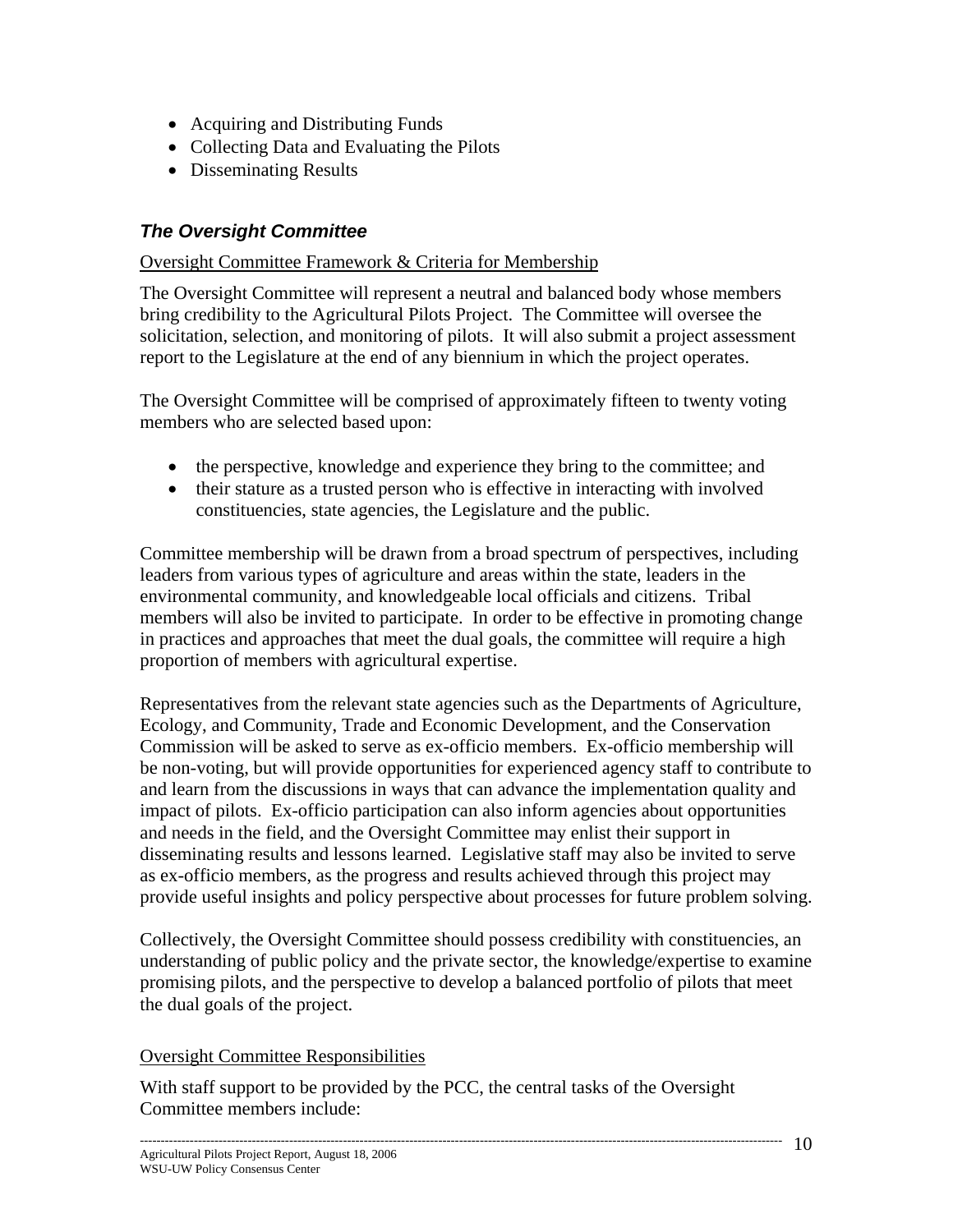- 1.) encouraging people to put forth high potential, high-impact pilots from different agricultural sectors and geographic areas of the State;
- 2.) selecting pilots for funding;
- 3.) ensuring pilots are evaluated based upon the evidence of individual results as well as the aggregate benefits of the project;
- 4.) reporting on the project at the end of each biennium in which the project operates and at the conclusion of the project (these reports will highlight pilots that demonstrate the greatest potential for impact and self sustaining results in order to encourage broad dissemination of successful practices and approaches);
- 5.) promoting the project and encouraging opportunities for replication throughout the state;
- 6.) developing recommendations on the future of the project, and as warranted, recommend to the Governor and Legislature subsequent rounds of solicitations and funding.

#### Time Commitment

The Oversight Committee is expected to convene approximately 6-8 times during the upcoming biennium. These meetings will be 4-8 hours in length. Additional time commitments include occasional phone conferences and possible sub-committee meetings, and individual members may be asked to assist in outreach activities to groups with whom they are familiar.

#### Conflict of Interest

The Oversight Committee will have a policy of recusal of any member during discussion and selection of any pilot in which the member may have an interest, financial or otherwise, direct or indirect.

Members will be expected to recuse themselves, but any member of the Oversight Committee can and is expected to bring up potential conflicts for consideration by the group. The Chair of the Committee may recuse any member from a decision based on his or her judgment of real or perceived conflicts of interest.

#### Investing in Opportunity

Oversight Committee members will have an opportunity to assist in the overall advancement of Washington's agricultural economy, while at the same time contributing to environmental stewardship. Members will be able to encourage and help shape pilots that may have a significant and lasting impact, possibly affecting long-standing dilemmas or frustrations in practice or policy. It is hoped that Oversight Committee members will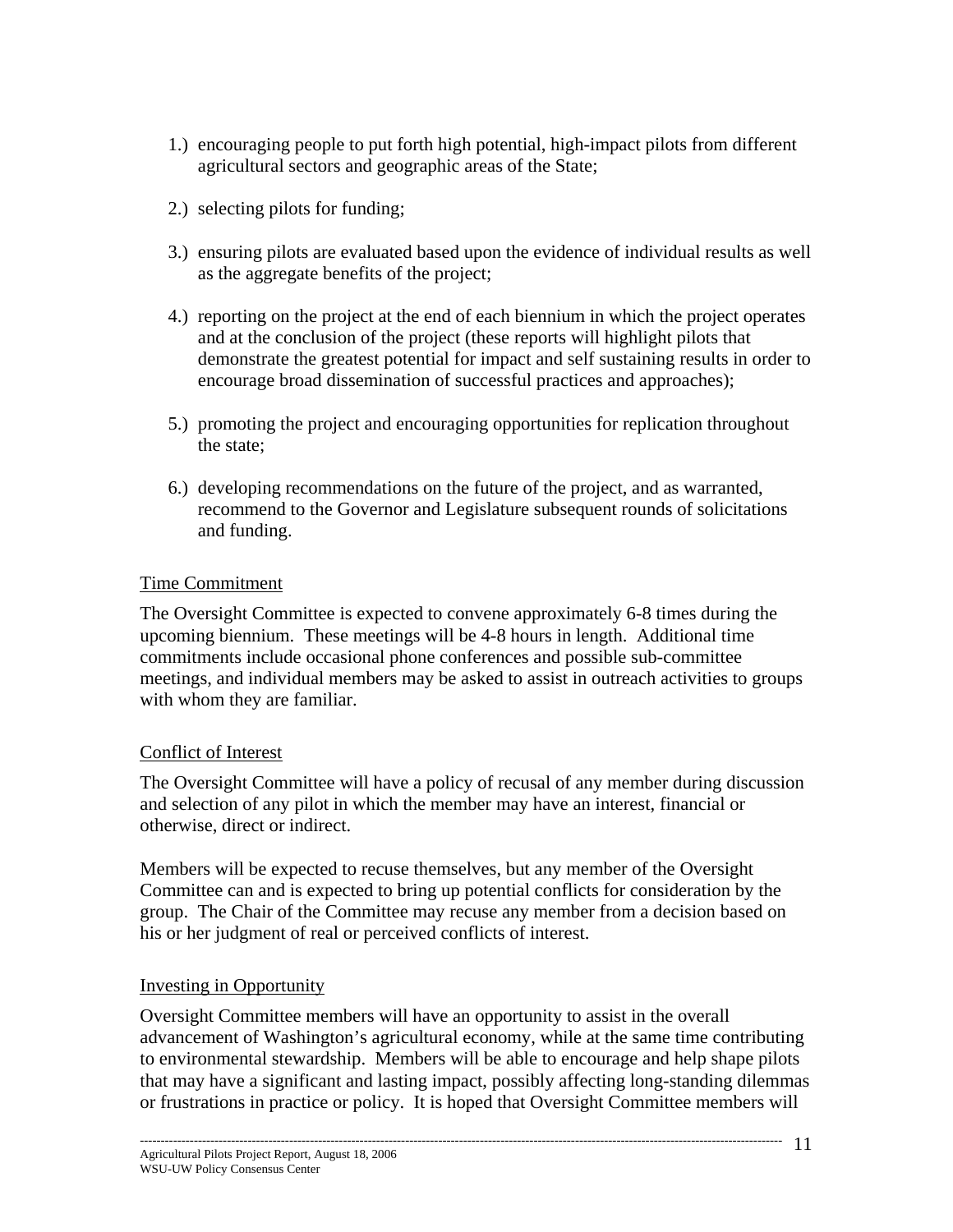see their responsibilities in this light, and will make the requisite personal investment required by their position.

#### Oversight Committee Staff Support and Outside Technical Assistance

The Oversight Committee's time will be reserved for focusing on the selection of proposals and evaluation of pilot results, plus meeting the policy goals of the Agricultural Pilots Project.

The PCC will provide staff support for the Oversight Committee during the initial implementation of the Agricultural Pilots Project. The committee will receive support in soliciting pilot proposals, processing applications, and obtaining technical support necessary to the committee's work. The PCC staff will also provide support for committee meeting arrangements, establishing a web presence, conducting outreach, managing correspondence, and report drafting.

The Oversight Committee will be responsible for all aspects of soliciting, selecting and monitoring of projects. However, since it is difficult to anticipate the specific types of agricultural and environmental benefits that may be unique to each pilot proposal, the Oversight Committee may choose to seek the advice of outside individuals or groups. Specific advice may be sought in determining the feasibility and cost effectiveness of proposed projects, setting measurement standards and protocols for projects, and evaluating individual pilot results and lessons learned across the project.

PCC staff will be available to help the Oversight Committee acquire needed outside technical expertise. The Oversight Committee may seek advice as needed, from universities, agencies, tribes, agricultural and environmental organizations, and the private sector. Outside experts may be selected from a list developed with assistance from agricultural and environmental stakeholders. Alternatively, the Oversight Committee Chair (on the behalf of the committee) may seek advice from sources relevant to the questions under consideration.

Because the evaluation of individual pilots is central to the overall credibility of the project, the Oversight Committee may seek the assistance of a group of outside consultants on issues specifically related to monitoring and evaluation of projects. These technical consultants would be generally experienced in data collection and protocols, evaluation methodology, and statistical analysis. Taken together, they would also provide a balanced representation of specific expertise in evaluating agricultural profitability, environmental data, and social benefits.

# *Publicizing the Project and Soliciting Proposals*

The ultimate value of the Agricultural Pilots Project rests on the quality and effectiveness of the pilots. In an effort to encourage innovative and practical pilot ideas that meet the selection criteria, the Oversight Committee will actively stimulate proposals from interested individuals or groups with the help of staff.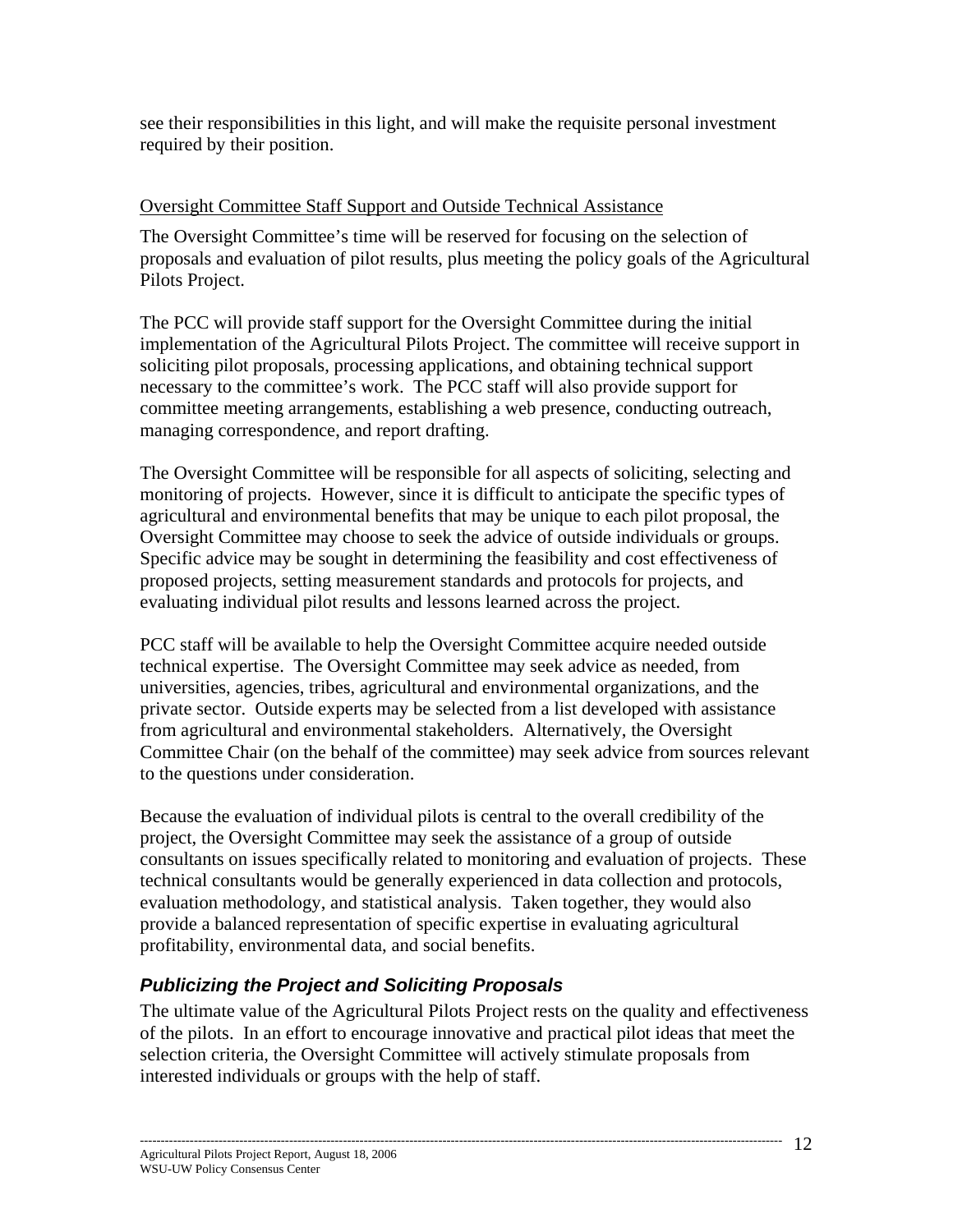This outreach will include direct email where available, a press release widely distributed to agricultural and other organizations that may have an interest in the project, and materials posted on the PCC web site. Website materials will include a summary of the project and documents which can be downloaded and used in the application process. In addition, the Oversight Committee may also sponsor workshops or presentations at association meetings and other venues where potentially interested agricultural producers and others are present (such as watershed councils, tribes, conservation districts or environmental groups).

# *Applying for Funding*

Applications for funding under the Agricultural Pilots Project will involve a pre-proposal submission and a subsequent full proposal. The initial round of pre-proposals will be due in the fall of 2006. (See Appendix B for application requirements and dates) Depending upon legislative authorization, the Oversight Committee may open an additional round of applications during the 2007-2009 biennium.

## Pre-proposals in the Fall of 2006

The Oversight Committee will seek pre-proposal applications in the fall of 2006. This approach is intended to simplify the proposal process for the applicant and minimize the initial effort. Because funding for the project is based on approval in the 2007 Legislative session, it also allows the Oversight Committee to see the range of possible and promising pilots and provide appropriate examples to the Governor and Legislature. Pre-proposal applications will require only a summary of the project, estimated cost of the project, amount of funding requested from the Agricultural Pilots Project, and partners who will help implement and evaluate the pilot.

#### Full Proposals in the Summer of 2007

If funding is approved in the 2007 Legislative session, the Oversight Committee will seek full proposal applications in the summer of 2007. This submittal date will allow time for project proponents to develop full proposals following a decision about funding by the Legislature. (For those pre-proposals that rank highest according to the selection criteria and possess a very high degree of readiness for implementation, the Oversight Committee may request a full proposal prior to the 2007 Legislative session to provide more detailed examples for the Legislature to consider.)

In an effort to ensure the consistency and quality of proposed projects, the Oversight Committee and its staff will offer a modest amount of consultation and assistance in developing full proposals for submission. Full proposals will require a detailed description of the objectives of the pilot, location and scope, implementation plan and budget, partners involved in the pilot, proposed methods for collecting data, and criteria against which the pilot will be evaluated.

The period between pre-proposal and full proposal deadlines will also allow time for project proponents to assemble needed partnerships, seek outside sources of funding (if appropriate), and make needed preparations for implementation. The Oversight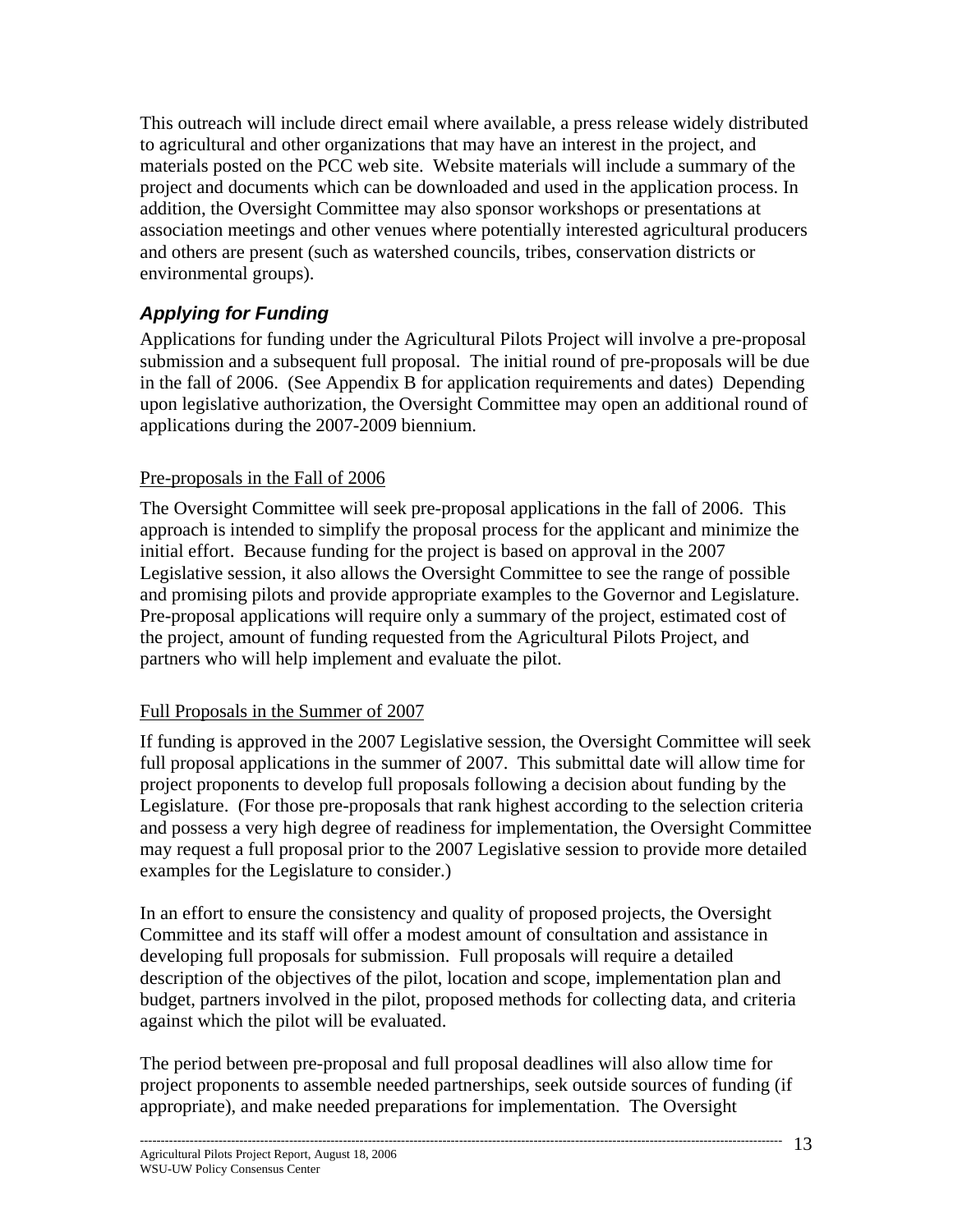Committee will rank full proposals based on the pilot selection criteria, and authorize disbursement of funds from this first round, likely in the fall of 2007.

See Appendix B for the pre-proposal and full proposal requirements and deadlines.

# *Assistance for Project Applicants*

One of the objectives of the Agricultural Pilots Project is to promote partnerships and encourage pilot proponents to utilize existing sources of technical assistance. As part of the pre-proposal process, each project proponent will be asked to name a technical partner to provide needed expertise and support for the project.

These technical partners will be expected to:

- help design a data collection and evaluation plan,
- assist in the implementation of the project as needed,
- assist in the monitoring and collection of data.

The project proponent may request funds for their technical partner as part of their project proposal. PCC staff will be available to assist pilot proponents in areas such as identifying a potential technical partner or answering questions about pilot applications.

There may be cases where a pre-proposal has a high probability for achieving the goals of the project, but could use additional help in finalizing the components of the proposal. Because it is the intent of the project to encourage high impact pilots, staff will be available to provide such applicants a modest amount of consultation in the development of their full proposal applications.

A number of resources are available to ensure that the goals of the project are met. For example, the PCC has compiled a database of pilot examples, funding programs and technical resources (see Appendix E) which are available to provide additional support to the development of proposals and implementation of pilots.

# *Selecting Pilots for Funding*

The Oversight Committee will be responsible for selecting the pilots. Final endorsement for the pilots will be given by the PCC Advisory Board. The Oversight Committee will also strive to maximize the value of the overall portfolio of pilots by including a variety of agricultural products in different climate zones, different types of government entities, and an array of non-governmental participants. The scale and types of pilots proposed will determine the number of pilots that can be supported and funded.

# *Selection Criteria*

Pilot proposals will be assessed and prioritized based on how well they meet two sets of criteria: 1) likely pilot results and outcomes and 2) conditions that are likely to yield a successful pilot. Each set of criteria is outlined in more detail below.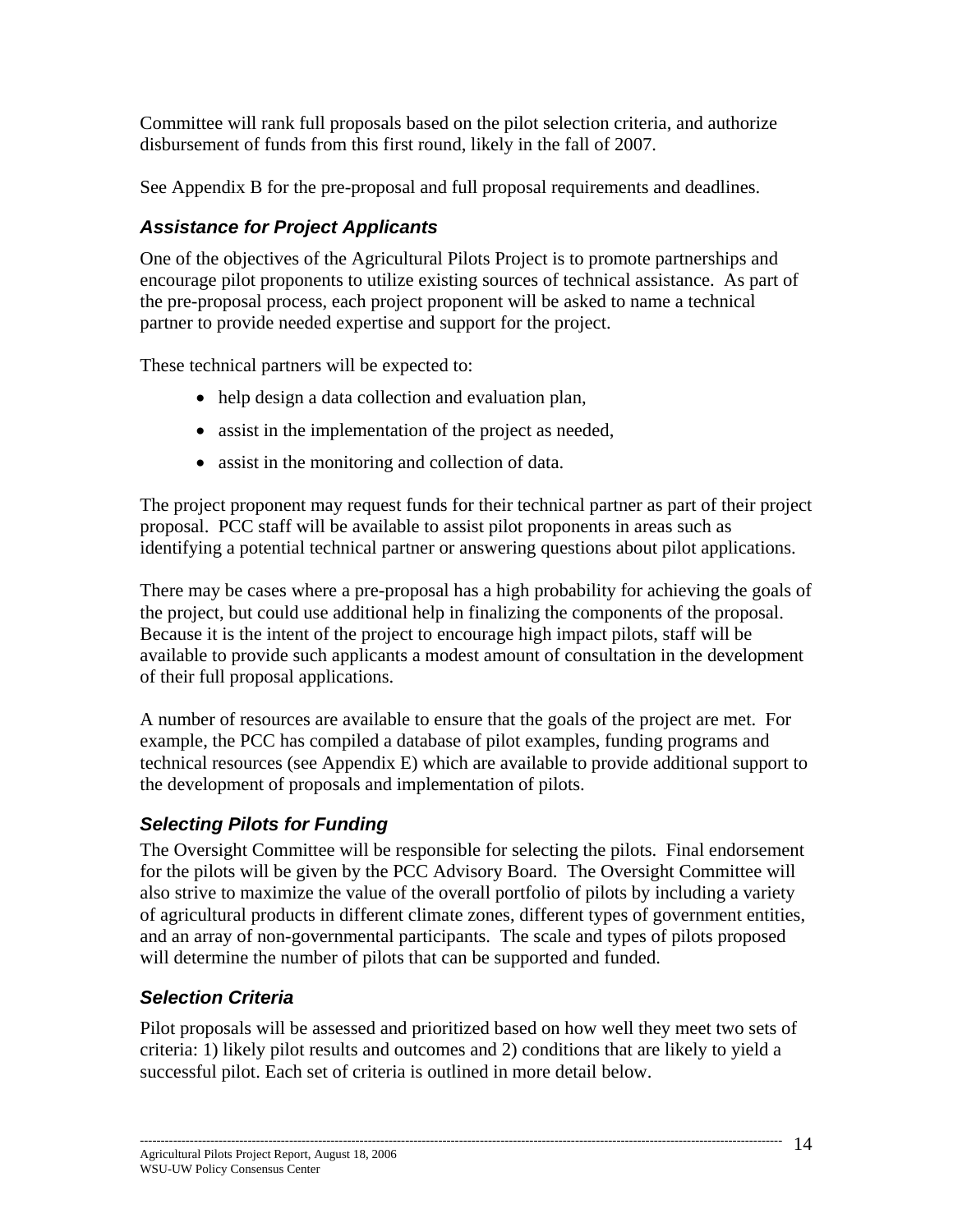#### *Likely Pilot Results and Outcomes:*

- **Enhanced agricultural viability.** Pilots must be designed to measurably benefit agricultural viability. Expected outcomes might include improved profitability for the producer through increased efficiency, reduced inputs or costs, or increased market share. Or the pilot might seek to conserve the agricultural land base, improve planning and regulatory approaches, or develop new applications or new markets for agricultural products.
- **Enhanced environmental stewardship.** Pilots must be designed to measurably benefit the environment. Expected outcomes might include helping agricultural producers meet or exceed existing standards for water or air quality, or make meaningful progress toward achieving targets established by technically sound processes such as watershed planning, salmon recovery, or other efforts.
- **New or improved working relationships and problem solving forums.** The pilot creates opportunities for working with other growers, environmental advocates, and regulators toward common goals. Outcomes might include enhanced communication and cooperation with others in the community, mutual agreement about the value of shared resources, increased access to monitoring and scientific data, and opportunities for leadership at the local level.
- **Innovation, Impact and Replication.** The pilot contains innovative ideas or new ways of combining or implementing known techniques which can have a significant impact if scaled up or applied to other geographic areas or agricultural sectors. The expected agricultural, environmental, and social outcomes should show promise for voluntary replication, expansion or continuation beyond the initial pilot, and encourage replication or expansion based on the economic and environmental protection merits of the activity.

#### *Conditions Likely to Yield a Successful Pilot:*

- **Builds upon acceptable approaches and promising opportunities.** The pilot builds upon current or emerging technology, field-tested success elsewhere, or broadly accepted research results and knowledge, or less well-known but credible concepts.
- Low risk of harm. The pilot should outline expected results, but take into consideration the unproven nature of a pilot, and protect against additional cost or unexpected harm to the agricultural operation and the environment. Because economic or environmental harm can be difficult, expensive, or impossible to reverse, the proposal should strike an appropriate balance between innovative new ideas and environmental and economic risks.
- **Technical feasibility.** The needed expertise and technology should be available, along with the organizational capacity to manage the pilot. Where appropriate, pilots should build on existing structures, institutions and delivery mechanisms rather than create new ones.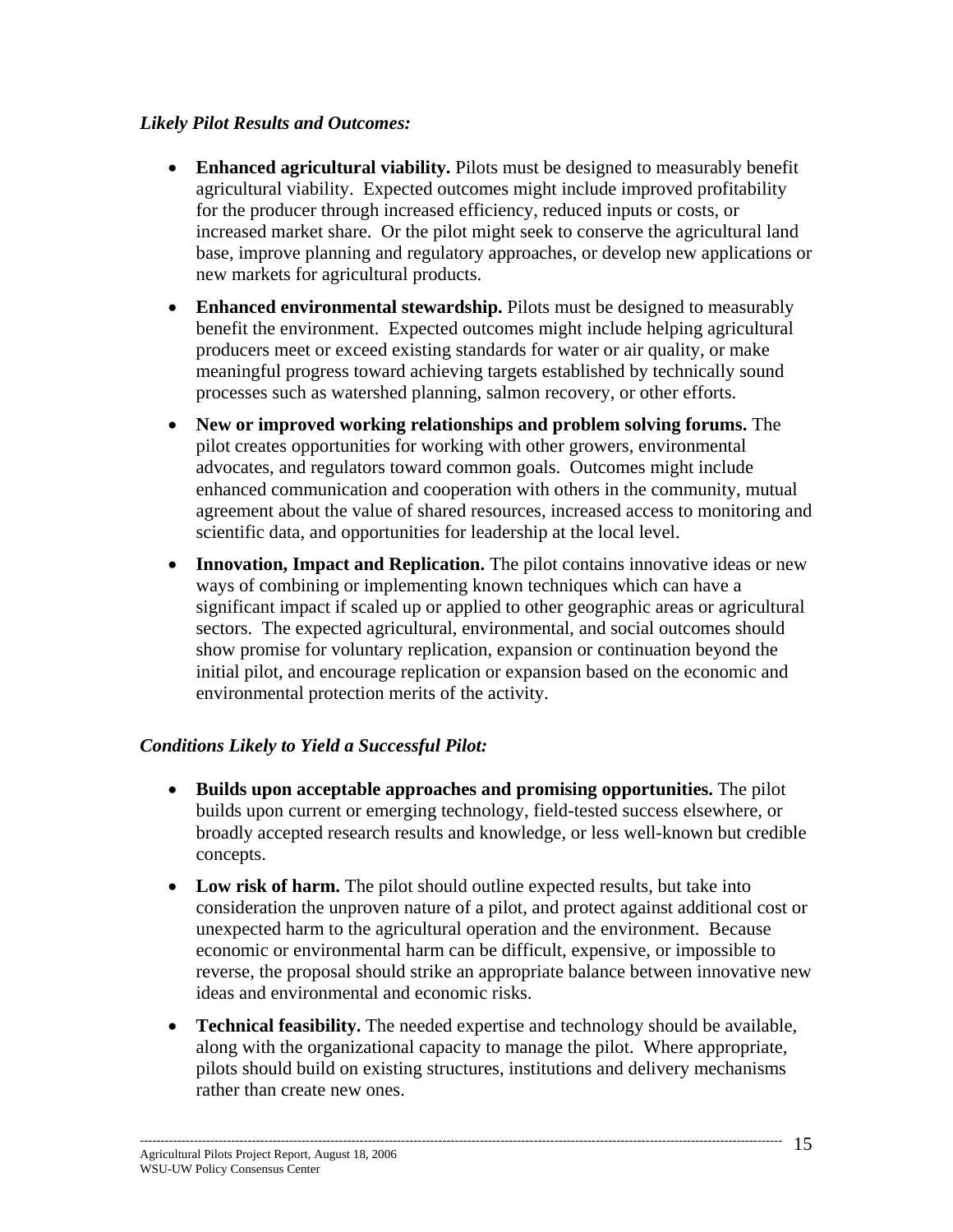- **Supported by affected parties.** The pilot should enjoy broad support among local interested and affected agricultural producers, environmentalists, tribes, and local government entities. For example, if regulatory flexibility were to be considered as part of a pilot, it should be undertaken with appropriate risk management, careful monitoring, and explicit assent and cooperation of affected parties. These issues should also be considered in terms of the possible replication of the pilots features on a larger scale or different location.
- **Financial leverage.** The pilot should have sufficient resources for success and should have the ability to be financially self-sustaining after the initial investment, with ongoing agricultural and environmental benefits. Where appropriate, it should leverage support from other programs or sources (such as salmon recovery funding, watershed planning support, USDA, or other sources of support for conservation or altered practices).
- **Favorable cost to benefit relationship.** The pilot should efficiently leverage the financial or other costs associated with the pilot relative to the potential benefit. The likely agricultural, environmental, and social outcomes, which if replicated, should elicit widespread benefits and impact compared to the cost.
- **Realistic goals and benchmarks.** The pilot should be expected to deliver meaningful improvements to agricultural and environmental outcomes, and the benefits should be measurable (recognizing that full results might not be available within a 2 to 3 year time frame). Individual project applications should propose specific criteria against which their project could be measured.
- **Readiness to proceed.** Applicants should be prepared to implement the pilot soon after funding is granted. Pilots that have sufficient data, have the necessary endorsements and partners, and build on existing systems and capacities are more likely to be ready.

The criteria have been organized into a matrix, which will be used to weight and rank the degree to which each pilot meets the selection criteria. This matrix is available in Appendix C of this report.

# *Acquiring and Distributing Funds*

The implementation of the Agricultural Pilots Project is dependent upon funding from the Washington State Legislature. If there are a sufficient number of promising projects, the Governor may seek funding for the Agricultural Pilots Project, which would fund a portfolio of individual pilots. In the interim, the Governor has encouraged the application process to go forward in the fall of 2006. The Oversight Committee will prepare a report with a set of recommendations to the Governor's Office which is expected to form the substance of the funding request. The report is expected to draw upon pre-proposals submitted to-date in providing examples of pilots that may be put on the ground. Funding for the project is expected to be in the range of several million dollars.

If initially funded, and depending upon the success of the project, the Oversight Committee may open another round of funding for additional pilots during the 2007-2009 biennium and could recommend in the 2008 Legislative session continuation of the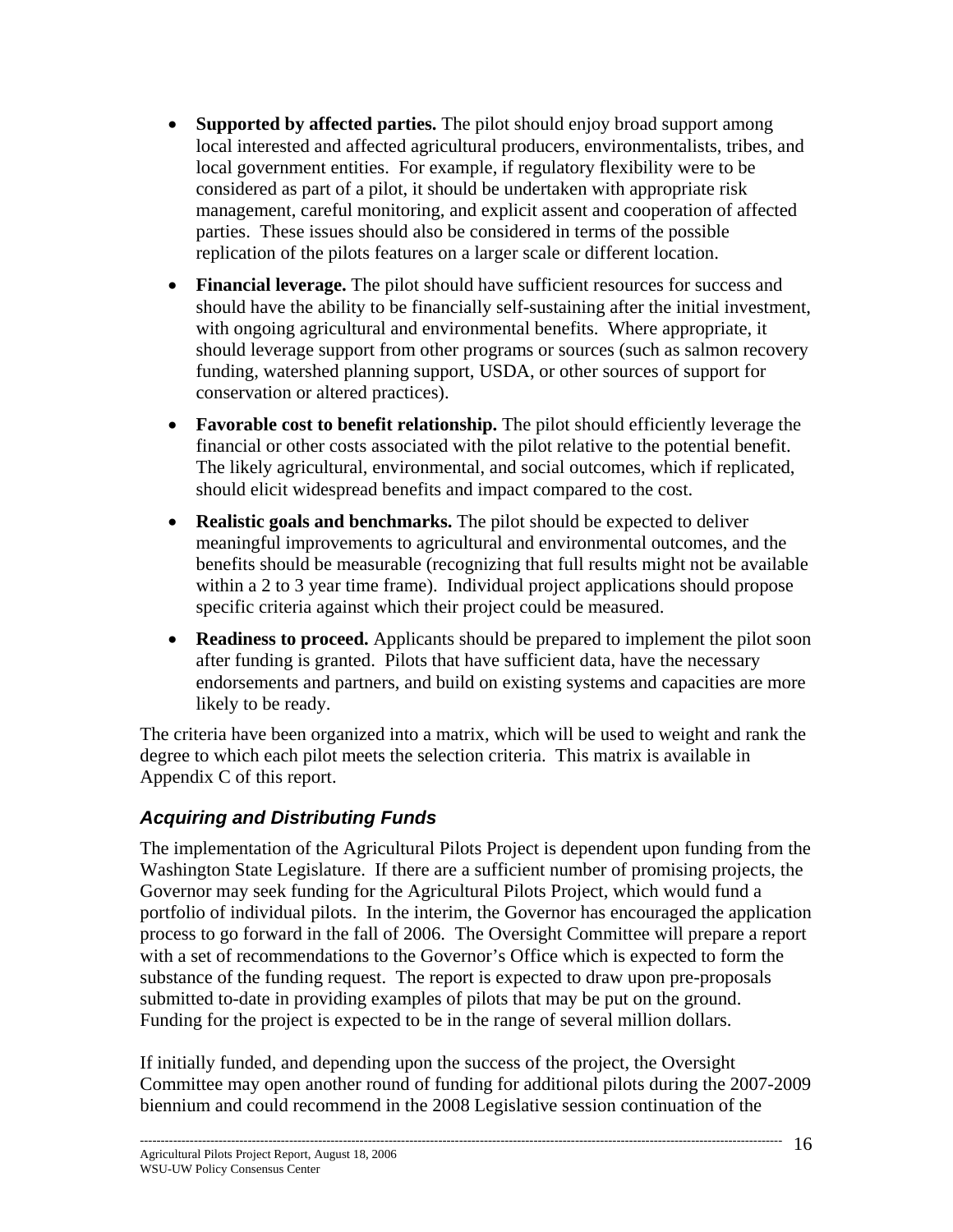program into 2009-2010. If so, additional application and funding dates will be added to the Agricultural Pilots Project. Funds appropriated by the Legislature will likely be held by a state agency who in turn would release individual pilot funds as recommended by the Oversight Committee, and in accordance with state regulations.

## *Collecting Data and Evaluating the Pilots*

#### Approach to Evaluation

The Oversight Committee will be responsible for establishing a data collection and evaluation regime for the individual pilots. The Oversight Committee will seek to formulate an approach that is perceived as credible, draws upon established measurement standards and protocols, is financially feasible for the pilot proponents, and allows for the distillation of lessons learned across pilots.

Each pilot must have a data collection and evaluation plan approved by the Oversight Committee before funds are dispersed. The Oversight Committee will work with the project proponent and the proponent's technical partner to ensure a sound design of the evaluation plan as well as consistency across the portfolio of pilots. This can allow for comparisons across pilots, where appropriate, against a consistent set of criteria.

In order to ensure consistent standards and measurement protocols, the Oversight Committee may seek input from outside technical consultants during the process of evaluation plan design. Technical consultants may help ensure that a standardized and valid approach to setting evaluation criteria is in place, that broadly accepted measurement protocols are used in the collection of data, and that data is collected in a manner consistent with other projects.

Individual pilot monitoring will be done through periodic reports, site visits, or other means appropriate to the pilot. These activities will be aimed at increasing the likelihood of success and sharing of useful information. Evaluation data will be submitted to the Oversight Committee by the pilot proponent and their technical partner as part of each pilot's interim and final reports.

The Oversight Committee will review the data from all pilots and provide a summary in biennial reports to the Legislature and Governor. Summary results and lessons learned will also be shared with state agencies, interested stakeholders and the public. When possible, the Oversight Committee should work with ex-officio agency members to note opportunities for improving or standardizing the data that are collected and available.

#### Evaluation Challenges Associated with the Project

The Agricultural Pilots Project has a number of inherent qualities which should be acknowledged. They include:

1.) *The inability to hold variables constant*. This is a problem for all field-based studies, but it is worth noting here the various outside forces that could come into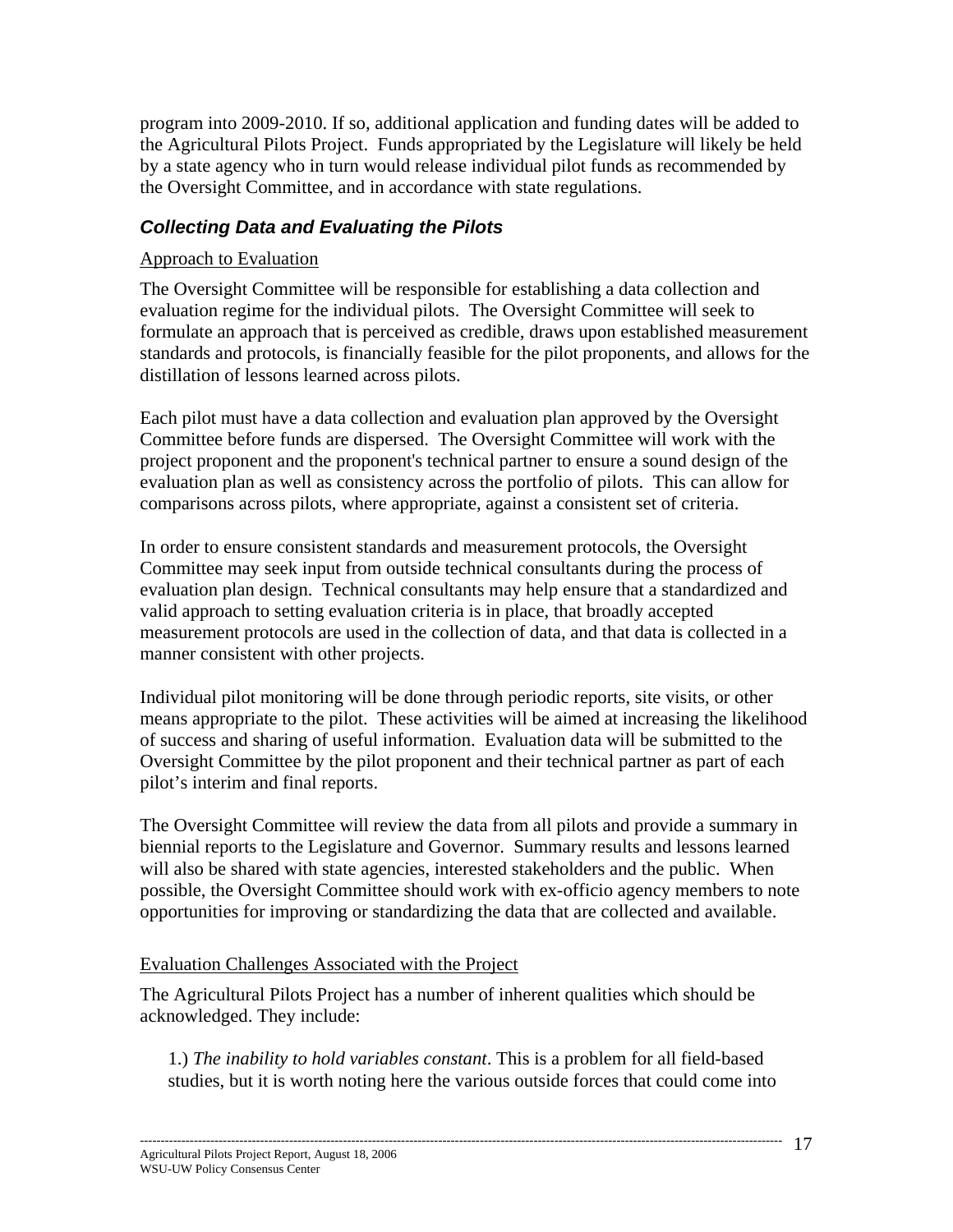place. For example, unusual changes in weather, disease, markets, public policy and global events can all influence pilot effectiveness and confound the results.

2.) *The minimization of risk.* Care must be taken to minimize the risk of environmental degradation and financial exposure related to the pilots, and to minimize the risk of regulatory liability among pilot participants.

3.) *The collection and use of data must safeguard individual business information*. Recognizing that pilots are a small scale experiment, the data collection and evaluation regime must respect the privacy of individual businesses and other related confidential information.

4.) *The results must be trusted by all stakeholders*. This project encourages objective evaluation of data by stakeholders with diverse perspectives. Because in some cases mistrust among stakeholders has affected their ability to trust data and evaluate it collaboratively, the Oversight Committee will ensure that acceptable protocols and standards are employed in the evaluation process.

5.) *The expectation of results in a short time frame*. It will be important to be mindful of the challenges involved in assessing pilot impacts over a short timeframe of two to three years. Appropriate and accepted interim indicators will need to be used when necessary, as surrogates for end outcomes.

6.) *Extrapolating from a small number of pilots of limited scale*. Due to the smallscale nature of pilots, their impacts may be limited and difficult to measure, especially in isolation from other events occurring in the area.

In order to take these challenges into consideration, the evaluation plans will focus on assessing pilot inputs and outputs. Measuring inputs will indicate how closely the pilot implementation plan is followed. Outputs will serve as indicators of likely long-term outcomes.

• **Inputs.** Evaluations would measure the extent to which pilot activities have been implemented as proposed. This might include a review of actions taken, a count of participants involved in the pilot and their interactions, or an assessment of how closely the pilot adhered to the original plan and proposed budget.

For example, an input measurement might be to count the number of agricultural producers or acres of farmland allocated to the pilot, time or dollars spent, or a combination of these and other measures that are relevant to the projected activities of the pilot.

• **Outputs.** Products or services delivered as the means of achieving the pilot outcomes represent the outputs. Although the outputs themselves aren't necessarily an indicator of success, they do represent actions that may lead to beneficial outcomes. Measuring the resources used to produce these outputs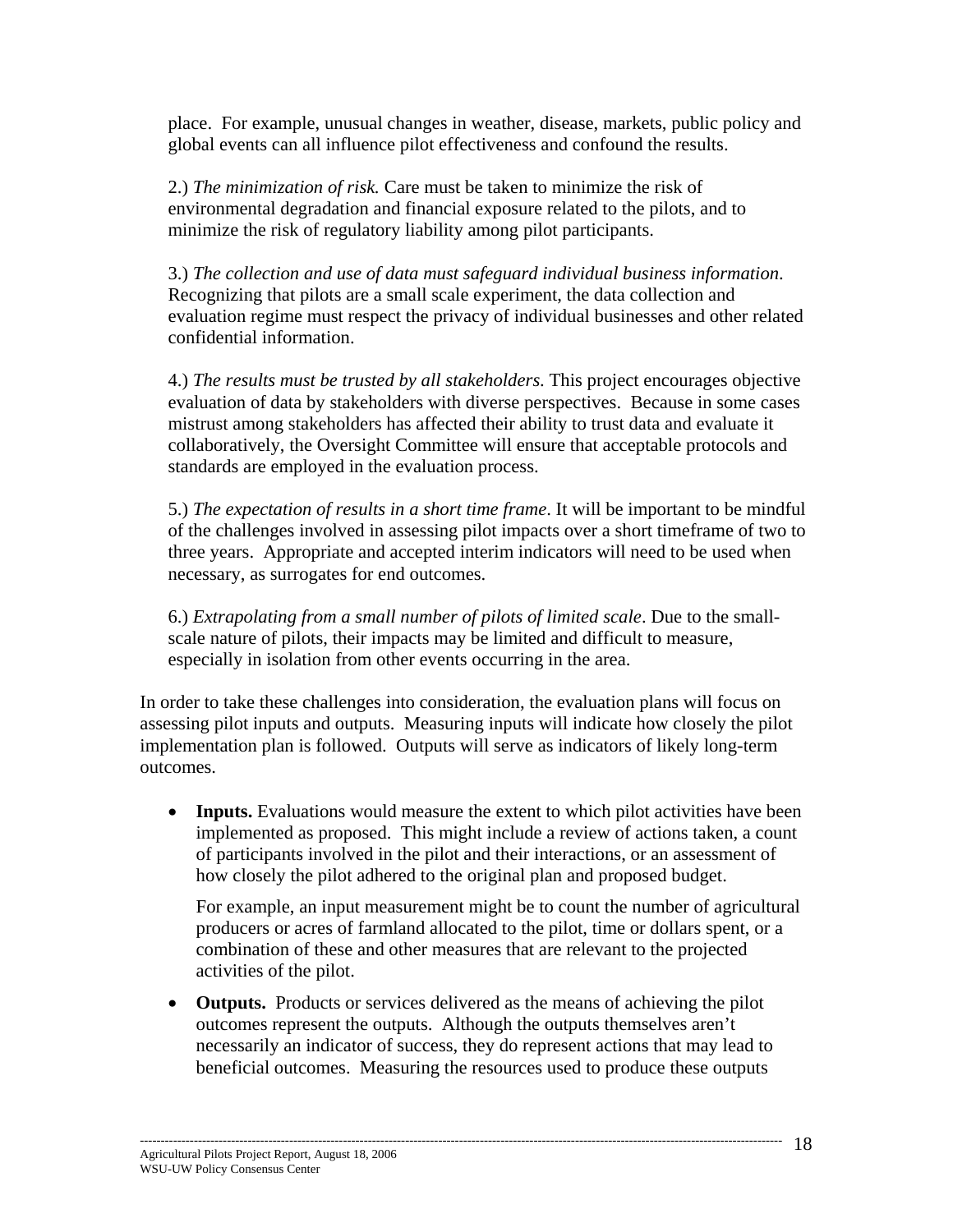(inputs indicated above) will help determine the cost/benefit relationship of the end outcomes, or outcome indicators.

For example, outputs might be the number of acres planted using direct seeding, amount of data gathered and reviewed collaboratively as part of the pilot, the number of items sold using a new label, or number of gallons of soft pesticides which have replaced conventional pesticides.

• **Outcomes.** Most evaluation plans will be predicated on the assumption that a certain set of pilot inputs and outputs will lead to specific agricultural and environmental outcomes. It may not be possible to measure the final pilot outcomes, as they are generally long-term in nature. It could take years to determine whether an innovative idea might increase long term profitability, successfully preserve farmland, improve water quality in a river system or watershed, or increase the diversity and abundance of threatened species. In addition to the long term nature of these evaluations, the evidence may never be conclusive enough to attribute change to a single pilot or approach. As such, indicators of outcomes will be measured as a means to determine success.

For example, increasing market share, creating a supply chain that allows for larger margins at the farm, price premiums in the marketplace due to "green labeling," reductions in soil erosion due to changed tilling practices, or cutbacks in water usage due to a local or regulatory agreement might produce long-term impact and results.

Evaluating the outcomes for individual pilot will be based on the pilot application evaluation plan and the selection criteria (See Appendices B and C).

#### Four Important Touchstones for Evaluation

Both individual pilot and the overarching evaluation of the project will need to pay attention to the following central aspects of the Agricultural Pilots Project.

#### *Agricultural Benefits*

At its core, this project seeks to find innovative new ways to sustain profitability for individual farmers and the agricultural sector as a whole. However, profitability may be influenced by many different factors and be difficult to determine conclusively over a short period of time. As such, the potential outcomes of individual pilots will be measured by collecting input, output, and outcome indicators as described above. These measurements may include actual reductions in production costs, increased productivity per acre, expanded production area, value added to products or product premiums, increased market access or market share, additional time available to focus on production, and increased short-term profits.

Depending on the type of pilot, the evaluation might also extend to improvements in the local community and economy or reductions in risk. For example, it might take into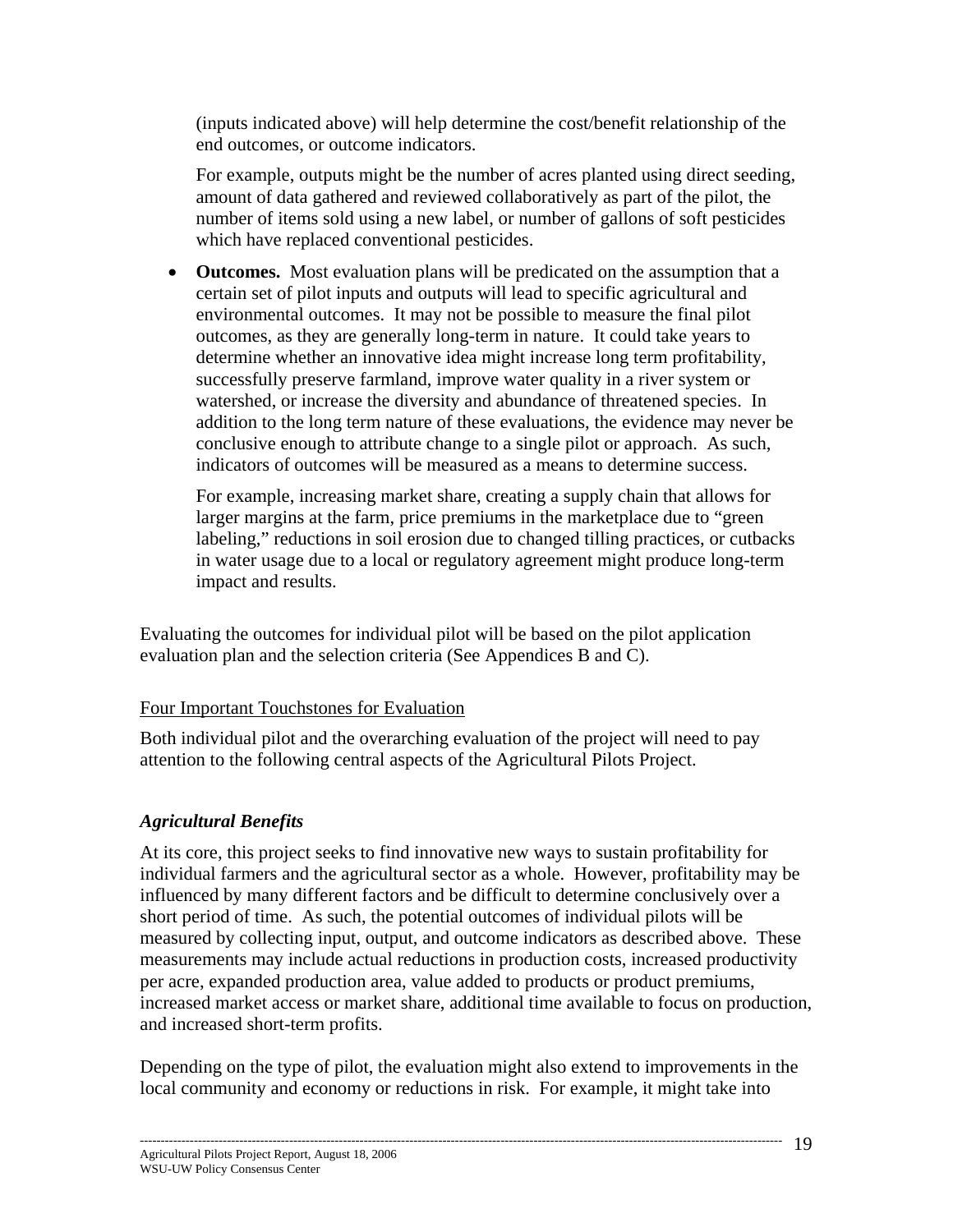account the possibility of increasing acres of agricultural lands in production, protection of productive agricultural lands, or reductions in fragmentation of agriculturally productive lands. It might also look at the likelihood of increases in agriculture-related jobs or businesses, or increased financial investments by agricultural producers, banks, or other financial institutions. Another example might be to consider increased regulatory responsiveness or other approaches to improving regulatory certainty.

#### *Environmental Benefits*

Environmental benefits are also likely to be influenced by a number of factors, and expected outcomes may not become evident over a short time period. Similar to the agricultural benefits, input, output and outcome indicators will also be utilized to determine the effectiveness in achieving environmental benefits. The approach to evaluating environmental benefits will depend on the goals and anticipated outcomes of the specific pilot.

For example, if improved air quality is a goal, the pilot might measure reduced airborne particulate matter (PM-10<sup>1</sup>) resulting from tillage practices. If reduced soil erosion and improved water quality are goals, the pilot might measure the amount of organic matter added to the soil, or reduction in synthetic fertilizers or pesticides. In some instances, it may be possible to measure total suspended solids or turbidity if the project area is the sole influence on the target water body. If improved wildlife habitat is a goal, the pilot might measure the increase in acres of habitat accessible to the target species.

#### *Working Relationships and Forums*

Although positive working relationships and forums are not an end unto themselves, they can be indictors of significant progress. One of the hoped for outcomes of this project is that groups who were once isolated or alienated from each other might work with one another to define problems, evaluate data, and develop solutions. Research conducted by PCC staff indicates that building trust, opportunities for developing local leadership, and emphasizing shared values can help to create working forums that sustain even as challenges and opportunities change.

Measurement of these kinds of outcomes is commonly done through surveys or questionnaires which allow participants to evaluate the relative success of the pilot in terms of the relationships and partnerships developed. For this project, a uniform questionnaire will likely be used across pilots, and the results will be compared with the actual agricultural and environmental outcomes achieved. Enhanced communication and trust, increased access to scientific data and joint evaluation of it by disparate groups may provide useful indicators.

 $\overline{a}$ 

 $1$  PM-10 refers to airborne particles less than 10 micrometers in diameter, including both fine and coarse dust particles. These particles pose significant health concerns because they can pass through the nose and throat and get into the lungs.

Source: EPA PM 10 Fact Sheet: http://www.epa.gov/wtc/pm10/pm\_fact\_sheet.html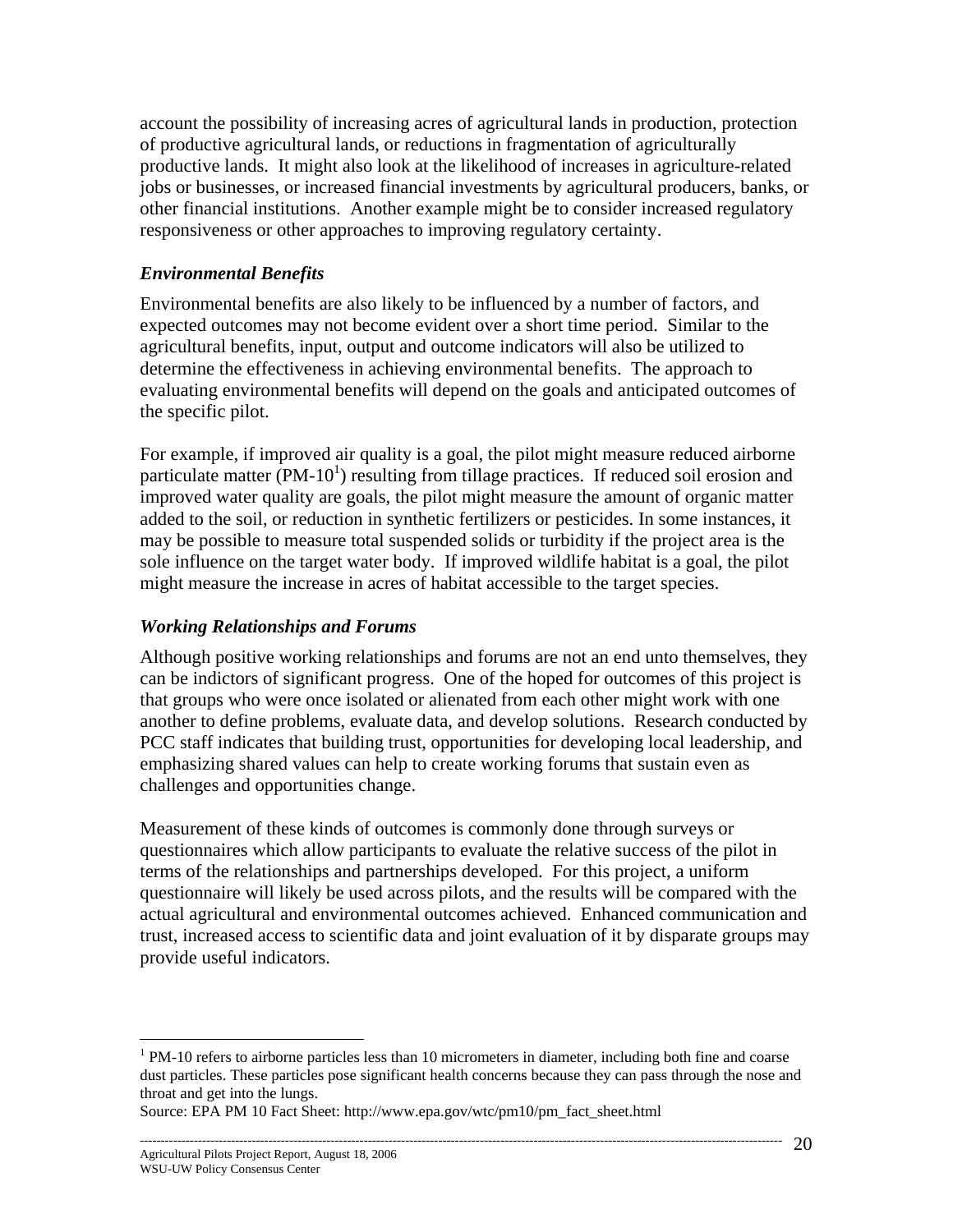Comparing these outcomes with the tangible agricultural and environmental results could reveal positive correlations. Even if a pilot does not succeed in achieving tangible agricultural or environmental outcomes, new partnerships and relationships established during the course of the pilot may prompt continued collaborative efforts and innovative new approaches that do achieve meaningful results in the future.

#### *Innovation*

Throughout the research and outreach process in developing this project, the opportunity to encourage innovative pilots with broad applicability has elicited support for the project. Innovative new ideas which are credible yet cutting edge will have an opportunity to be implemented and evaluated. Innovation in this case might represent new approaches or practices, or it might simply combine tried and true practices in new ways. In short, this outcome represents the likelihood of replication and the degree to which results of the pilot, if successful, are likely to impact the agricultural sector.

Key indicators might include the applicability of the pilot to other areas, how straightforward replication would be, the degree to which the pilot builds on accessible knowledge, available technical assistance, and effective delivery mechanisms. Considerations such as benefits relative to the risk and investment, support for the approach and potential for controversy among interested and affected parties, and satisfaction among pilot implementers and participants may also provide useful insights. Finally, an estimation of the impact the pilot might have for agriculture in the state, if it were replicated, will help provide focus and priority in making the results of individual pilots known to those who could benefit from the lessons learned.

# *Disseminating Results*

A report summarizing the results of each pilot and overall project progress will be submitted by the Oversight Committee to the Legislature and Governor in December, 2008, and for any biennium in which the project operates. If further rounds of funding are sought by the Oversight Committee, the project may be extended and a final report will be completed at the conclusion of the project.

To encourage the dissemination of successful practices or approaches demonstrated during the course of the project, the Oversight Committee will ensure the results are broadly known. Through dissemination of its report and outreach to the agricultural and environmental communities, the Oversight Committee will play a central role in highlighting opportunities to replicate successful pilots and create self sustaining results.

# **Conclusion**

The challenges facing agriculture and the environment in this state are palpable, and the possibilities for progress lie in the abilities of those with on-the-ground knowledge to bring forth solutions. This report describes the impetus and goals for an Agricultural Pilots Project, as well as the guidelines for its implementation. Based on the study team's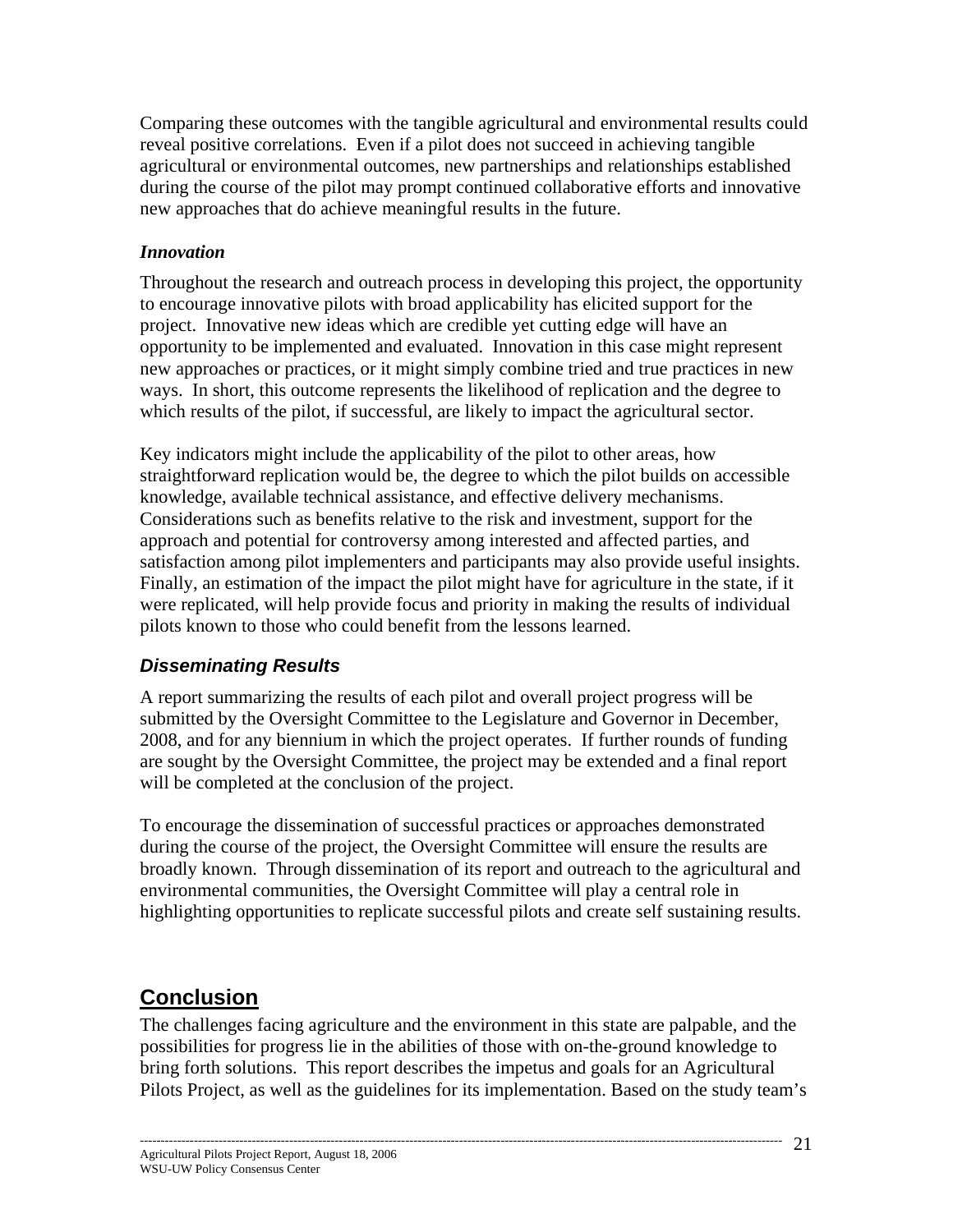research and discussions with interested parties, it is evident that the proposed project holds promise as a realistic means for translating innovative ideas into real progress. The pilots that succeed, and relationships that develop around them, could create opportunities for ensuring enhanced economic prosperity for agriculture, and the associated benefits of preserving the heritage of working rural lands and natural resources in Washington State.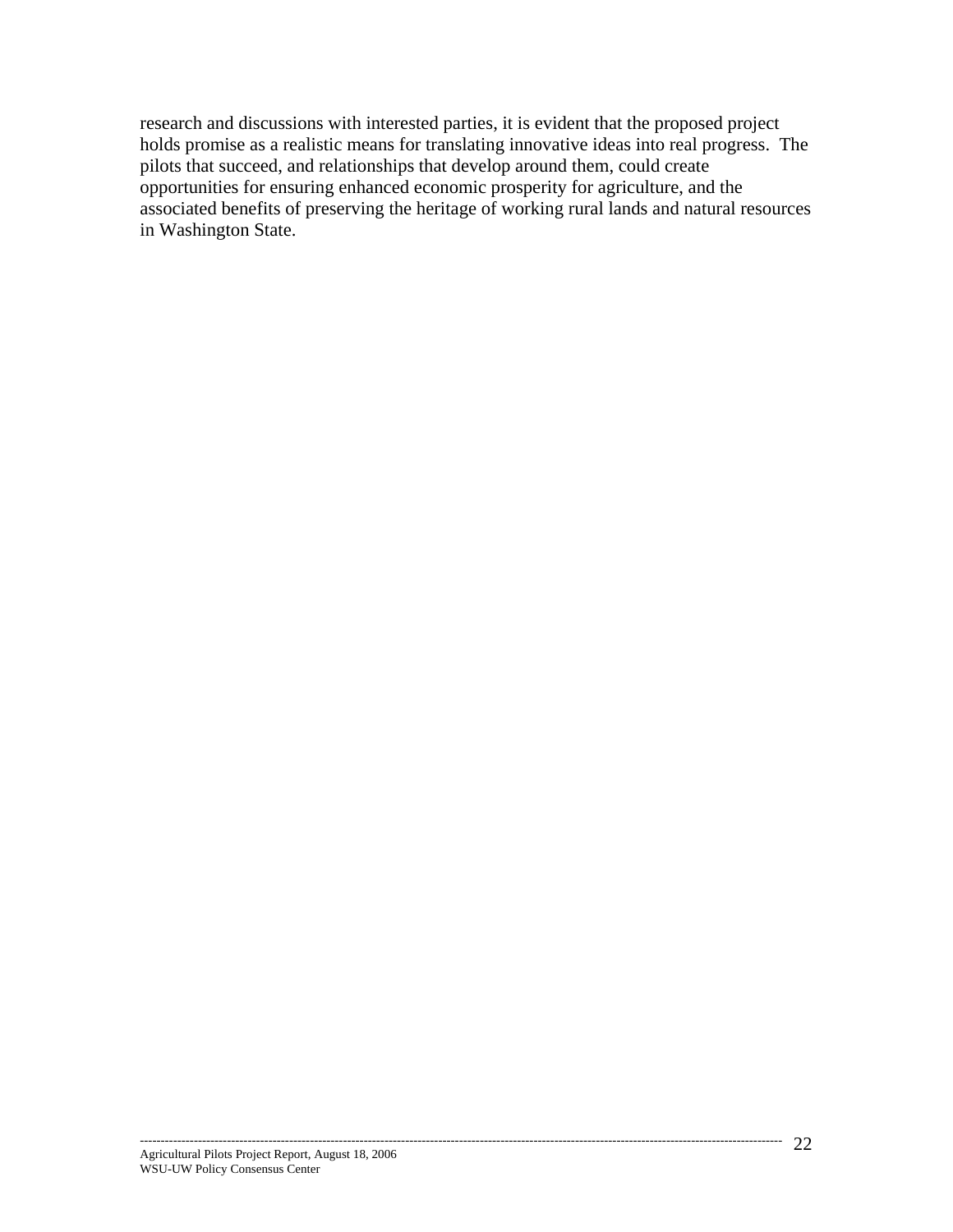# **Appendix A. Research Methodology and Bibliography**

# *Research Methodology*

Researchers from the WSU-UW Policy Consensus Center used a data-gathering approach that involved examining written materials as well as interviewing more than 150 knowledgeable people. A joint team from Washington State University (WSU) and University of Washington (UW) conducted research and vetted the information, drawing on expertise from the WSU Center for Sustaining Agriculture and Natural Resources, WSU Extension, UW Urban Design and Planning, and others at both universities.

In conducting interviews and examining written materials, the team typically sought the following information:

- Examples of activities or approaches that could improve both agricultural viability and environmental outcomes
- Approaches for designing and implementing the agricultural pilots project
- Essential qualities of pilots
- Ways to assess whether projects will merit replication beyond the pilot
- Additional sources of information (people, organizations, or written materials) that could provide helpful perspectives or ideas for pilots

Starting in September 2005, PCC staff conducted extensive interviews with people from a wide spectrum of constituencies in the state. Staff also investigated approaches used in other states and other countries, and in various types of agriculture and growing conditions. The constituencies were as follows:

- **Agricultural interests.** Local, statewide, and regional organizations, commodity groups, and individual agricultural producers representing a range of crops, growing conditions, and geographic areas in the state.
- **Environmental interests.** Local, statewide, and regional organizations concerned with land, water, air, habitat, wildlife, and other environmental concerns.
- **County and city officials and staff.** Elected officials as well as planning, policy, and other staff from Washington counties and cities in which promising activities had reportedly been tried.
- **State officials and staff.** Legislative leaders, legislative staff, and staff from a range of agencies involved in environmental and agricultural activities.
- **Tribal leaders, members, and staff.** Representatives from tribes with identified interests in the Agricultural Pilots Project and others who had engaged in environmental protection activities, particularly in relation to agriculture.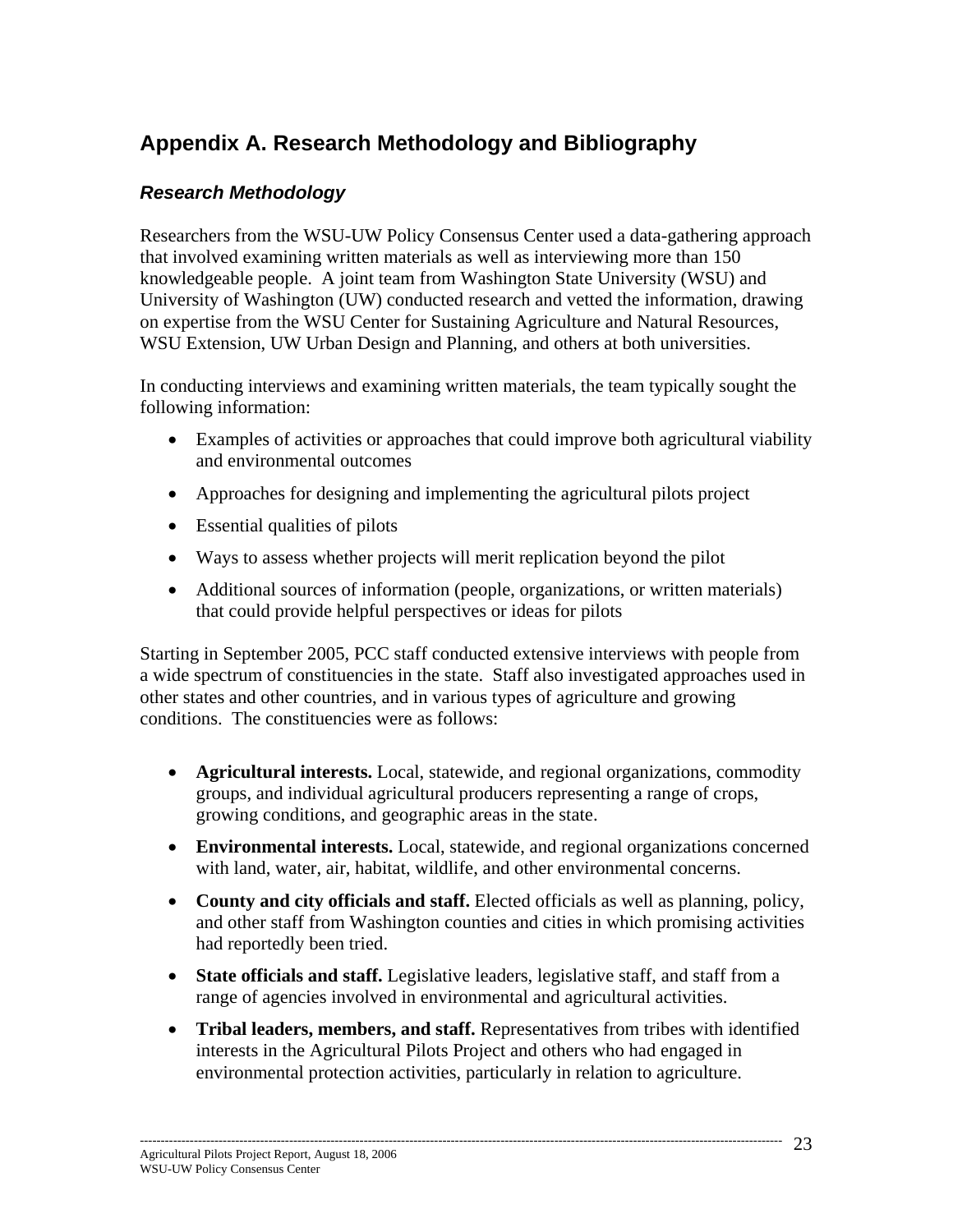- **Federal officials.** Staff from the Natural Resources Conservation Service, Farm Service Agency, U.S. Department of Agriculture (local and national), and others with knowledge of federal programs relevant to agricultural and environmental goals.
- **Scientific researchers and practitioners.** Faculty and staff at WSU and UW, including WSU Extension faculty and those with knowledge of agricultural research, environmental science, policy, and economics, as well as some scientists from out of state.
- **Knowledgeable observers.** People with broad experience in and insight into the relevant issues.

A draft report that summarized the outcome of the initial project research and outlined the structure and purpose of the project was released for public review in January 2006. Comments were submitted to PCC staff via e-mail, teleconference, and in-person meetings from a broad range of communities and interested parties. Due to the short time frame for the preliminary assessment phase of this project, the PCC staff did not have the opportunity to consult with everyone who might have contributed valuable insights and information. Therefore, consultations were continued to solicit input on the proposed structure of the project after the release of the draft report.

In order to facilitate more specific input on the draft report and ensure that the program would be effective and create the desired impact, a series of small focus group meetings were held across the state. The meetings were held in locations that would likely result in the greatest attendance by representatives from both the agricultural and environmental communities. Two broad-level policy focus group sessions were held to facilitate input on the overall structure and purpose of the project at the following locations:

- **Focus group session (1)**: held on Tuesday, May  $9<sup>th</sup>$  from 2:30-5:00 pm at the WSU Thurston County Extension Office in Lacey.
- **Focus group session (2)**: held on Wednesday, May  $31<sup>st</sup>$  from 12:00-3:00 pm at Big Bend Community College in Moses Lake.

A technical focus group session was held to facilitate specific input related to the data collection and evaluation component of the project. Scientists and technical experts from both the agricultural and environmental communities were invited to attend the following session:

• **Technical focus group session**: held on Wednesday, August 2<sup>nd</sup> from 12:30-3:00 pm at the UW Center for Urban Horticulture.

The draft report was revised to reflect the input received at the three focus group sessions. Upon finalization, the report was submitted to the Oversight Committee in August 2006 for their use as guidelines for implementation of the proposed Agricultural Pilots Project.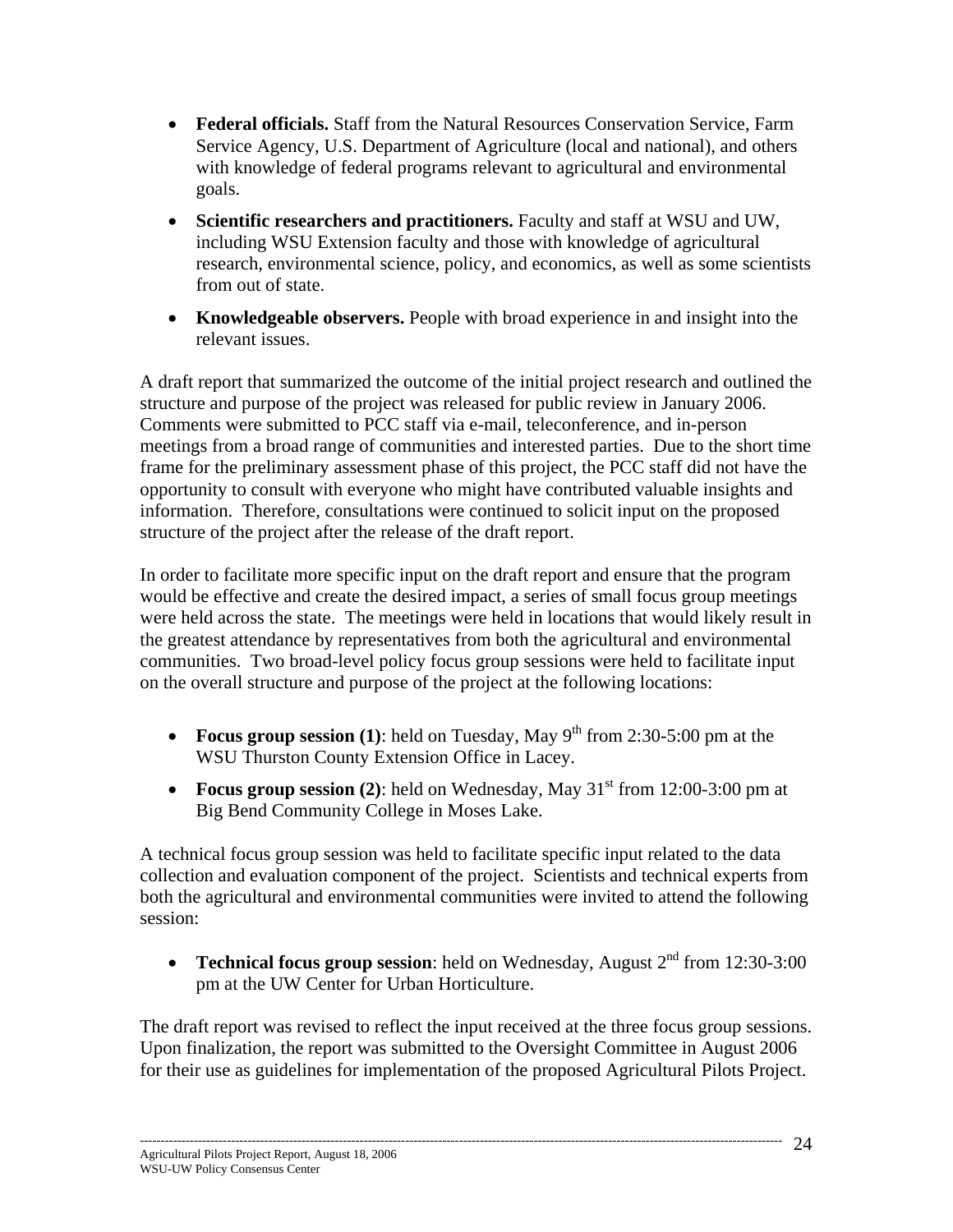## *Bibliography*

The following written materials were reviewed by PCC staff during the preparation of the draft and/or revised Agricultural Pilots Project Report:

1,000 Friends of Oregon. *Too Many Homes on the Range: The impact of rural sprawl on ranching and habitat*.

American Farmland Trust. *Dialogues with Agriculture: A Review of Processes Engaging Farm Groups in Protecting the Environment by Protecting Farmland*. December 22, 2000.

American Farmland Trust. *Dialogues with Agriculture: Appendices*. December 22, 2000.

Cunningham, Louise. *Assessing The Contribution Of Aquaculture To Food Security: A Survey Of Methodologies*. Food and Agriculture Organization of the United Nations: 2005.

Employment Security Department. *Agricultural Workforce in Washington State 2004*. August 2005.

Evergreen Funding Consultants. *Conservation Incentive Programs in Washington State: Trends, Gaps, and Opportunities*.

Evergreen Funding Consultants. *A Characterization of Puget Sound Agriculture: A Report to the Puget Sound Shared Strategy*. March 2004.

GEI Consultants, Inc., *Efficacy and Economics of Riparian Buffers on Agricultural Lands*, October 2002.

Institute for Rural Innovation and Stewardship. *Building a Healthy Future for Washington Family Farms: Washington Family Farm Summit White Paper*.

Lawrence Frank and Company, Inc. *A Study of Land Use, Transportation, Air Quality, and Health (LUTAQH) in King County, WA*. September 27, 2005.

Mullinix, Kent; Warner, Nancy; Yoder, Jon; and Schotzko, Tom of the Institute for Rural Innovation and Stewardship. *Chelan County Habitat Farming Enterprise Program Feasibility Study*. August 15, 2005.

Ostrom, Elinor. *Governing the Commons*: *The Evolution of Institutions for Collective Action.* New York: Cambridge University Press, 1990.

Ribaudo, Marc. *Agricultural Resources and Environmental Indicators: Water Quality Impacts of Agriculture*. August 2000.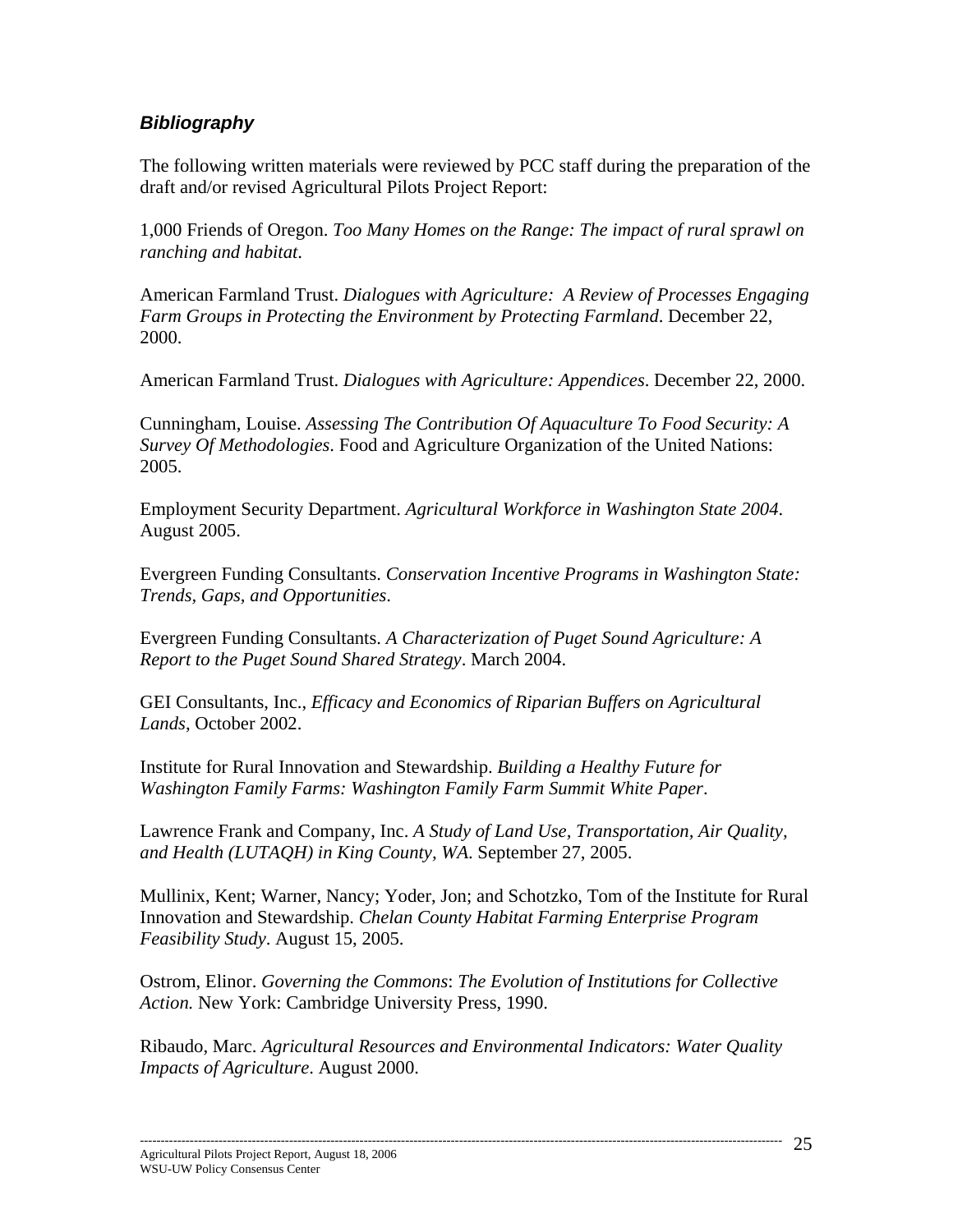Ross & Associates and Cascadia Consulting Group. *Establishing the Organics Cycle in Washington State*. March 26, 2003.

Shared Strategy for Puget Sound. *Draft Puget Sound Salmon Recovery Plan*. Volume 1. June 30, 2005 – Revised December 2005.

Snohomish County. *Snohomish County Agriculture Action Plan: A Plan to Preserve and Enhance the Agricultural Economy in Snohomish County*. March 2005.

State of Washington Department of Community, Trade and Economic Development. *Designation of Agricultural Lands in Chelan, King, Lewis, and Yakima Counties*. December 2004.

Taylor Associates, Inc., Cascadia Consulting Group, and R2 Resource Consultants. *Assessment of Monitoring Methods and Benefits for Salmon Recovery Funding Board Projects and Activities*. June 2003.

The Seattle Times. *Snohomish County opinion: "Life, liberty and property" by John Koster*. http://seattletimes.nwsource.com

United States Department of Agriculture. *The Conservation Reserve Program: Economic Implications for Rural America*. September 2004.

United States Department of Agriculture. *Flexible Conservation Measures on Working Land: What Challenges Lie Ahead?* June 2005.

United States Department of Agriculture. *Adaptive management of natural resources: theory, concepts, and management institutions*. 2005.

United States Department of Agriculture Economic Research Service. *Amber Waves: Measuring the Success of Conservation Programs*. September 2004.

Van der Werf, Hayo M.G. and Jean Petit. "*Agriculture, Ecosystems and Environment*: *Evaluation of the environmental impact of agriculture at the farm level: a comparison and analysis of 12 indicator-based methods*." 93 (2002) 131–145.

Von Wiren-Lehr, S. *Sustainability in agriculture – an evaluation of principal goaloriented concepts to close the gap between theory and practice*. May 2000.

Washington State Department of Agriculture Small Farm & Direct Marketing Program. *The Handbook of Regulations for Direct Farm Marketing, "The Green Book,"* Fifth Edition, 2005.

Washington State Department of Ecology. *Focus: Ecology's grant and loan programs stress the need to achieve "environmental outcomes."* October 2001.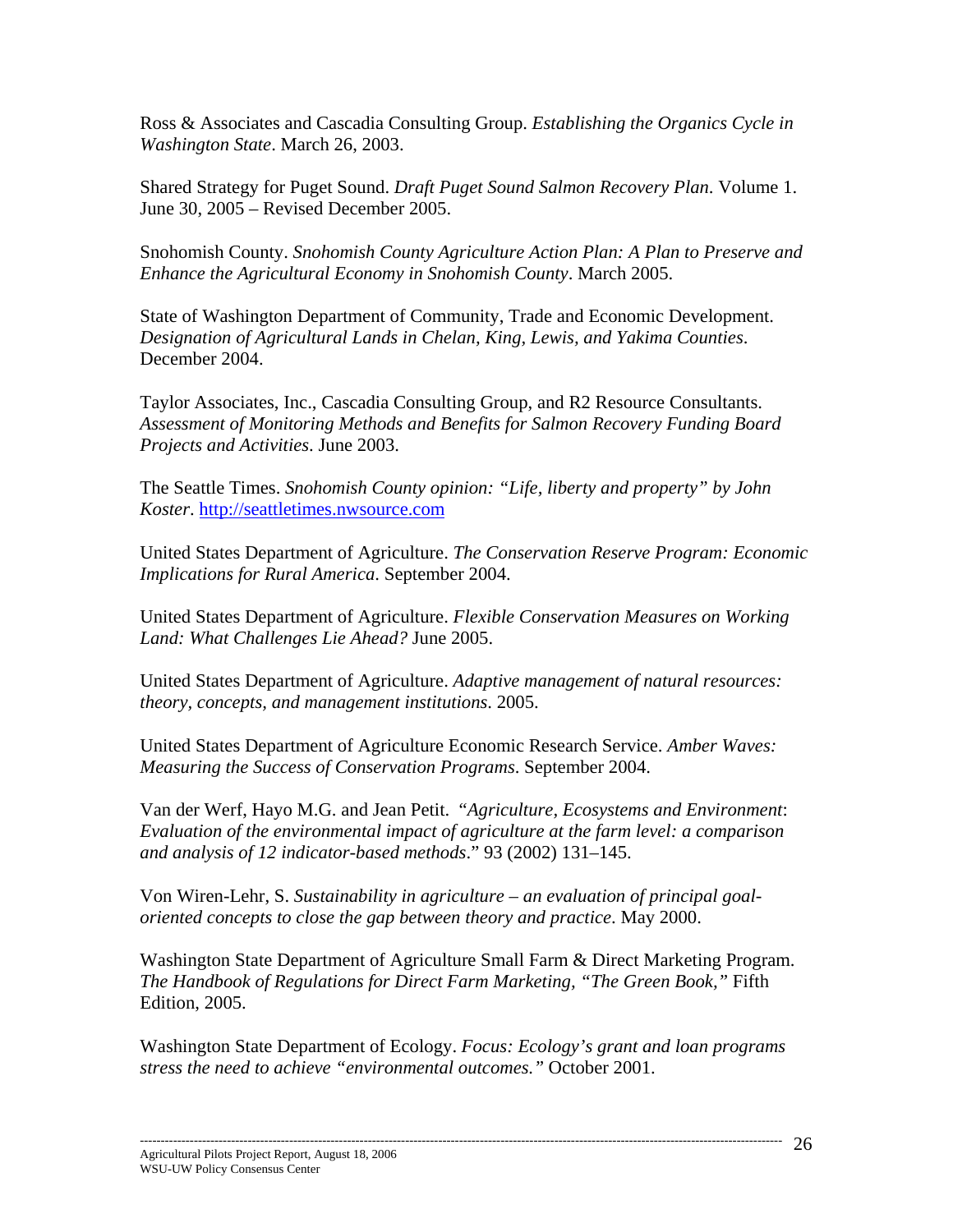Washington State Department of Ecology. *Washington State Wetland Mitigation Evaluation Study: Phase II Evaluating Success.* 2002.

Washington Farm Bureau. *Public Policy Agenda 2005: Keeping Washington's working family farms viable*.

Washington State University Center for Sustaining Agriculture & Natural Resources. *Sustainable Agriculture in Washington State: A Look at Baseline Indicators*.

Washington State University Center for Sustaining Agriculture & Natural Resources. *Consumer Food Purchasing: Interest in Local and Direct Markets*. February 2005.

Washington State University Center for Sustaining Agriculture & Natural Resources. *Small Farms: The Heart of Washington Agriculture*. January 6, 2005.

Washington State University Cooperative Extension King County. *Moving toward Sustainable Farming Practices*. Agriculture and Natural Resources Fact Sheet #533. 1999.

Wirén-Leh, S. von. "Sustainability in agriculture — an evaluation of principal goal oriented concepts to close the gap between theory and practice". *Agriculture Ecosystems & Environment*. 84 (2001) 115–129.

Wondolleck, Julia, Yaffee, Steven. *Making Collaboration Work: Lessons from Innovation in Natural Resource Management*. Washington, D.C.: Island Press, 2000**.**

The following websites were reviewed by PCC staff during the preparation of the draft and/or revised Agricultural Pilots Project Report:

BJA Center for Program Evaluation – Guide to Program Evaluation: http://www.ojp.usdoj.gov/BJA/evaluation/guide/index.htm

Cascade Harvest Coalition: http://www.cascadeharvest.org/

Center for Sustaining Agriculture & Natural Resources (CSANR): http://csanr.wsu.edu

CSANR Climate Friendly Farming: http://cff.wsu.edu/

Challenge Cost-Share Program: http://www.nbc.gov/cci/matrix.cfm

Columbia Basin Groundwater Management Area (GWMA) Plan: http://www.gwma.org/

Comprehensive Irrigation District Management Plan (CIDMP): http://afw.scc.wa.gov/files/index.php3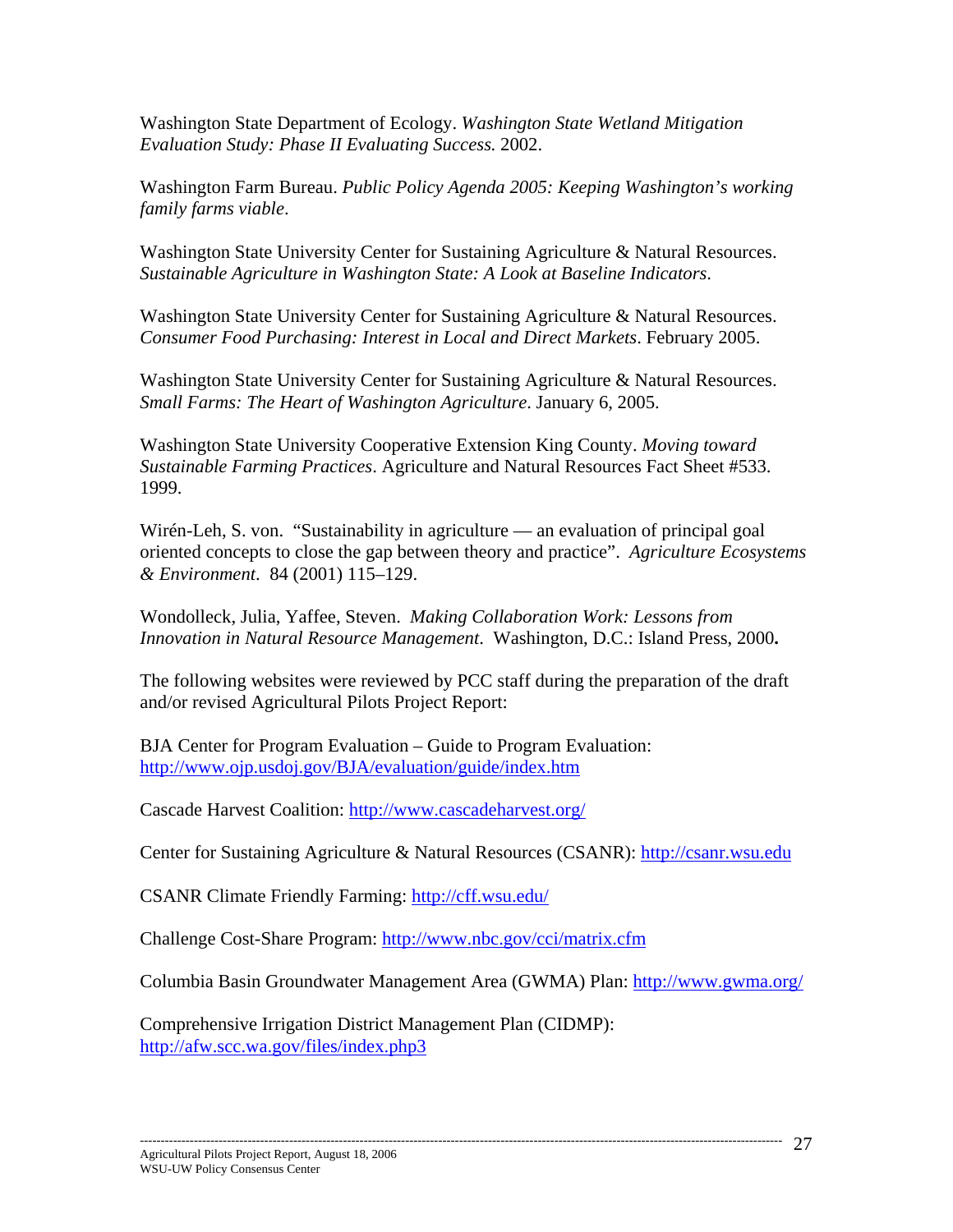Coordinated Resource Management (CRM): http://www.rangelands.org/education\_crm.shtml

Cultivating Success: http://cultivatingsuccess.ag.uidaho.edu/

Department of Interior (DOI) Landowner Incentive Program (LIP): http://www.doi.gov/initiatives/landowner\_incentive\_program.html

DOI Private Stewardship Grant Program: http://www.doi.gov/initiatives/private\_stewardship\_grant.html

Environmental Protection Agency (EPA): National Strategy for Agriculture: http://www.epa.gov/agriculture/agstrategy.html

Farming and the Environment: http://www.farmingandtheenvironment.org

Interagency Committee, Farmland Preservation Grant Program: http://www.iac.wa.gov/iac/grants/farmland\_description.htm

Farm Service Agency (FSA): http://www.fsa.usda.gov/dafp/cepd/crp.htm

FSA Conservation Reserve Enhancement Program (CREP): http://www.fsa.usda.gov/dafp/cepd/crep.htm

Food Alliance: http://www.foodalliance.org

Food Safety and Inspection Office (FSIO) Office of Program Evaluation, Enforcement, and Review: http://www.fsis.usda.gov/about\_fsis/Program\_Evaluation/index.asp

Gently Grown Label: http://entomology.tfrec.wsu.edu/pearent/pcg.htm

Government Accountability Office Performance Measurement and Evaluation: Definitions and Relationships (April 1998): http://www.gao.gov/special.pubs/gg98026.pdf

King County Farm to School Connections: http://www.metrokc.gov/dchs/csd/wsuce/FoodSystems/Index.htm#F%20to%20S

King County Farmland Preservation Program (FPP): http://dnr.metrokc.gov/wlr/LANDS/farmpp.htm, http://www.farmland.org/pnw/index.htm

King County Local Food Policy Council: http://www.metrokc.gov/dchs/csd/wsuce/FoodSystems/Index.htm

King County Public Benefit Rating System: http://dnr.metrokc.gov/wlr/lands/incentiv.htm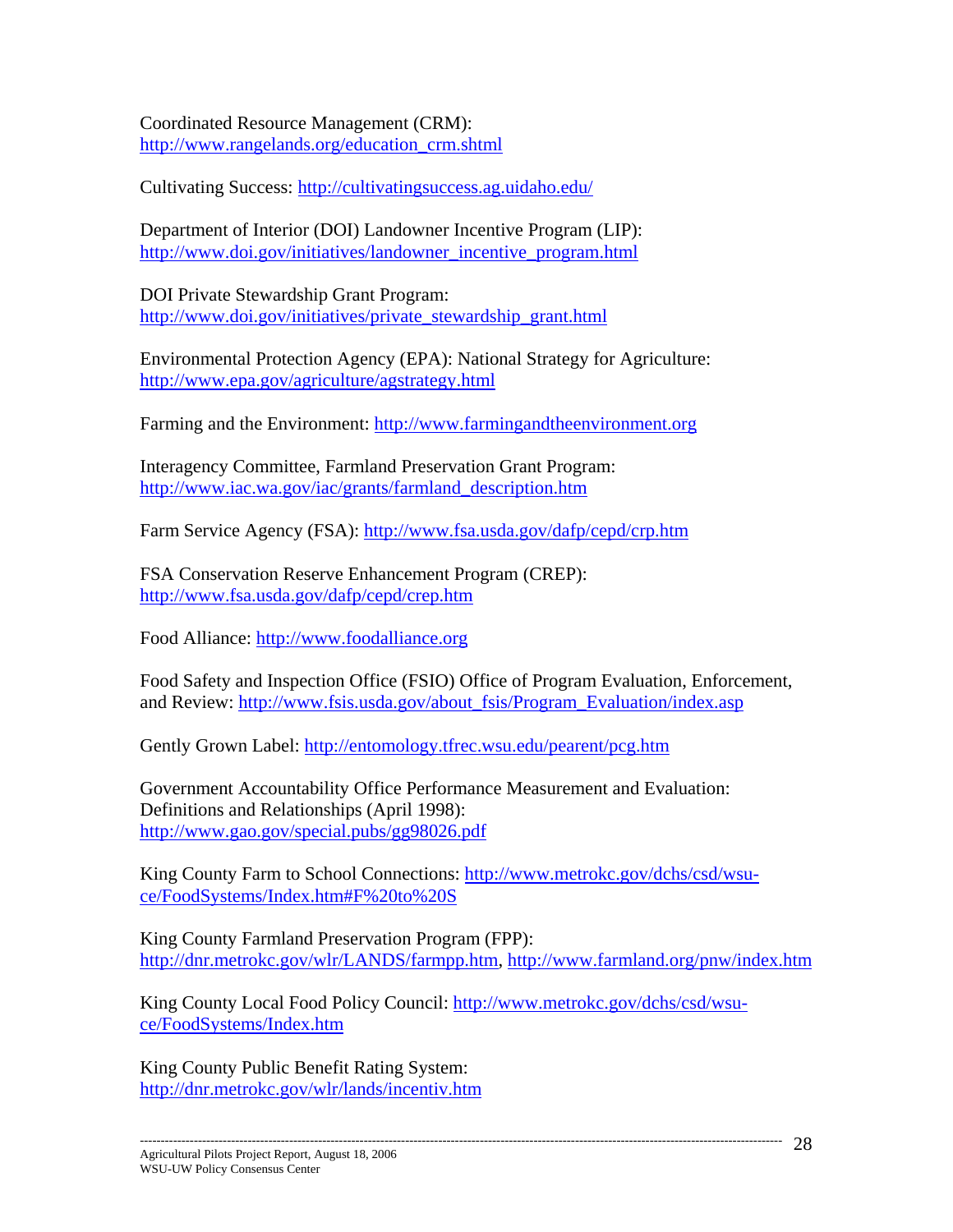King County Puget Sound Fresh: http://dnr.metrokc.gov/wlr/farms/

King County Stewardship Planning Programs: http://dnr.metrokc.gov/wlr/cao

King County Transfer of Development Rights (TDR) Program: http://dnr.metrokc.gov/wlr/tdr/

Model Watershed Plans: http://www.efw.bpa.gov/publications/h36208-1.pdf, http://www.efw.bpa.gov/publications/H36266-1.pdf, http://www.efw.bpa.gov/publications/H12585-1.pdf

Natural Resource Conservation Service (NRCS) Conservation Innovation Grants (CIG) http://www.nrcs.usda.gov/programs/cig/

NRCS Conservation of Private Grazing Land Initiative (CPGL): http://www.nrcs.usda.gov/programs/cpgl/

NRCS Conservation Reserve Program (CRP): http://www.nrcs.usda.gov/programs/crp/

NRCS Conservation Security Program (CSP): http://www.wa.nrcs.usda.gov/programs/csp/06ws/index.html

NRCS Environmental Quality Incentives Program (EQIP): http://www.wa.nrcs.usda.gov/programs/eqip/eqip.html, http://www.state.gov/g/oes/rls/fs/2004/39485.htm, http://www.nrcs.usda.gov/programs/cig/

NRCS Farm and Ranch Lands Protection Program (FRPP): http://www.nrcs.usda.gov/programs/frpp/

NRCS Grassland Reserve Program (GRP): http://www.wa.nrcs.usda.gov/programs/grp/grp.html

NRCS Wildlife Habitat Incentives Program (WHIP): http://www.wa.nrcs.usda.gov/programs/whip/whip.html

NRCS Wetlands Reserve Program (WRP): http://www.wa.nrcs.usda.gov/programs/wrp/wrp.html

Open Space Taxation Act: http://dor.wa.gov/docs/pubs/prop\_tax/openspace.pdf

Oregon Country Beef: http://www.oregoncountrybeef.com

Sensor-webs/AgWeatherNet: http://agweathernet.prosser.wsu.edu/index.html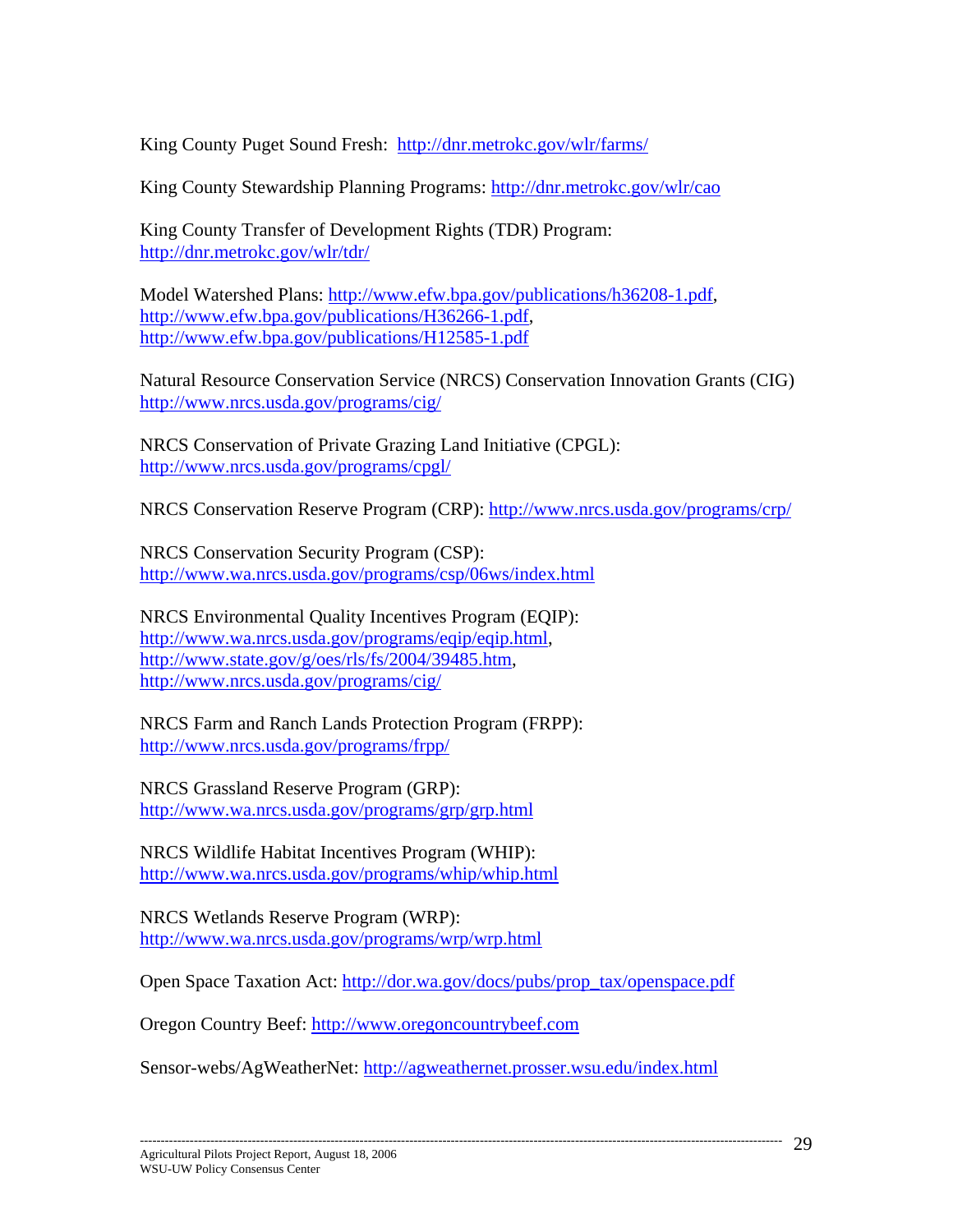Shepherds Grain: http://www.shepherdsgrain.com/

Stewardship Partners Salmon Safe Certification: http://www.salmonsafe.org, http://www.stewardshippartners.org/

United States Department of Agriculture (USDA) Conservation Reserve Enhancement Program (CREP): http://www.scc.wa.gov/programs/crep/

USDA Sustainable Agriculture Research and Education (SARE) Western Region Grants: http://wsare.usu.edu

VINEA: Winegrower's Sustainable Trust: http://www.vineatrust.org/

Washington Salmon Recovery Funding Board Grant Program: http://www.iac.wa.gov/srfb/grants/salmon\_recovery.htm

Washington State Conservation Commission Dairy Program: http://www.scc.wa.gov/programs/dairy/; http://filecab.scc.wa.gov/Dairy/DNMP\_Approval\_Checklist\_020900.html

Washington State Department of Agriculture (WSDA) Small Farm & Direct Marketing Program: http://agr.wa.gov/Marketing/SmallFarm/default.htm

Washington State University (WSU) Extension: http://ext.wsu.edu/

WSU Farm Family Support Network: http://ffsn.wsu.edu/

Whatcom County Open Space Taxation Program: http://www.co.whatcom.wa.us/pds/planning/openspace/os\_index.jsp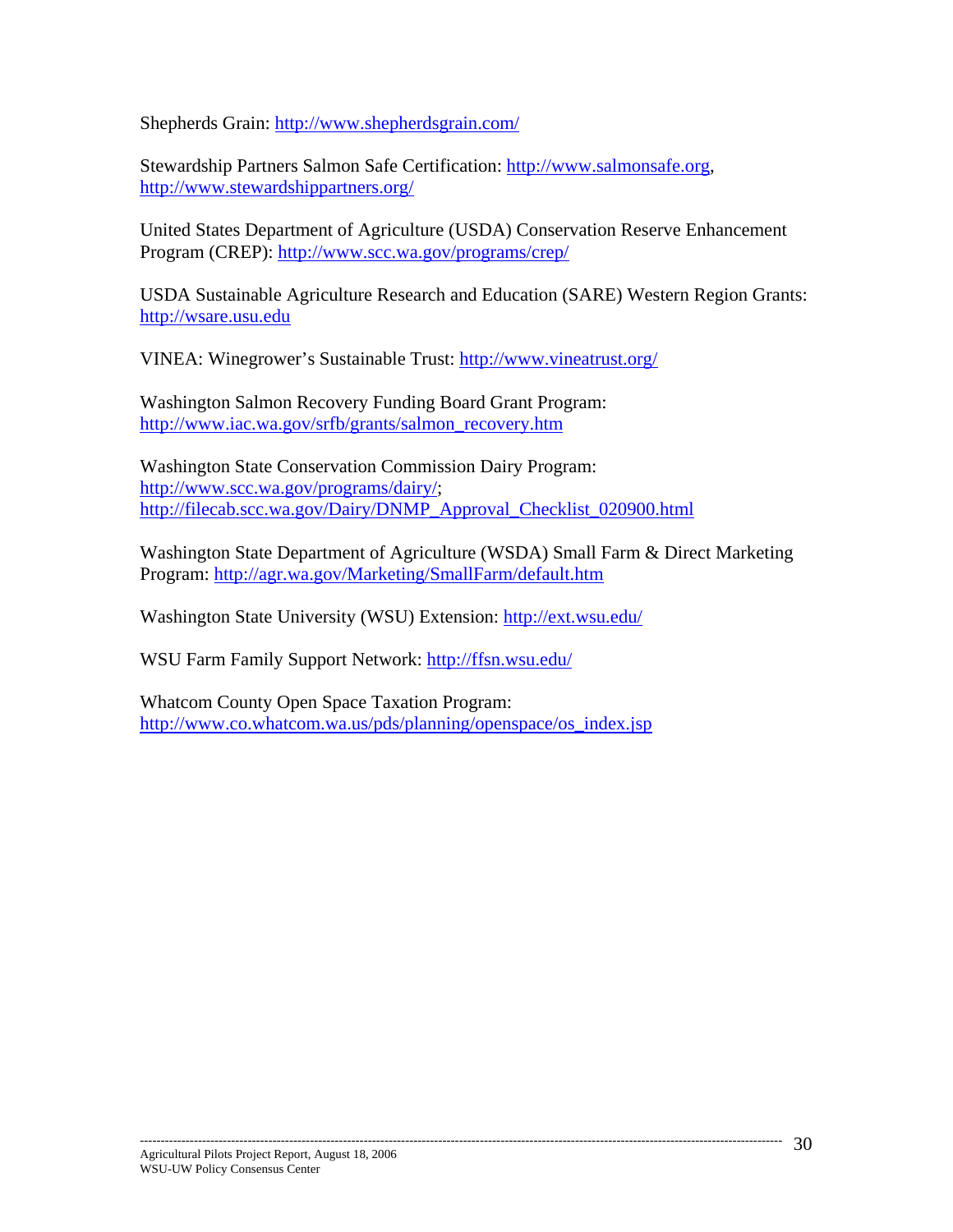# **Appendix B. Pilot Project Application**

Any group or individual who can meet the selection criteria and achieve the dual goals of the project is encouraged to apply. The Oversight Committee encourages those with onthe-ground knowledge and experience to come forward with innovative new ideas. Although applications can be initiated by any individual or organization, agricultural producers are normally expected to be central partners in any pilot project.

*Submit your material electronically (either via e-mail or by mailing a CD along with a hard copy) to the WSU or UW office of the Policy Consensus Center* 

#### **WSU - WASHINGTON STATE UNIVERSITY EXTENSION**

Academic Center, Suite 309 \* PO Box 1495 \* Spokane, WA 99210-1495

## **UW - DANIEL J. EVANS SCHOOL OF PUBLIC AFFAIRS**

327 Parrington Hall \* PO Box 353055 \* Seattle, WA 98195-3055

E-mail agpilots@u.washington.edu Phone: (206) 616-6962

#### **Pre Proposal Requirements (See following page for full proposal requirements)**

#### **Application Due Date: October 15, 2006**

Pre Proposal Summary:

Please include the following information:

- Applicant information including name, address, phone, e-mail, website (if any), project manager (if different from applicant).
- Executive summary describing the pilot, including work to be completed and the expected outcomes. (Please limit to two typed pages in length)
- Type of pilot, and name and affiliation of other partners in the project. A technical partner who is available to help outline potential pilot outcomes and a plan for measuring them is required. (For assistance in locating a technical partner, please contact PCC Staff)
- Estimated cost of the pilot.
- Other sources of funds proponent cost share, or funds from other granting institutions.
- Total dollars requested from the Agricultural Pilots Project.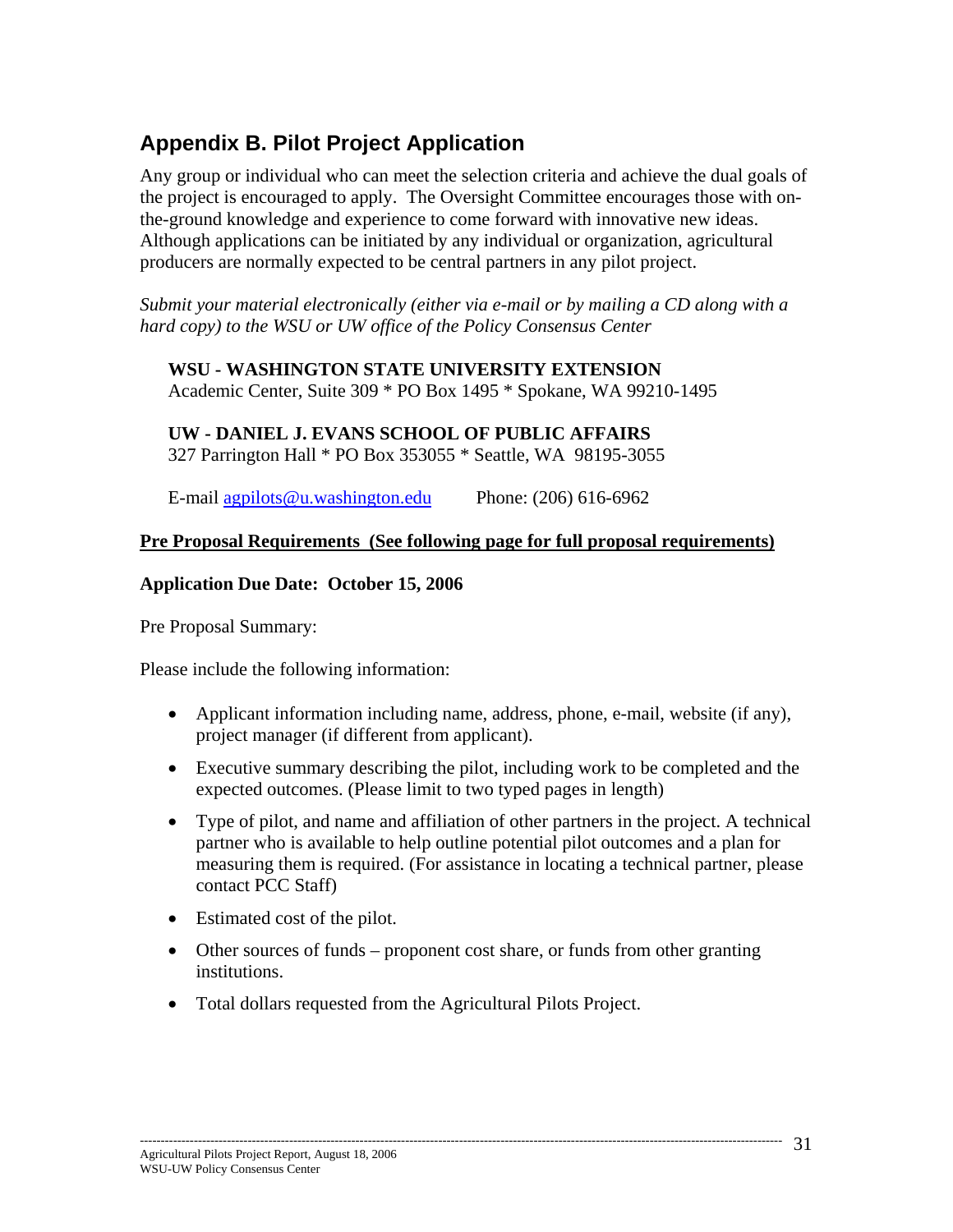#### **Full Proposal Requirements**

#### **Application Due Date: June 15, 2007**

Include a pre-proposal summary and a full description narrative as outlined below (Please limit proposal to 10 typed pages):

- **Pilot objectives**: Using qualitative and quantitative measures specify the pilot's objectives. Describe how the objectives will contribute to the central goals of the Agricultural Pilots Project –profitability for an individual producer or for the agricultural sector in general, and benefit to the environment. Also, provide an explanation of why it is likely to be replicable and sustainable. (See evaluation criteria)
- **Pilot feasibility**: Discuss the evidence of past success of the type of techniques or practices to be used in the proposed pilot, or the science and research that underpins a new innovative practice or technology that indicates a reasonable probability for success of the pilot. Explain how the pilot will help to broaden the dissemination of these practices or new technology. (See evaluation criteria)
- **Location and scope**: Describe the location of the pilot and the relative size and scope (e.g., acres, agricultural sectors, number of producers who will be involved) of the project area. Explain whether the pilot seeks to test new on-the-ground practices, systems or processes.
- **Partnerships:** List the parties who will be involved in the pilot, and describe the extent of their involvement. Explain whether it will include parties or interests which have not previously worked together, if it will involve regulatory agencies, and what data (if any) is needed to evoke collaborative efforts. Are these collaborators ready and willing to participate?
- **Project management:** Provide a timeline of project activities and milestones over the length of the pilot. Describe the key personnel who will manage the pilot and their qualifications. If you or your organization has applied for grant funding in the past, describe any past projects similar in size, scope or relevance that you have completed within the past few years.
- **Budget:** Include a proposed pilot budget which includes other funding sources or cost sharing, as well as funds requested through the Agricultural Pilots Project. The proposed budget should also project estimated costs for completing the pilot. The proposed budget will be evaluated based on the extent to which it demonstrates clarity about how the funds will be used, reasonableness of costs associated described activities, and the extent to which the pilot leverages other sources of funding.
- **Pilot evaluation**: Propose the methodology and data points to be used to evaluate the pilot. This section should be completed with the assistance of the pilot proponent's technical advisor.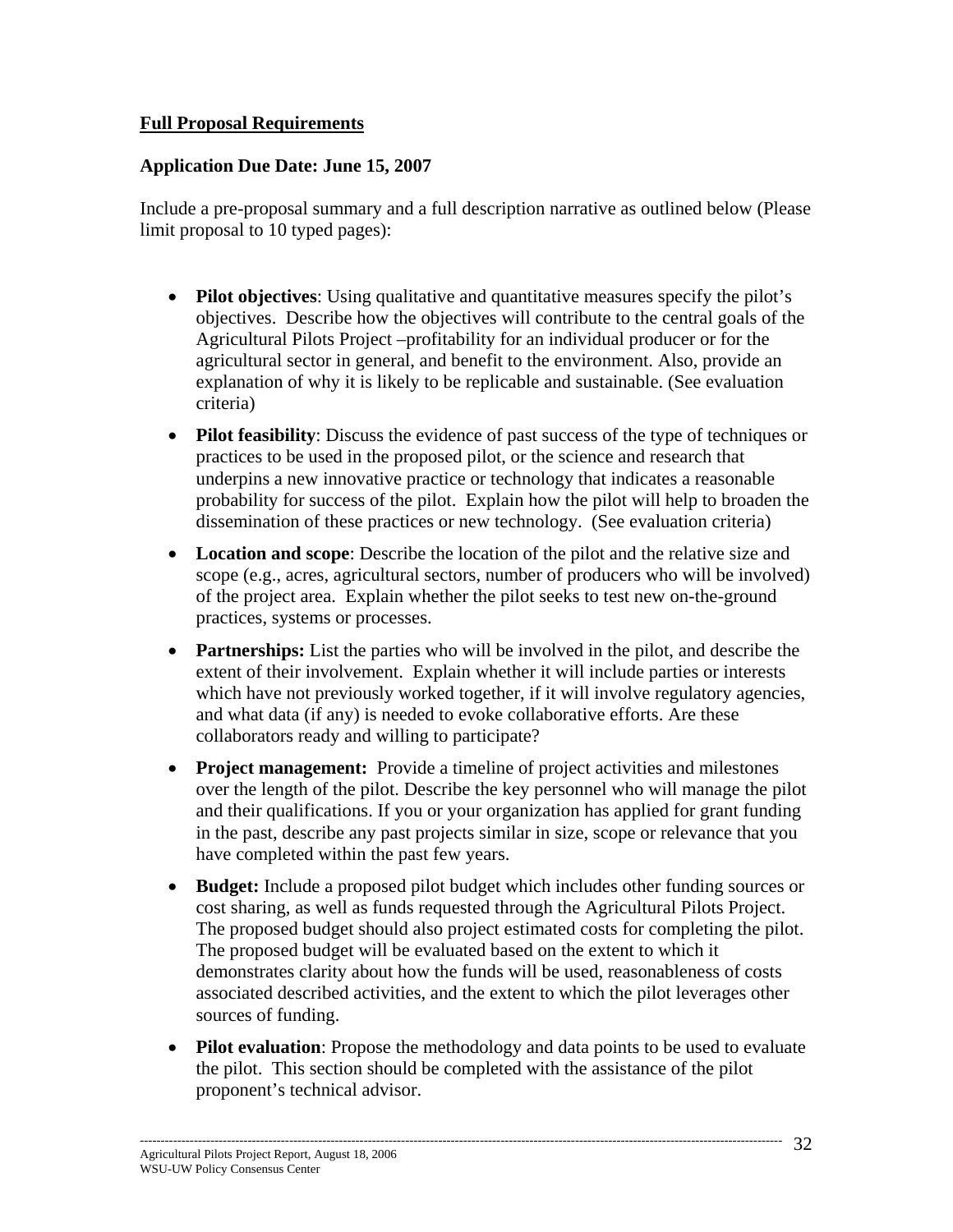# **Appendix C. Pilot Selection Criteria**

*The criteria and point system outlined below is designed to quantify and rank pilots in terms of their potential ability to fulfill the goals of the Ag Pilots Project. The criteria centers on the project's dual goals of enhancing benefits for agriculture and the environment.*

| <b>Pilot Selection Criteria: Likely Pilot Results</b> |                                                                                                                                                                                                                                                                                                                                                            | Points |  |  |  |
|-------------------------------------------------------|------------------------------------------------------------------------------------------------------------------------------------------------------------------------------------------------------------------------------------------------------------------------------------------------------------------------------------------------------------|--------|--|--|--|
| <b>Enhance Agricultural Viability</b>                 |                                                                                                                                                                                                                                                                                                                                                            |        |  |  |  |
| <b>Increase profitability</b>                         | The pilot outcomes are likely to include a decrease in the cost of inputs, increase efficiency, attain<br>higher on-farm revenues, create additional access to markets, achieve product differentiation and<br>price premiums, and/or increase vertical integration.                                                                                       | of 30  |  |  |  |
| <b>Regulatory approach</b>                            | Results of the pilot are likely to include activities that provide regulatory certainties or risk<br>reduction, reduce paperwork, streamline regulatory compliance and/or match regulatory<br>standards with certification, or propose alternative solutions to preserving agricultural land.                                                              | of 30  |  |  |  |
|                                                       | Category total                                                                                                                                                                                                                                                                                                                                             | of 60  |  |  |  |
| <b>Enhance Environmental Stewardship</b>              |                                                                                                                                                                                                                                                                                                                                                            |        |  |  |  |
| <b>Tangible</b><br>environmental<br>benefits          | Measurable environmental outcomes or indicators may include improved terrestrial or riparian<br>habitat, improved air quality, reduced soil erosion, increased use of conservation farming<br>practices, and/or improved water quality and soil fertility.                                                                                                 | of 30  |  |  |  |
| <b>Coordinated efforts</b>                            | The pilot furthers existing efforts such as watershed planning, salmon recovery, CIDMP,<br>Coordinated Resource Management, or cooperation between tribal and local governments.                                                                                                                                                                           | of 30  |  |  |  |
|                                                       | Category total                                                                                                                                                                                                                                                                                                                                             | of 60  |  |  |  |
| <b>Encourage Positive Working Relationships</b>       |                                                                                                                                                                                                                                                                                                                                                            |        |  |  |  |
| <b>Foster trust and</b><br>reciprocity                | The pilot is likely to enhance communication and cooperation with others in the community,<br>promote agreement about the value of shared resources, increase access to monitoring and<br>scientific data, and/or promote a shared understanding of how all users affect a shared resource<br>such as a local watershed, air-shed, or irrigation district. | of 15  |  |  |  |
| <b>Promote local</b><br>leadership                    | The pilot creates opportunities for working with other growers, environmental advocates, and<br>regulators toward common goals.                                                                                                                                                                                                                            | of 15  |  |  |  |
|                                                       | Category total                                                                                                                                                                                                                                                                                                                                             | of 30  |  |  |  |
| <b>Achieve Innovation and Sustainability</b>          |                                                                                                                                                                                                                                                                                                                                                            |        |  |  |  |
| <b>Innovation</b>                                     | The pilot is likely to achieve significant impact through innovative new ideas or unique<br>combinations of ideas and practices which are likely to effect long term change beyond the scope<br>of the pilot itself.                                                                                                                                       | of 15  |  |  |  |
| <b>Sustainability</b>                                 | The pilot is applicable on multiple scales or across agricultural sectors, and is likely to sustain and<br>replicate based on the merits of the results and outcomes.                                                                                                                                                                                      | of 15  |  |  |  |
|                                                       | Category total                                                                                                                                                                                                                                                                                                                                             | of 30  |  |  |  |
|                                                       | <b>Total for likely pilot results</b>                                                                                                                                                                                                                                                                                                                      | of 180 |  |  |  |

*The criteria outlined below are designed to objectively quantify and rank the likelihood of success for an individual pilot.*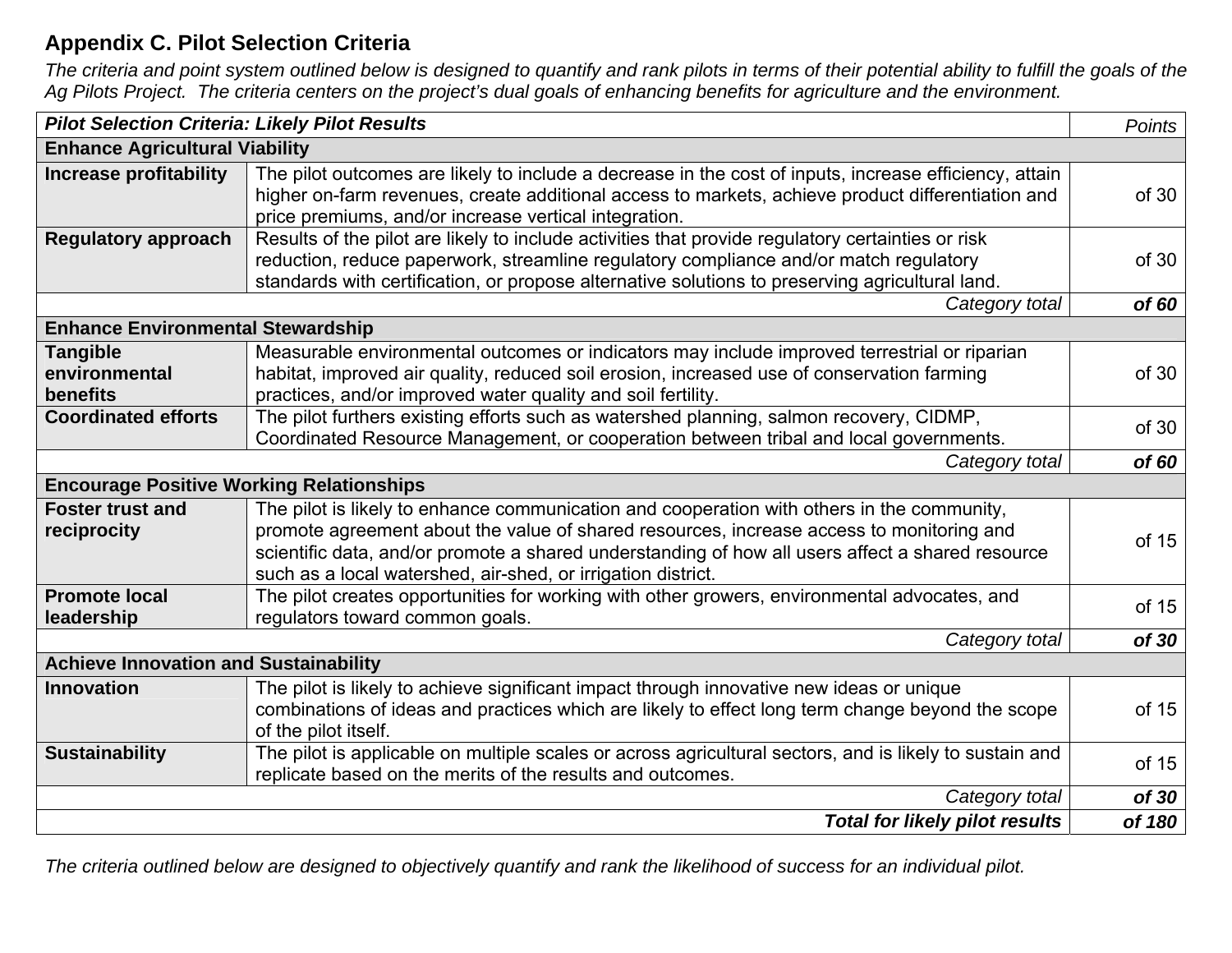| <b>Pilot Selection Criteria: Conditions Likely to Yield a Successful Pilot</b> |                                                                                                                                                                                                                                                                                                                          | <b>Points</b> |
|--------------------------------------------------------------------------------|--------------------------------------------------------------------------------------------------------------------------------------------------------------------------------------------------------------------------------------------------------------------------------------------------------------------------|---------------|
| <b>Builds upon accepted</b><br>approaches                                      | The pilot builds upon field tested success elsewhere or broadly accepted research results,<br>existing technology and/or documented knowledge, or less well-know but credible<br>concepts.                                                                                                                               | of 10         |
| Low risk of harm                                                               | Pilot outlines expected results, but takes into consideration the unproven nature of a pilot,<br>and protects against additional cost or unexpected harm to the agricultural operation and<br>the environment.                                                                                                           | of 10         |
| <b>Technical feasibility</b>                                                   | The pilot is doable. It utilizes technology and/or expertise that is available and affordable,<br>applicant has the skill, knowledge, and organizational capacity to implement the pilot.                                                                                                                                | of 10         |
| <b>Politically supported</b>                                                   | The pilot demonstrates probable or established support from agricultural producers,<br>environmental advocates, community members and regulators. The pilot demonstrates<br>secured support of any who are likely to be affected by the pilot, and a plan for joint<br>evaluation of progress or risk where appropriate. | of 10         |
| <b>Financial viability</b>                                                     | The funds requested are adequate for the term of the pilot and where possible, leverages<br>support from other programs or sources.                                                                                                                                                                                      | of 10         |
| <b>Favorable cost to</b><br>benefit relationship                               | Pilot is likely to achieve significant agricultural, environmental, and social benefits, which if<br>replicated, could elicit widespread benefits and impact compared to the cost.                                                                                                                                       | of 10         |
| <b>Realistic measurements</b><br>and benchmarks                                | The pilot sets forth baseline measurements to be taken, and benchmarks that are<br>observable over a two to three year time frame. The benchmarks will provide evidence of<br>progress toward the longer term expected results of the pilot.                                                                             | of 10         |
|                                                                                | Total for conditions likely to yield a successful pilot                                                                                                                                                                                                                                                                  | of 70         |
|                                                                                | <b>Pilot Total Overall</b>                                                                                                                                                                                                                                                                                               | of 250        |

| <b>Pilot Criteria: Readiness</b> |                                                                                             |        |        |
|----------------------------------|---------------------------------------------------------------------------------------------|--------|--------|
|                                  | Pilot is ready to be implemented soon after it is funded – has necessary endorsements and   |        |        |
| <b>Readiness to proceed</b>      | partners, sources of funding, technical expertise and data, and capacity to implement. If   | Yes    | l No   |
|                                  | the pilot scores high according to the above matrix, it must meet the readiness criteria in | $\Box$ | $\Box$ |
|                                  | order to be eligible for funding in the current round.                                      |        |        |

-----------------------------------------------------------------------------------------------------------------------------------------------------------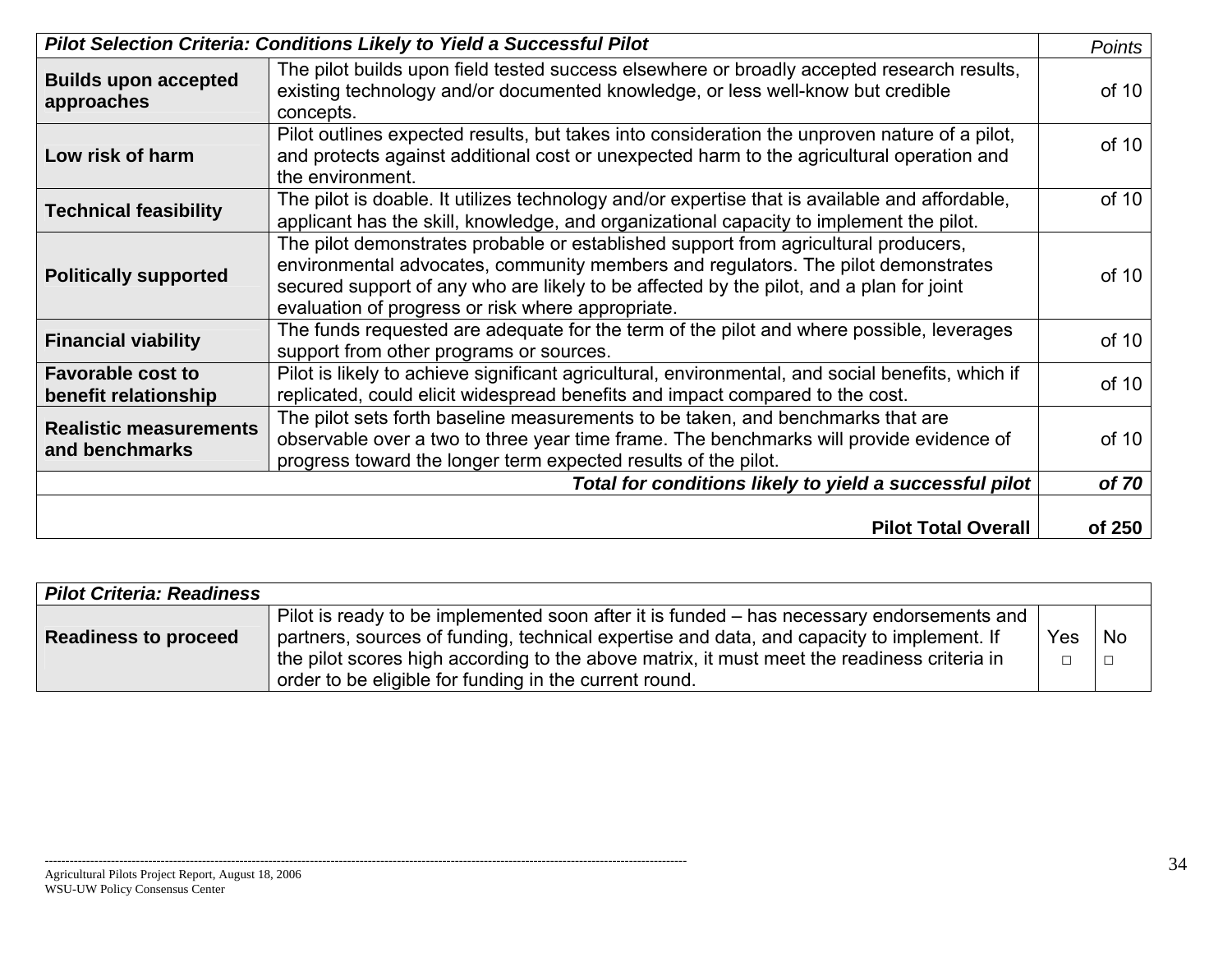# **Appendix D. Pilot Examples and Potential Ingredients**

The overarching intent of the Agricultural Pilots Project is to foster a sustainable and robust agricultural economy in a way that protects and preserves the quality of land and natural resources for future generations. Pilots may range from simple to complex, draw upon tried and true methods, or leverage combinations of farming techniques, incentive programs, new technologies, or collaborative planning processes in unique ways. The following examples are organized into categories for illustration, although pilots will not be limited to these categories. These examples are offered for the sole purpose of generating pilot ideas and are not intended to limit the range, scope, or scale of the Agricultural Pilots Project.

- Market-based incentives
- Financing and financial planning
- Conservation incentive and technical assistance programs
- Collaborative efforts
- Local planning processes
- Agricultural land preservation
- Technology applications
- Conservation farming practices

#### *Market-Based Incentives*

In an increasingly competitive and dynamic marketplace, farmers are challenged by low commodity prices, increasing production costs, international trade agreements and restrictions, and limited access to markets. Helping farmers overcome these challenges could be central to preserving farmland and achieving the environmental benefits associated with lands in agricultural use.

Washington agricultural products are known both domestically and internationally for their quality and freshness. Pilot projects in this category could test ways to improve access to markets through promotion of quality, freshness, and environmental stewardship. A pilot might also seek to reduce travel miles for our state's food supply, promote the health benefits of wholesome, locally grown food in local schools or other institutional buying programs, and improve overall food security for our state.

#### *Financing and Financial Planning*

Pilots in this category would help ensure funding for agribusiness through sound financial, business and succession plans. Examples may include combining farm plans and incentive programs with business plans, risk reduction through regulatory agreements, and pooling self insurance funds. Examples of combined farm plans and financial plans are provided in more detail below.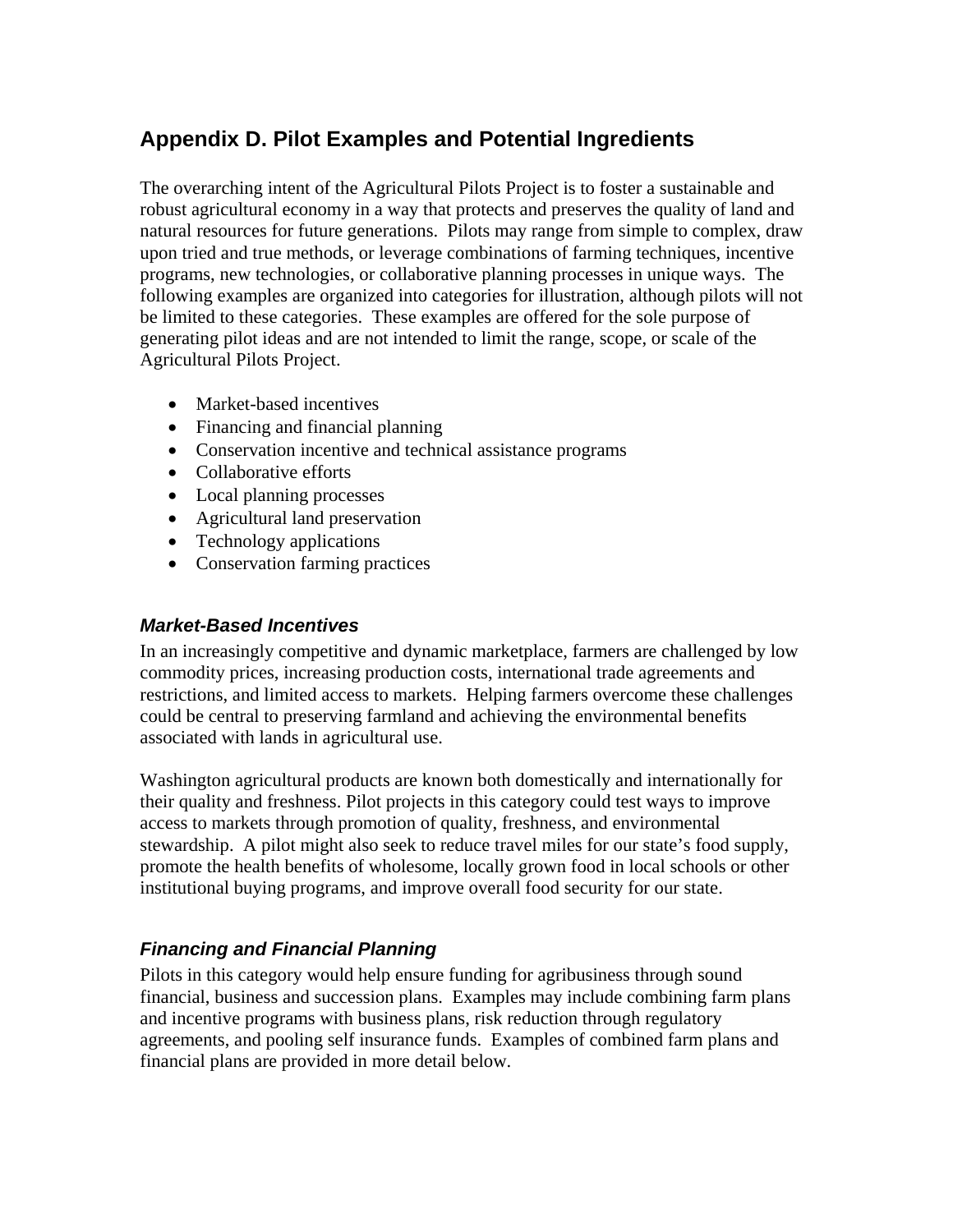## *Conservation Incentive and Technical Assistance Programs*

A number of federal, state, and local incentive and technical assistance programs encourage or support environmental stewardship. Many are specific to a particular type of agriculture or environmental goal, and some are available only in a particular county or region. Some are available through conservation districts, Farm Services Agency (FSA), Natural Resources Conservation Service (NRCS), and USDA offices. Others are available through local planning agencies such as the Washington Conservation Commission or the Salmon Recovery Funding Board. Other specialized delivery mechanisms such as commodity groups, WSU Extension, Farm Bureau, and others offer funding and technical programs as well. A listing of programs with agricultural and environmental goals can be found in the document containing Existing Programs, Resources, or Projects. Our research suggests that farmers are sometimes unaware of the available support, and that the application process for programs can be a barrier to participation. Those who provide support to farmers might be aided by a listing of the full range of opportunities for financial or technical support. Pilots in this category could seek to make incentive programs more effective by making them more accessible, easier to apply for, easier to combine where there is potential for increased impact, and more targeted toward areas that may maximize environmental benefits.

## *Collaborative Efforts*

Our research has shown that collaborative efforts at the local or regional level that include a variety of stakeholders and perspectives can achieve significant outcomes in support of both agriculture and the environment. Open communication about interests and concerns can create trusting relationships and mutual respect among the parties involved. Collaborative planning efforts have the potential to garner ongoing support from the affected parties while producing outcomes desired by both sides. Adapting some of the techniques used by existing collaborative efforts – for example, Comprehensive Irrigation District Management Planning (CIDMP) processes, Columbia Groundwater Management Area (GWMA), model watersheds, and the Vinea Winegrower's Trust - could establish ways of cooperating and communicating that would extend beyond the pilot activity. The commonalities which seem to ensure success in these voluntary collaborative efforts include neutral facilitation, mutual trust, collaboratively developed goals and monitoring, and a plan that allows for flexibility in achieving outcomes. (A full description of each of these efforts can be found in the document containing Existing Programs, Resources, or Projects)

Many include participation by regulatory agencies, and all seem to capitalize on the ability of those with local knowledge and a desire to preserve resources held in common. Promoting the adoption of a similar process in local area watersheds, municipalities, or land use planning processes could be a valuable pilot. Other potential pilot ideas include:

# *Local Planning Processes*

Local planning processes can integrate a variety of policy issues affecting agriculture and the environment. Improved access to local and international markets, certifications based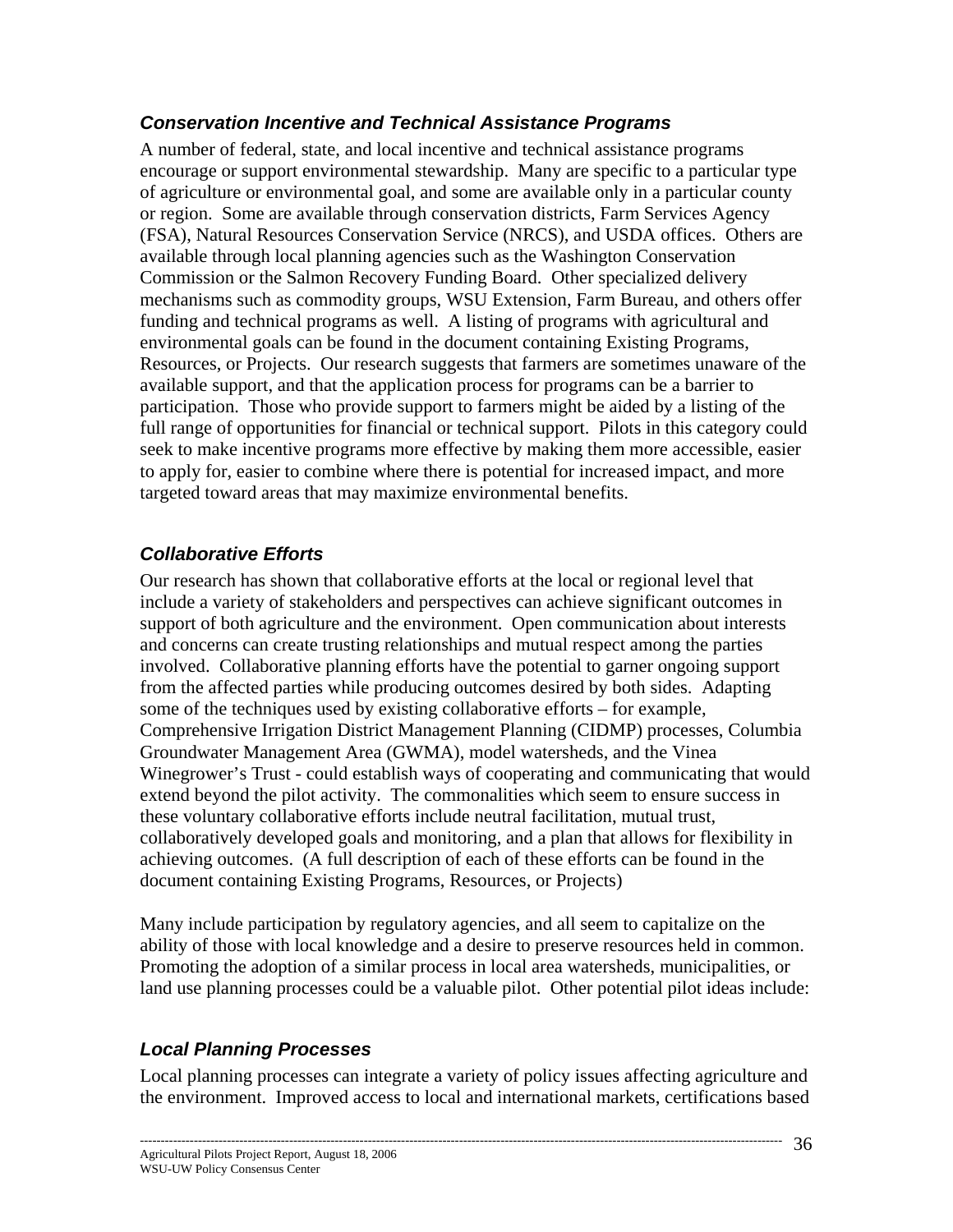on conservation farming methods, farm plans, financing options, and collaborative planning processes offer opportunities for unique new combinations. Blending these concepts might serve to provide models that could aid in local planning processes. A pilot could examine and assess proven or newly developed planning models, note which approaches have contributed to those successes, or consider how promising approaches could be adopted in other locations.

# *Agricultural Land Preservation*

In and around areas with high population growth, the agricultural land base is at risk of conversion to development due to high land values. These higher values are an incentive for farmers to sell their land, and high prices and associated property tax rates make it difficult for farmers to afford additional land for agricultural production. Land protection mechanisms can provide a way to keep agricultural land from being converted to nonagricultural uses and keep available land more affordable for farmers. Pilots that seek to provide fair market value for farmland might reduce development pressure on agricultural land, lessen the impact of fragmentation of farmland and farm communities, and keep more land in agricultural production.

# *Technology Applications*

A number of new technologies are available for use in the agricultural sectors which have not yet been widely adopted. A pilot which seeks to promote adoption or further dissemination of technologies that will benefit both agriculture and the environment would be valuable. For example, testing organic or low impact methods for controlling pests through implementation, combining weather, soil or crop specific systems to reduce water usage or soil erosion, or promoting cultivation and processing of bio-fuel crops could achieve long term sustainable results. Using new technologies in combination with other tools or ideas outlined in this appendix could produce a potentially valuable pilot.

# *Conservation Farming Practices*

Some agricultural producers are already using innovative farming practices that increase profitability and improve environmental outcomes compared to more widely used conventional practices. These innovative practices are sometimes specific to a particular climate, crop, availability of irrigation, or other conditions. Most have been implemented by a modest number of agricultural producers but have not been widely adopted due to the high cost of transition, increased management requirements, perceived risks, or lack of information about prior successes.

If adopted more widely, these farming practices have the potential to increase agricultural profitability by improving efficiency, increasing productivity, reducing input costs, or adding additional revenue streams. Corresponding positive environmental outcomes might include reduced soil erosion, improved water quality, decreased water consumption, and reduced application of ecologically disruptive materials. Examples of practices which are generally thought to be beneficial for the environment are included in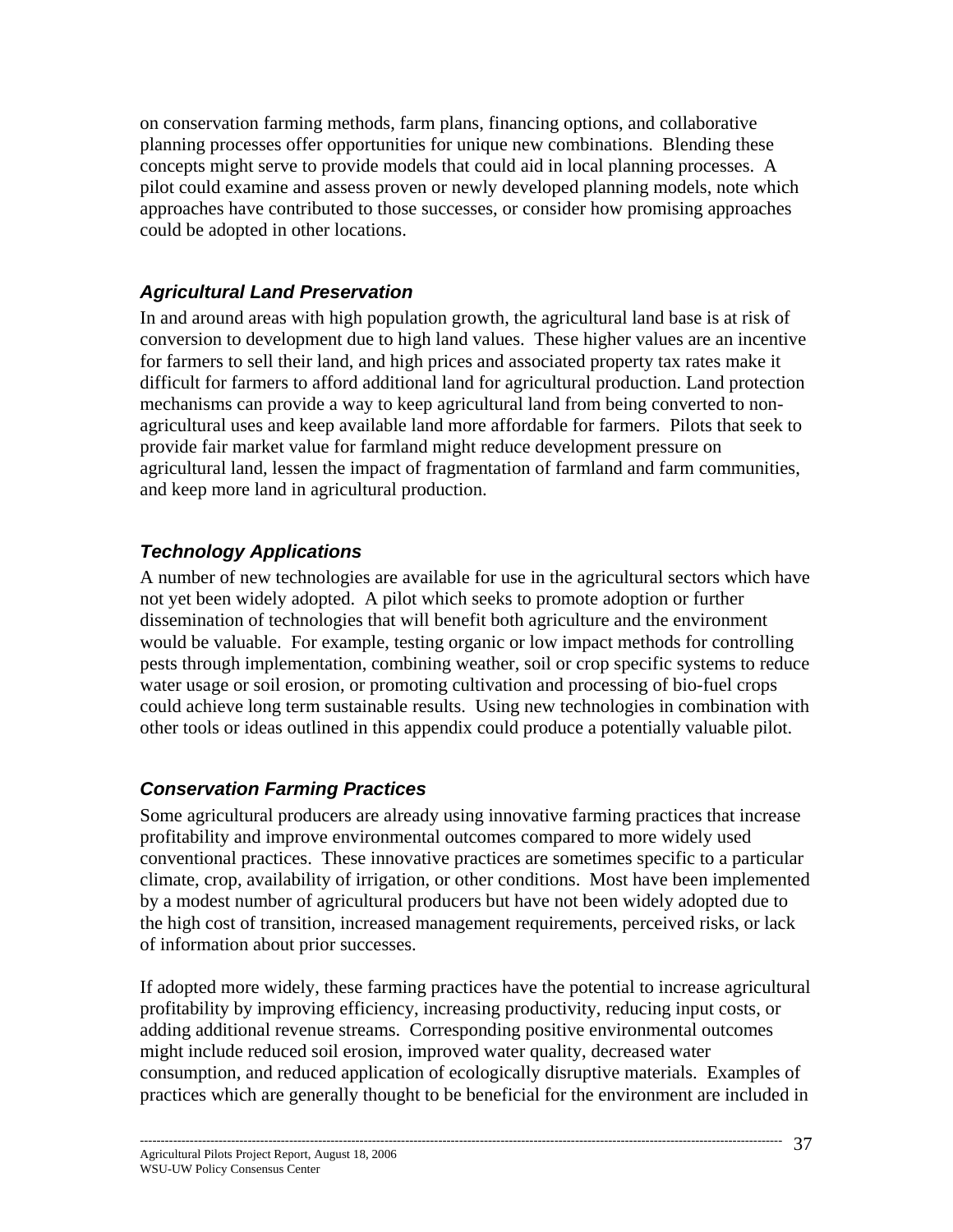Appendix D. A pilot might apply these practices or technologies to new crops or locations.

The following are examples of potential pilots which incorporate several of the themes or categories noted above. These are simply provided as samples to illustrate how tools, resources and ideas may be combined to create innovative and promising pilots.

- **Uniform certification process.** A streamlined certification process jointly created through collaborative efforts could help agricultural producers make better use of federal programs. Developing a uniform certification process based on farm plans or other standardized criteria could result in streamlined qualification for programs offered through the various agencies. For example, Oregon considers Food Alliance certification as qualification for the highest tier of the Conservation Security Program (CSP).
- **Farm plans.** Farm plans are central to qualifying for many federal environmental programs, and conservation districts have been successful in promoting and developing farm plans, and providing technical assistance. Although these plans are typically not monitored or used in a regulatory context, they are generally intended to promote environmental stewardship and reducing regulatory and other risks to farmers. Pilot opportunities could include monitoring environmental and financial outcomes, using farm plans as a regulatory model, using them as a standardized means of qualifying for all environmental programs, and possibly using them to certify farms for a statewide label that endorses sustainable farming practices. Other pilot opportunities could monitor newly developed applications in land use planning for efficacy, or integrate them as part of a comprehensive business plan or financing proposal.
- **Combined farm and financial plans.** Combining farm plans with comprehensive financial planning could reduce risk or uncertainty for farmers. For example, sound business and succession plans could help farmers reduce the risk of obtaining loans for operating expenses, capital improvements, or expanding into new markets. They could also help with planning for retirement or transitioning away from farming. Combining comprehensive financial planning with farm plans could improve the overall financial vitality of the farm community by reducing regulatory risk and capitalizing on federal programs as a source of funding. A pilot opportunity could be to explore how farm and business plans could be combined to meet regulatory requirements and obtain financing.
- **Comprehensive toolbox of programs.** Because so many programs are offered through a variety of sources, a pilot could improve knowledge of and access to programs by developing a comprehensive database or "toolbox" of federal, state, and local incentive and technical assistance programs. This could be a singlesource database such as the Idaho OnePlan (www.oneplan.org), which provides information and software to help growers develop a single conservation farm plan that can be pre-endorsed by the various agencies, thereby streamlining and simplifying the application process that farmers face. Idaho OnePlan is a multi-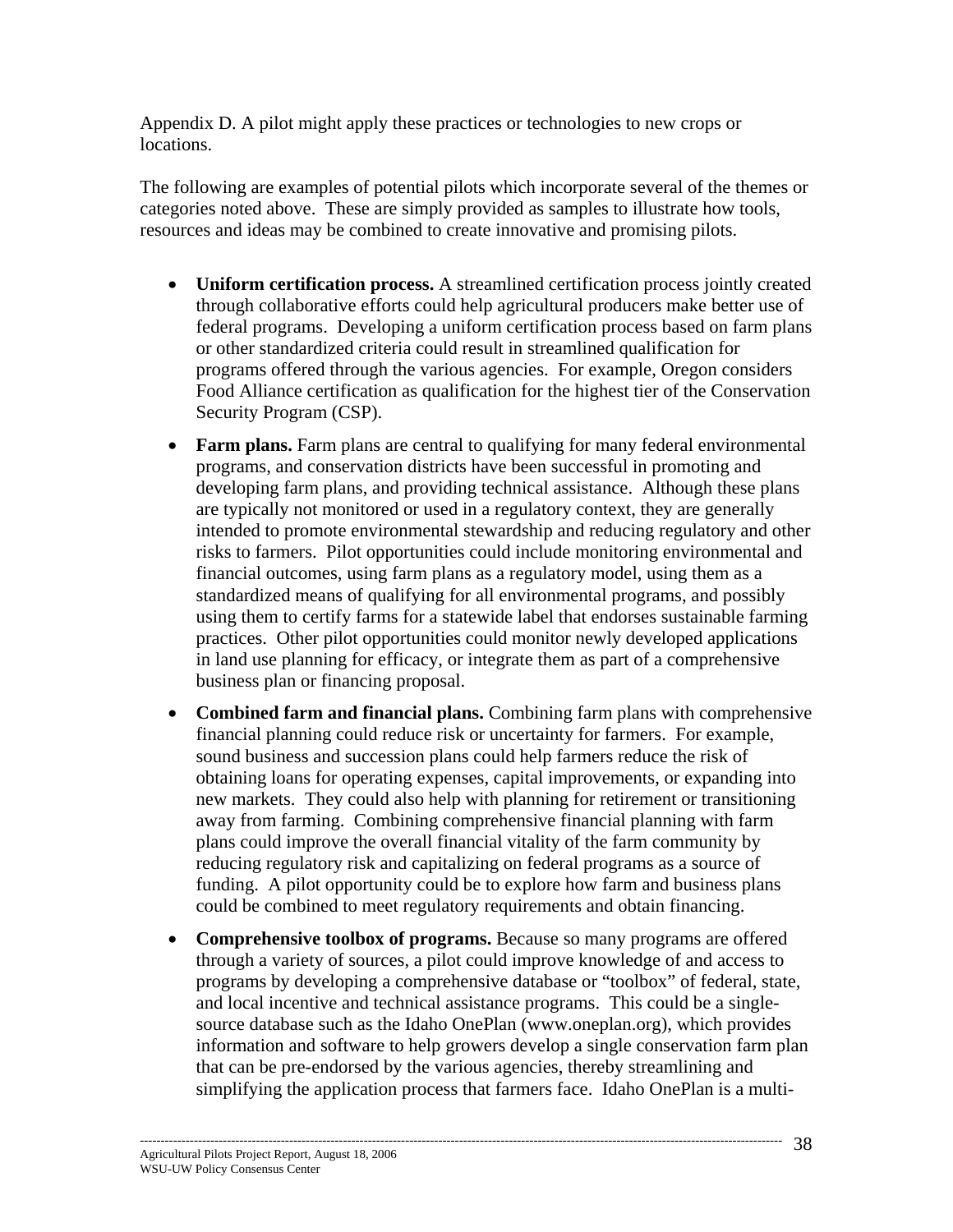agency project that combines government regulations and best management practices for agriculture into a single plan—integrating federal, state, and local regulations for a variety of conservation practices.

- **Ombudsman/advocate.** Individuals have made a significant difference in improving environmental consciousness among agricultural producers, particularly in riparian areas. People such as Dorie Belisle in Whatcom County and others across the state have helped to disseminate environmentally friendly practices. These individual efforts have accounted for untold miles of tree planting and fencing in riparian areas and have helped build a community of shared accountability. A pilot could employ knowledgeable and motivated individuals to educate others about available programs to help implement sustainable practices, and to promote collaborative efforts among community members.
- **One-stop agricultural economic development office.** Keeping agricultural lands in production can be challenging amid an array of subsidy programs and local planning and zoning regulations. A pilot could create a single county office that coordinates the efforts of all local FSA/NRCS/USDA offices and county planning departments to promote local agricultural economic development. This resource could help farmers navigate challenges to profitability in a way that complies with regulations and fosters positive environmental outcomes.
- **Certification, labeling, and marketing.** A means for differentiating agricultural products in the marketplace such as the Food Alliance or Blue Angel eco-label used in Germany (which is coordinated with government certification for standardization), might also offer ways to link quality and freshness with environmental stewardship in the marketplace. A pilot could work to develop an approach for linking growing practices with recognition in the marketplace, contracts with retailers that leverage this differentiation, or other ideas which can connect environmental sustainability with market premiums, new market access or secure contracts. A pilot could also link certification with import qualifications of foreign food safety authorities and could even pre-qualify farms for federal programs (e.g., in Oregon, Food Alliance certification qualifies farms for the Conservation Security Program).
- **Government or institutional purchasing programs.** A pilot could explore ways to implement a program that certifies farms and cooperatives as environmentally sustainable or promoting stewardship, and thereby qualifies them for direct purchasing programs for state and local institutions such as schools or prisons. This approach could benefit farmers and the agricultural economy as well as provide healthy, wholesome, locally grown food for citizens of our state. A pilot could expand the criteria of existing Food Policy Councils to codify an environmental stewardship dimension, such as that used by the Food Policy Council in Vancouver, Canada.
- **Integrated PDR/TDR system.** Using a combination of Purchase of Development Rights (PDR), Transfer of Development Rights (TDR), and other market-based tools, a pilot could promote conservation of agricultural land and protection of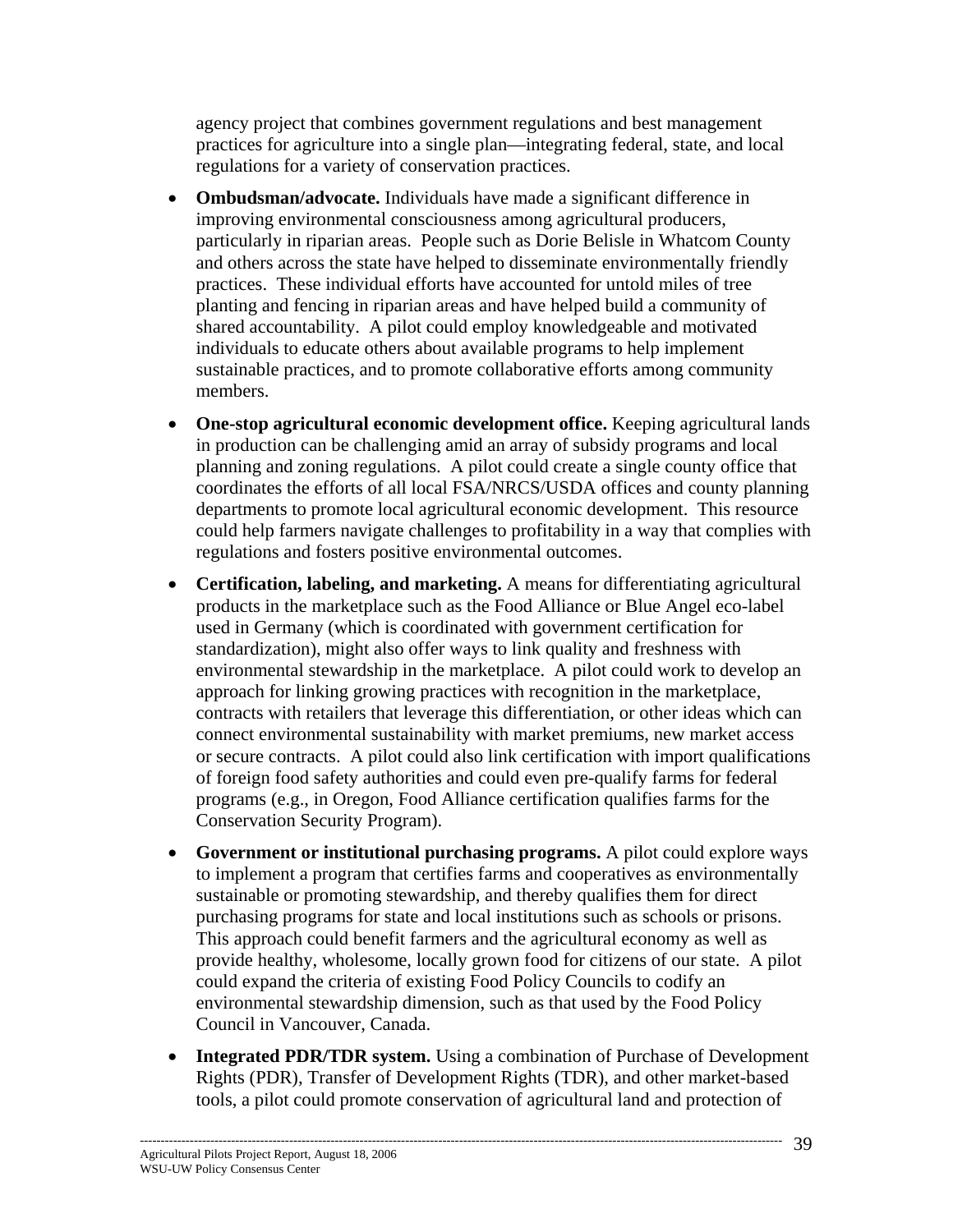environmentally sensitive land. Developers, farmers, and environmentalists could collaborate on a pilot design that meets their diverse goals and is appropriate to the market forces of the area.

• **Financial and tax incentives for maintaining open space and agricultural**  land. Public support for local agriculture and aversion to sprawl could indicate that broader adoption of open space taxation, local bond issues, or other financing techniques might be of interest in some local areas. A pilot could test the feasibility and impact by developing, with appropriate consultation and safeguards, a proposal that could test this approach.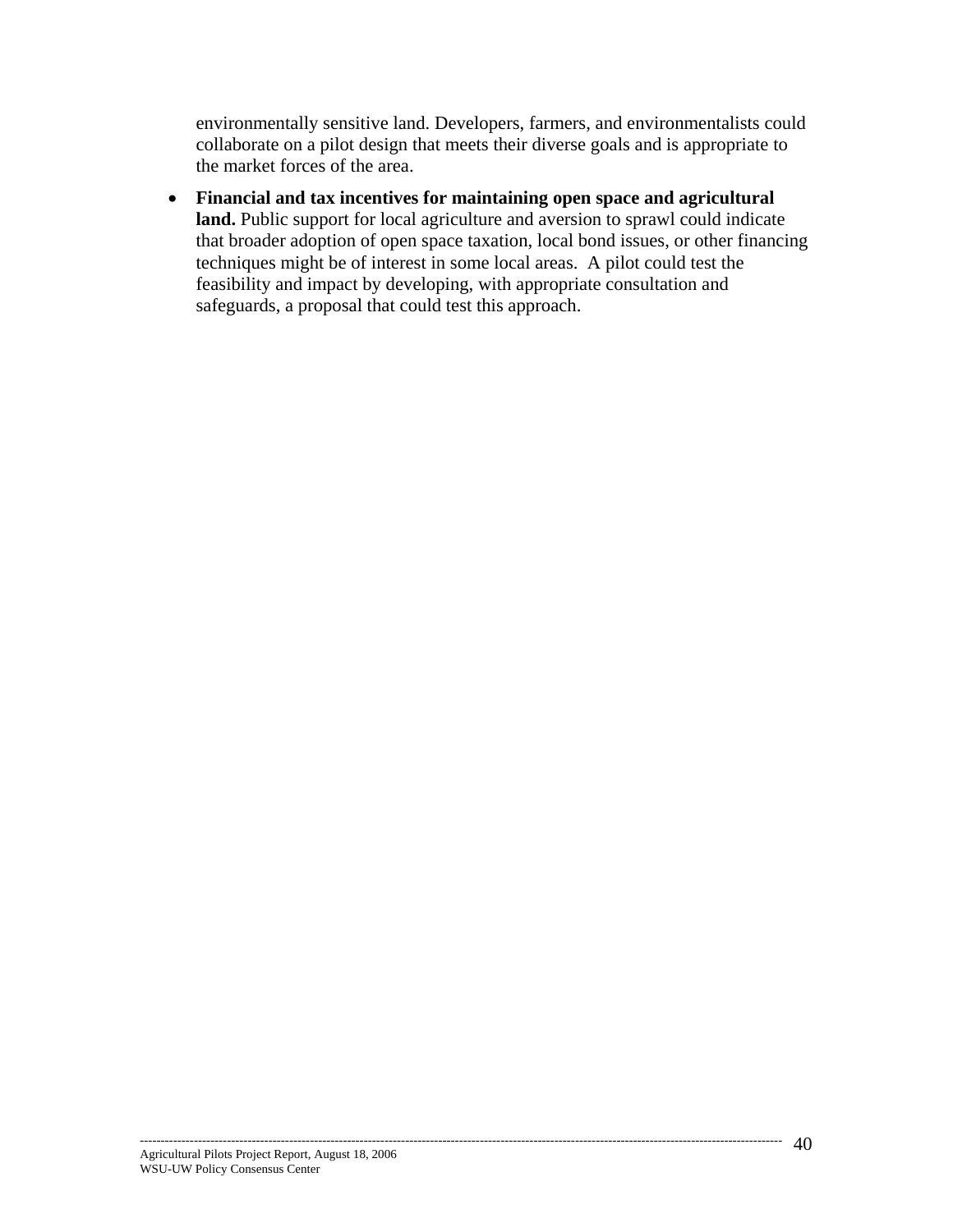# **Appendix E. Examples of Existing Programs, Projects or Resources which Promote Agricultural and Environmental Goals**

During the course of our research and discussions with stakeholders, PCC staff developed a database of programs and funding sources which may be a useful general resource, as well as for identifying potential combinations of tools and ideas that could yield unique and successful pilots. This appendix contains our research findings, which describes many of the ongoing efforts targeted toward enhancing the agricultural economy and achieving benefits for the environment. We have also included a description of the various sustainable farming techniques mentioned throughout the report and appendices.

The information in this appendix is arranged in the following categories:

- Conservation incentive and technical assistance programs
- Collaborative efforts
- Market-based incentives
- Technology applications agricultural land preservation
- Conservation farming practices

#### *Conservation Incentive and Technical Assistance Programs*

The programs outlined in this section represent the range of assistance programs currently available to the agricultural sector in Washington. Those bolded in the list that follow are typically larger programs, providing the most substantial amount of funding.

Center for Sustaining Agriculture & Natural Resources (CSANR) Challenge Cost-Share Program Conservation Partnership Initiative (CPI) Conservation of Private Grazing Land Initiative (CPGL) **Conservation Reserve Program (CRP)**  Conservation Reserve Enhancement Program (CREP) **Conservation Security Program (CSP)**  Cultivating Success Environmental Quality Incentives Program (EQIP) Farm and Ranch Lands Protection Program (FRPP) Farm Family Support Network Grassland Reserve Program (GRP) **King County Farm to School Connections**  King County Local Food Policy Council Landowner Incentive Program (LIP) Living on the Land Private Stewardship Grant Program Stewardship Planning Programs, King County USDA SARE (Sustainable Agriculture Research and Education) Western Region Grants Washington Salmon Recovery Funding Board Grant Program Washington State University Extension **Wildlife Habitat Incentives Program (WHIP) Wetlands Reserve Program (WRP)**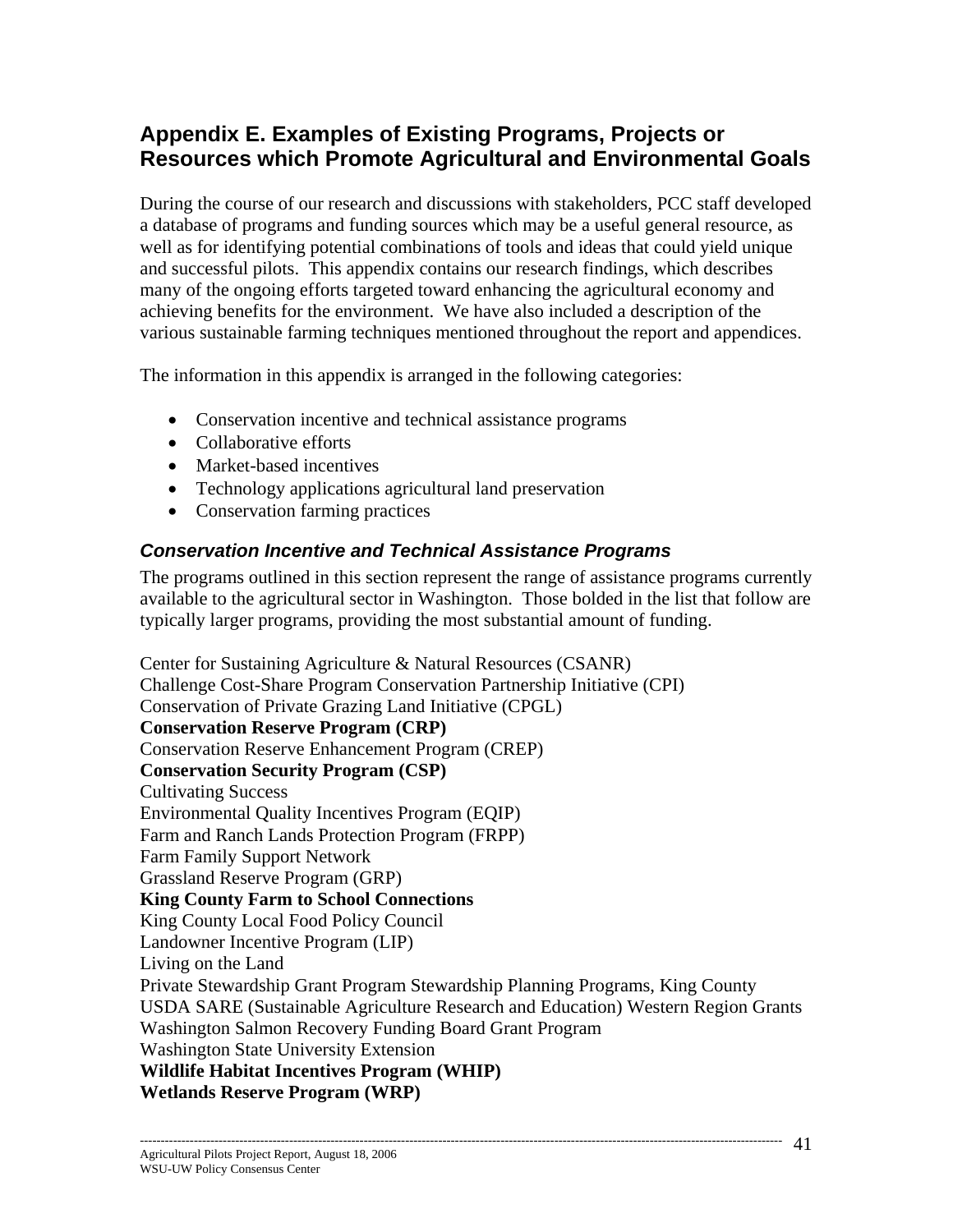**Program:** Center for Sustaining Agriculture & Natural Resources (CSANR)

**Type:** Technical assistance, research, and education

#### **Agricultural sector:** All

**Description:** The WSU Center for Sustaining Agriculture & Natural Resources (CSANR), which was established by the Legislature in 1991, aims to develop and foster agricultural and natural resource management approaches that are economically viable, environmentally sound, and socially acceptable. The center sponsors a variety of programs, including Ag & Energy, Ag & Environment, Ag & Society, BIOAg, Climate Friendly Farming (see the project description under the Emerging Technologies section of this report), Demonstration Farms, Organic Agriculture, Sustainable Agriculture Research and Education (SARE), and Small Farms. BIOAg and the Small Farms Program both provide technical assistance to agricultural producers, and are each briefly described below:

- **BIOAg:** The Biologically Intensive Agriculture & Organic Farming (BIOAg) program includes a range of research, education and extension projects, with the goal of promoting access to fresh, healthful, Washington-grown food.
- **Small Farms:** The Small Farms Program is dedicated to enhancing the viability of small-scale agriculture across the state, particularly in urbanized areas) conducts education, outreach, and research in partnership with farmers and communities around Washington. A major focus of the program is on helping small producers identify and develop new market opportunities.

**Web site:** http://csanr.wsu.edu

**Program:** Challenge Cost-Share Program

**Type:** Program that leverages federal dollars with private and state funding for conservation efforts.

**Agricultural sector:** Bureau of Land Management (BLM)-administered public lands

**Description:** The program solicits partnerships and partnership funding through a variety of resource management programs, including fisheries, wildlife, threatened and endangered species, cultural resources and recreation.

**Web site:** http://www.nbc.gov/cci/matrix.cfm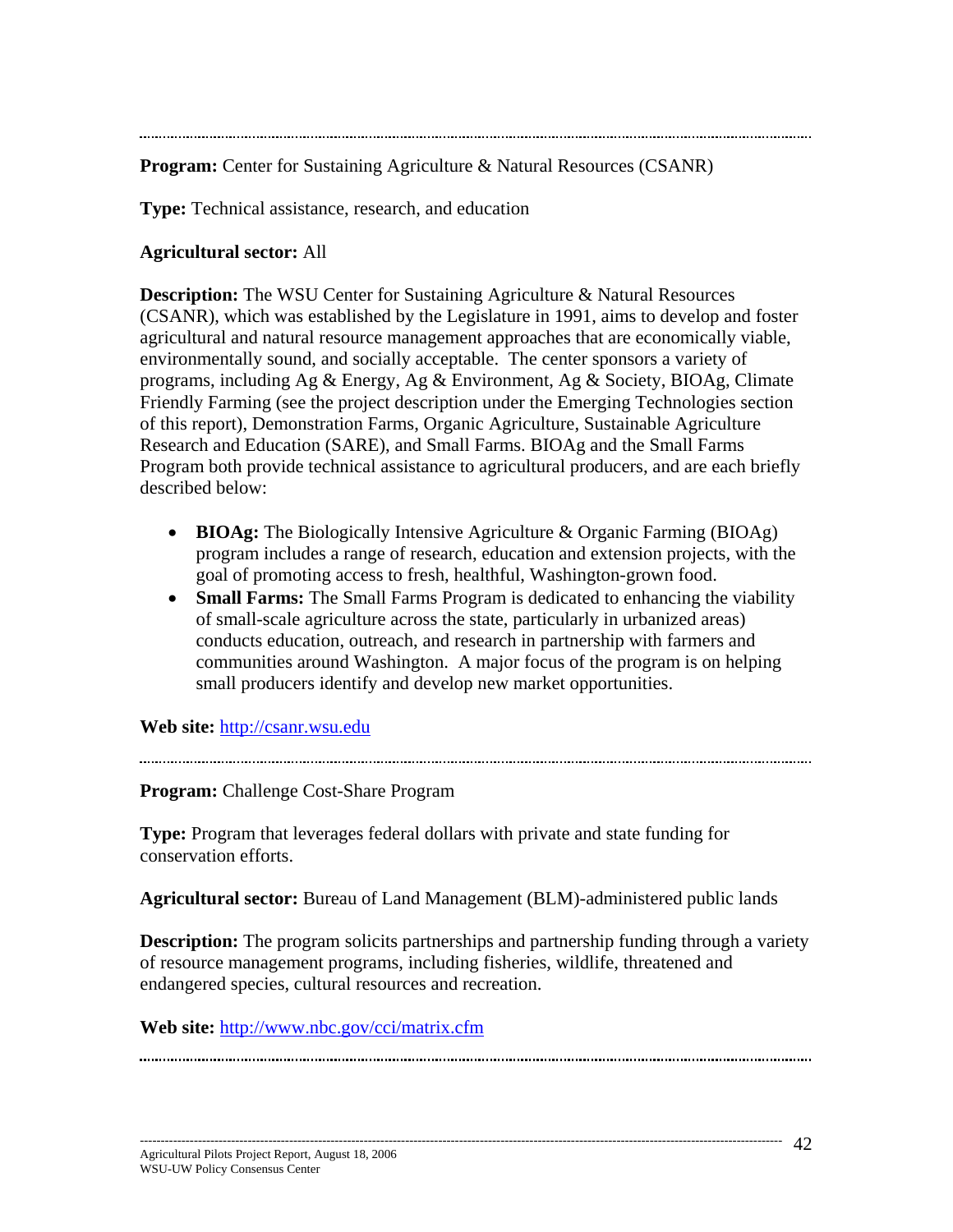**Program:** Conservation Partnership Initiative (CPI) – administered by the Natural Resource Conservation Service (NRCS)

**Type:** Voluntary program which promotes conservation partnerships that focus technical and financial resources on conservation priorities in watersheds or airsheds of special significance and other environmentally sensitive areas.

**Agricultural sector:** Watersheds or regions associated with agriculture and rural settings

**Description:** The first phase of CPI allows eligible applicants (local and state government agencies, Indian tribes, and non-governmental organizations that have a history of working with agricultural producers) to apply for project planning funds to help develop a watershed or regional-scale plan that addresses conservation priorities by establishing locally led partnerships.

CPI applications must address one of more of the following conservation priorities:

- Terrestrial and freshwater aquatic wildlife habitat
- Invasive species
- Agricultural air quality
- Livestock nutrient management
- Minor/specialty crop pest management

**Other factors to consider:** Awards are between \$50,000 and \$200,000. Up to two applicants from each state can be forwarded to the nationwide competition. In Washington, the Ohop Restoration Project received funding in 2004.

**Program:** Conservation of Private Grazing Land Initiative (CPGL) – NRCS

**Type:** Technical, educational, and related assistance to owners of private grazing lands (not a cost share program).

#### **Agricultural sector:** Livestock

**Description:** Technical assistance is provided to help landowners improve grazing land management, protect soil from erosive wind and water, employ more energy-efficient ways to produce food and fiber, conserve water, provide habitat for wildlife, sustain forage and grazing plants, use plants to sequester greenhouse gases and increase soil organic matter, and use grazing lands as a source of biomass energy and raw materials for industrial products.

CPGL was authorized by the conservation provisions of the Federal Agricultural Improvement and Reform Act (1996 Farm Bill).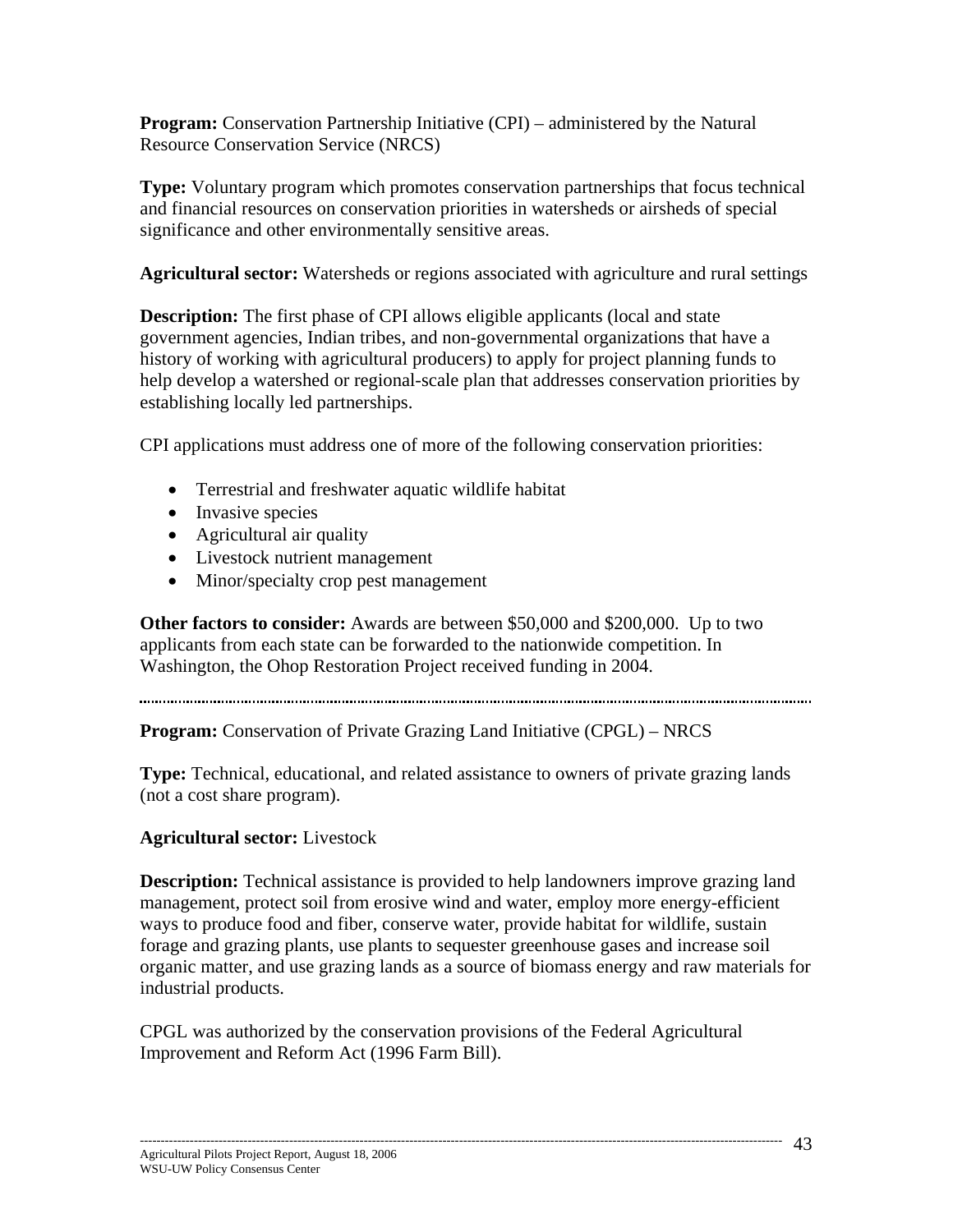**Other factors to consider:** Currently, funds have not been appropriated for this program. When funded, CPGL is available in all 50 states. The program includes technical assistance rather than direct financial assistance.

**Web site:** http://www.nrcs.usda.gov/programs/cpgl/

**Program:** Conservation Reserve Program (CRP) – NRCS/Farm Service Agency (FSA)

**Type:** The program encourages farmers to convert highly erodible cropland or other environmentally sensitive acreage to vegetative cover, such as tame or native grasses, wildlife plantings, trees, filter strips, or riparian buffers.

**Agricultural sector:** Farmers and ranchers

**Description:** CRP is administered by FSA, and NRCS provides technical land eligibility determinations, conservation planning, and practice implementation. Under this program in FY 05, Washington received more than \$34.1 million in payments and technical assistance to eligible farmers and ranchers to address soil, water, and related natural resource concerns on their lands in an environmentally beneficial and cost-effective manner. The program is funded through the Commodity Credit Corporation (CCC). Most of the 1.4 million acres enrolled in CRP are in cover crops, but nearly 15 percent (about 200,000 acres) are registered as being planted as wildlife habitat and riparian buffers. Each county is limited to 25 percent of its eligible farmlands.

Farmers receive an annual rental payment for the term of the multi-year contract. Cost sharing is provided to establish the vegetative cover practices. Land in CRP reduces soil erosion, lowers sedimentation in streams and lakes, improves water quality, establishes wildlife habitat, and enhances forest and wetland resources.

**Other factors to consider:** More than 90 percent of applicants receive funding. The majority of contracts in the state will expire between 2007 and 2010. Efforts are currently being made to extend those contracts.

**Web sites:** http://www.nrcs.usda.gov/programs/crp/, http://www.fsa.usda.gov/dafp/cepd/crp.htm, http://www.usda.gov/wps/portal/!ut/p/\_s.7\_0\_A/7\_0\_1OB?contentidonly=true

**Program:** Conservation Reserve Enhancement Program (CREP) – USDA/FSA

**Type:** Voluntary program that removes riparian areas with salmon or steelhead habitat from production and grazing under 10- or 15-year contracts. In return, landowners receive annual rent, incentive and maintenance payments and cost share for practice installations.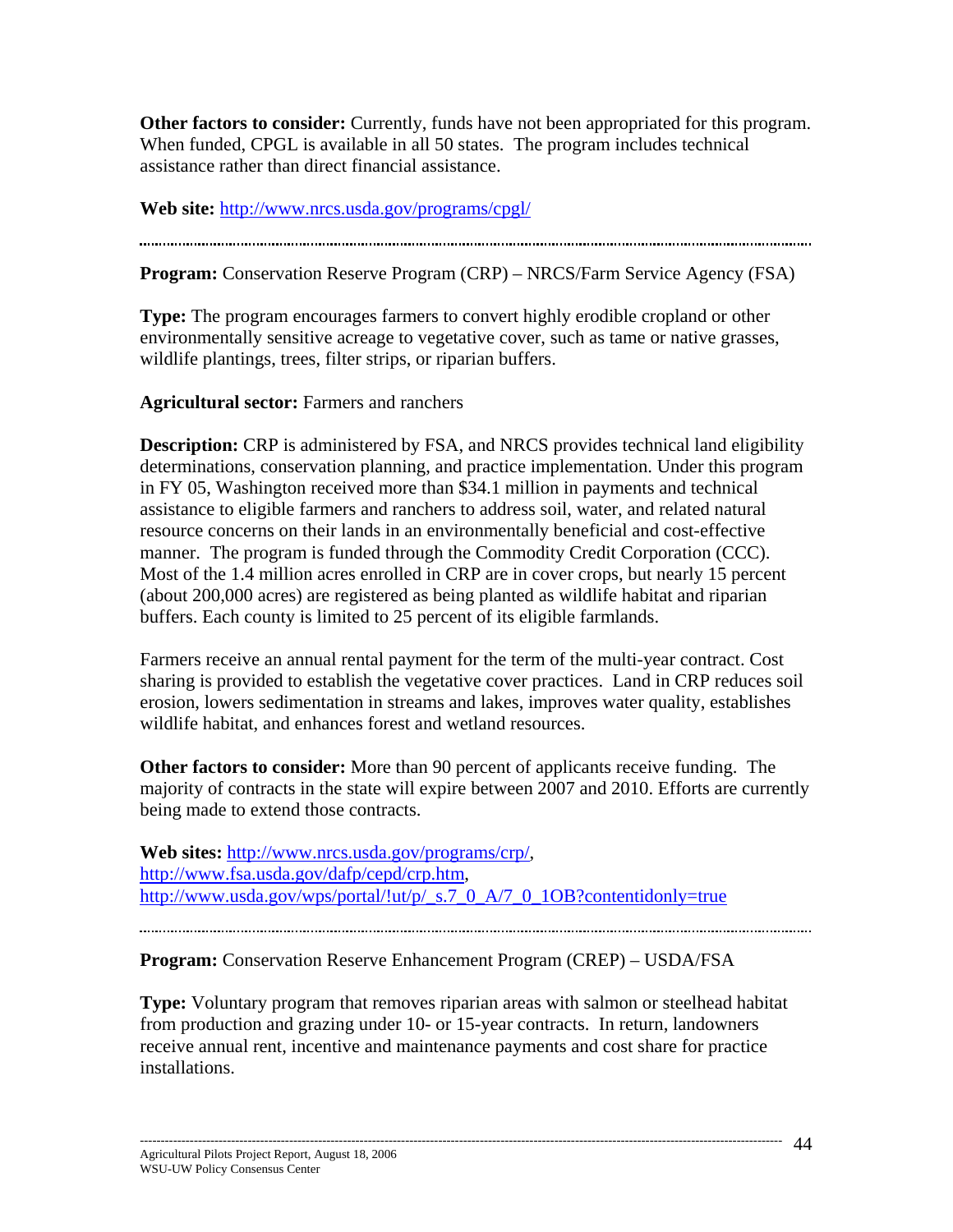**Agricultural sector:** Privately-owned riparian areas with salmon or steelhead habitat

**Description:** CREP is a joint partnership between the State of Washington and USDA and is administered by the Washington State Conservation Commission and the Farm Services Agency (FSA). It is a spin-off from the federal CRP program (as described above) that allows states to customize the conservation practices they fund. The agreement was signed in 1998. All eligible applicants have been funded by the program.

**Web sites:** http://www.scc.wa.gov/programs/crep/, http://www.fsa.usda.gov/dafp/cepd/crep.htm

**Program:** Conservation Security Program (CSP) – NRCS

**Type:** Voluntary program that provides financial and technical assistance to promote the conservation and improvement of soil, water, air, energy, plant and animal life, and for other conservation purposes on tribal and private working lands.

**Agricultural sector:** Working lands, including cropland, grassland, prairie land, improved pasture, and rangeland, as well as forested land that is an incidental part of an agricultural operation. The program is available in all 50 states and provides equitable access to benefits to all producers, regardless of size of operation, crops produced, or geographic location.

**Description:** The Farm Security and Rural Investment Act of 2002 (2002 Farm Bill) amended the Food Security Act of 1985 to authorize the CSP program. This program is relatively new to Washington, with the first pilot program in the Moses Coulee watershed in 2004 funded with \$750,000. The 2005 priority watersheds in Washington included the Lower Skagit, Banks Lake, Upper Columbia-Entiat, Upper Crab, Rock, Willapa Bay, Nisqually, Dungeness-Elwha, Colville, Lower Grande Ronde, and Middle Columbia-Hood. For 2006, 110 watersheds (with at least one in each of the 50 states) have been selected to participate in the CSP, split evenly between cropland and grazing land.

**Other factors to consider:** Due to funding restrictions, only two watersheds in Washington state were selected to participate in the 2006 CSP—the Lower Snake-Tucannon Watershed in Columbia, Garfield, Asotin, and Whitman counties and the Naches Watershed in Yakima, Kittitas, Pierce, King, and Lewis counties. Enrollment is currently at 14 watersheds, including 273 contracts that total \$4.5 million. The maximum contract amount is \$40,000, but the average contract amount is \$16,000 per year. NRCS has been able to fund nearly every applicant thus far.

**Web site:** http://www.wa.nrcs.usda.gov/programs/csp/06ws/index.html

**Name of Project:** Cultivating Success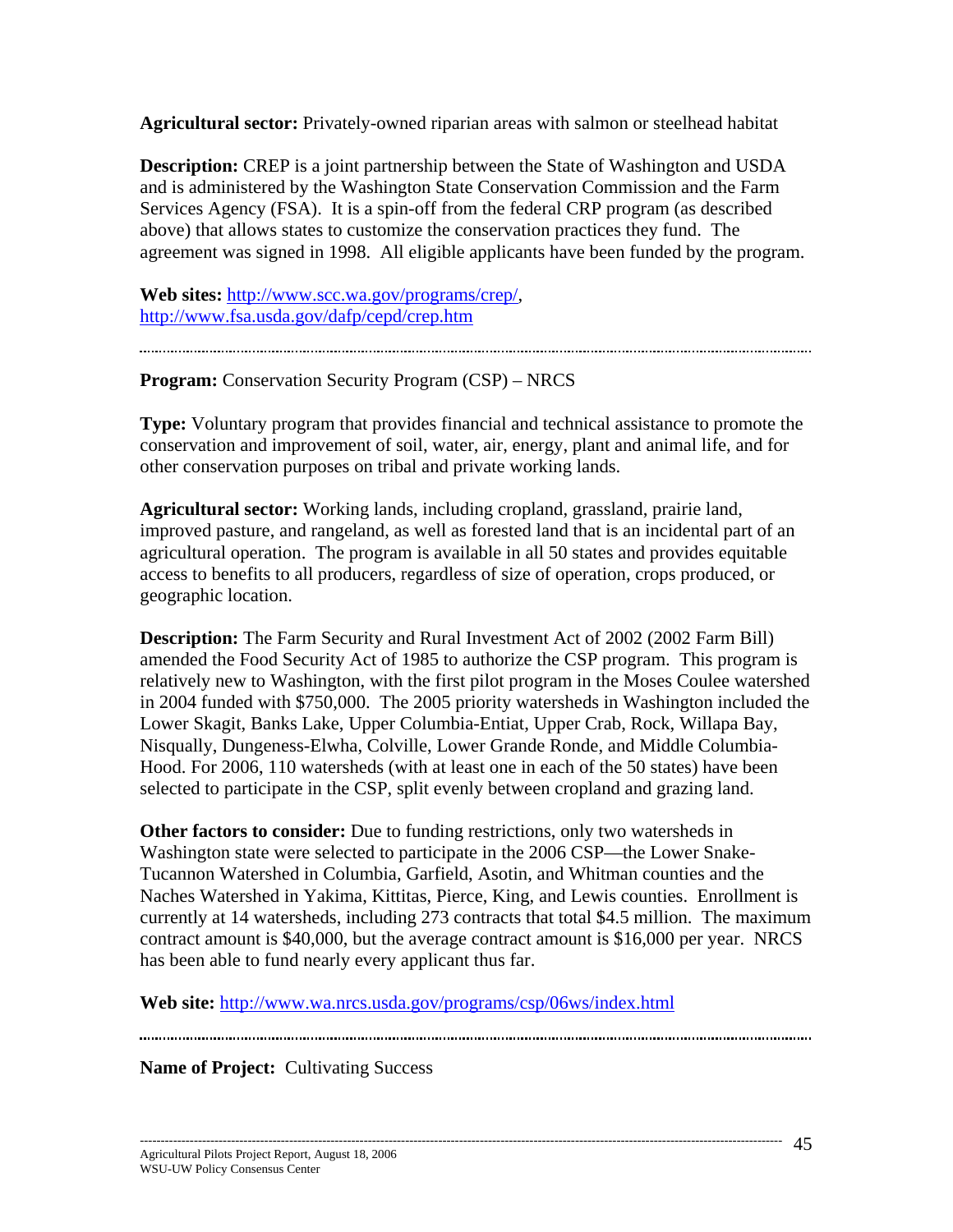**Description:** This community based education program is designed to provide small scale farmers and ranchers with the planning and decision making tools needed to establish their own sustainable, small acreage agricultural enterprise. Through the development of a demonstration farm and knowledge gained from this program, farmers and ranchers have improved their production and marketing efficiency and are experiencing a measurable increase in farm profits and/or quality of life due to their participation in Cultivating Success. The program is offered jointly by the University of Idaho and Washington State University.

**Website:** http://cultivatingsuccess.ag.uidaho.edu/

# **Program: Environmental Protection Agency: National Strategy for Agriculture**

## **Type:** This effort by the EPA emphasizes a commitment to communication, innovation and collaboration with the agricultural community and centers around broad goals which include developing and demonstrating environmental protection solutions that express the value of farmland environmental stewardship activities to the public. The activities which support this strategy offer opportunities for funding and policy discussion, which

- could be useful in the development of a pilot project. These activities include: • considering market strategies for conservation to bring about larger scale environmental protection and resource enhancement, increasing education,
	- incentives and funding opportunities for agricultural compliance with environmental protection goals,
	- considering input from the agricultural sector in EPA rulemaking and strategic plans, in addition to other stakeholders already routinely involved,
	- continuing the development and maintenance of mechanisms and for a for improved communication with the agricultural community on all relevant agency actions at the national, state and local levels,
	- striving for greater use of collaborative efforts among state, local and other federal agencies for identifying and addressing agricultural and environmental priorities,
	- providing results, in collaboration with the research community, to the agriculture sector through outreach and web site publications,
	- embracing demonstrated innovative approaches to compliance (i.e., performance based programs) and demonstrate the effectiveness of these approaches, assisting with technology transfer as appropriate,

• supporting research and development for technologies that will assist with environmental protection.

**Website:** http://www.epa.gov/agriculture/agstrategy.html

#### **Program:** Environmental Quality Incentives Program (EQIP) - NRCS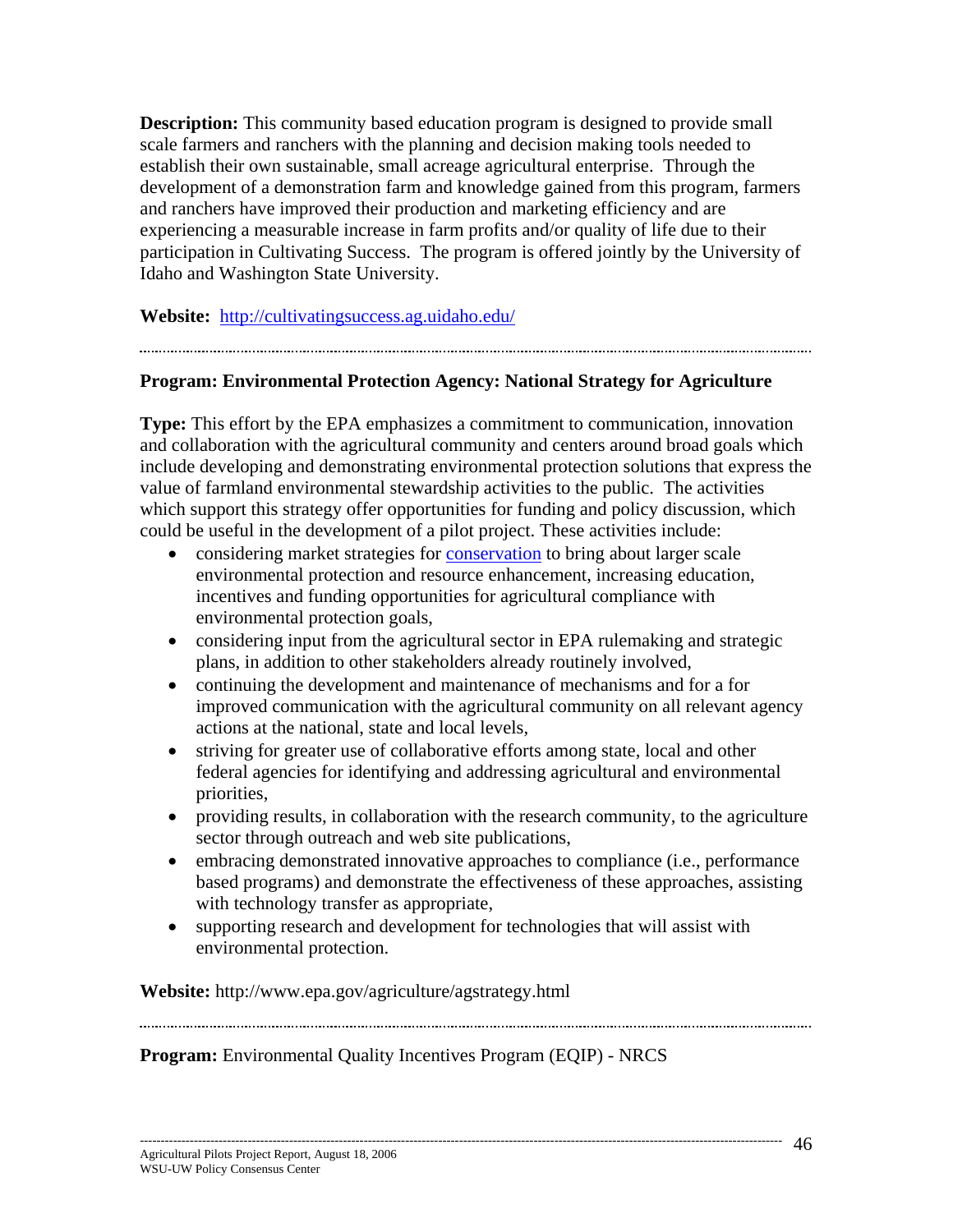**Type:** Voluntary program that helps farmers and ranchers comply with existing laws and avert the need for future regulation, by providing assistance in complying with federal, state, and tribal environmental laws (mainly those that affect water quality).

#### **Agricultural sector:** Farmers and ranchers

**Description:** EQIP was reauthorized in the Farm Security and Rural Investment Act of 2002. EQIP's goal in Washington is to assist producers in complying with environmental regulations in an environmentally safe and cost-effective manner through the implementation of a conservation plan, which includes structural, vegetative, and land management practices on eligible land. The process is locally led, via a State Technical Committee and 11 multi-county Local Work Groups (LWGs). Each LWG is organized by a conservation district and is composed of local elected officials (county commissioners, district supervisors, and so on). Each group uses its own ranking criteria and factors to determine which projects are funded and how much cost-sharing is available for approved conservation practices (from the Field Office Technical Guide - FOTG). Non-voting members of the LWG are invited to provide input on criteria and project selection. The LWG makes a recommendation to the State Conservationist, who then brings it to the State Technical Committee for discussion. The final funding allocations are determined by the State Conservationist. In Washington, EQIP is currently funded at \$17.5 million per year. Between 10 and 50 percent of applicants receive funding.

**Other factors to consider:** The most commonly used conservation practices to meet the State's goals and objectives are animal waste storage facilities (including constructing anaerobic digesters on dairy farms or feedlots), irrigation conversion, components of nutrient management plans, nutrient management, residue management (no-till, direct seeding), conservation buffers, pest management, and prescribed grazing. NRCS also directed its state offices to reward and recognize actions that reduce greenhouse gas emissions within the EQIP ranking systems. As a result, NRCS can provide cost-share assistance to livestock producers to install greenhouse gas mitigating technologies, including the construction of methane digesters.

As part of the 2002 Farm Bill, EQIP funds were authorized to fund Conservation Innovation Grants (CIG), also administered by NRCS. CIG is a voluntary program intended to stimulate the development and adoption of innovative, on-the-ground conservation approaches (such as market-based systems) and technologies, including pilot projects and field demonstrations. Under CIG, EQIP funds are used to award competitive grants to non-federal governmental organizations, tribes, or individuals. Funding is awarded through a Request for Proposals (RFP) process, emphasizing projects that have a goal of providing benefits over a large geographic area. In addition to the nationwide RFP process, a state component of CIG was piloted in 12 states in FY05, and 25 states (including Washington) will be participating in the state component of CIG in FY06. State Conservationists will determine the funding level for State competitions, with individual grants not to exceed \$75,000.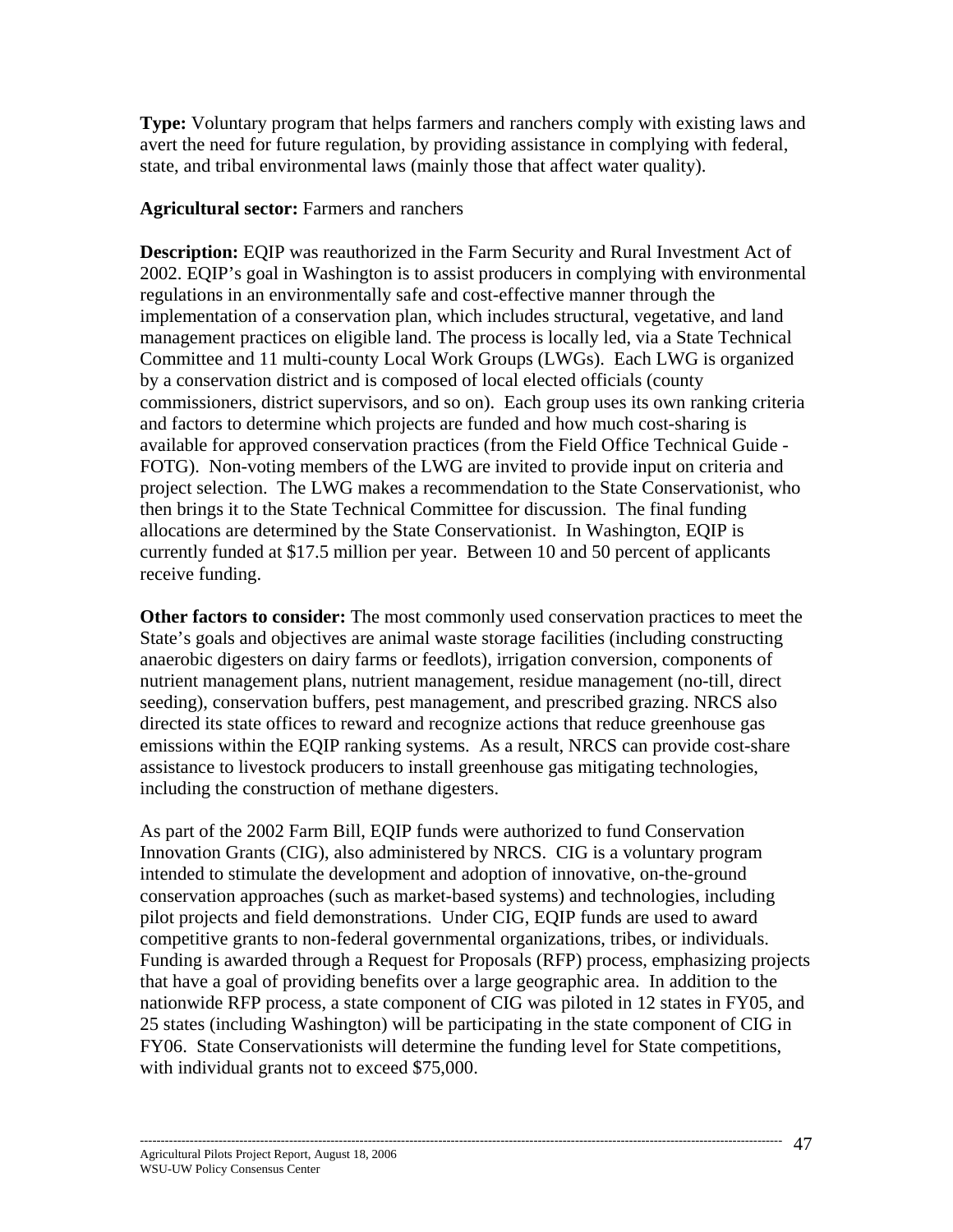**Web sites:** http://www.wa.nrcs.usda.gov/programs/eqip/eqip.html, http://www.state.gov/g/oes/rls/fs/2004/39485.htm, http://www.nrcs.usda.gov/programs/cig/

## **Program:** Farm and Ranch Lands Protection Program (FRPP) – USDA / NRCS

**Type:** Voluntary program that purchases development rights to keep productive farmland in agricultural uses.

#### **Agricultural sector:** Farmers and ranchers

**Description:** Working through existing programs, USDA joins with state, tribal, or local governments to acquire conservation easements or other interests from landowners. Participating landowners are paid market value and agree to not convert their land to nonagricultural uses, to develop and implement a conservation plan for any erodible land, and to retain the rights to use the property for agriculture. The easements are perpetual easements. In order to qualify, land must be:

- Part of a pending offer from a state, tribe, local, or non-profit organization with a farmland protection program
- Privately owned
- Managed under a conservation plan
- Large enough to sustain agricultural production
- Accessible to markets related to whatever the land produces
- Surrounded by parcels of land that can support long-term agricultural production
- At least 50 percent prime, unique, statewide, or locally important soil or contain historic or archaeological sites

Authorized by the Food Security Act in 1985 and reauthorized in the Farm Security and Rural Investment Act of 2002 (Farm Bill), the program is funded through the CCC. NRCS provides up to 50 percent of the fair market easement value. A cooperating entity must provide at least 25 percent of the appraised fair market value or 50 percent of the purchase price of the conservation easement.

**Other factors to consider:** In the State of Washington, participating counties include Clallam, Whatcom, Snohomish, Skagit, and King counties, as well as the Methow Conservancy in Okanogan County and the Jefferson Land Trust in Jefferson County. In FY05, Washington received \$2 million to fund this program.

**Web site:** http://www.nrcs.usda.gov/programs/frpp/

**Program:** Farm Family Support Network

**Type:** Financial and business plan consultation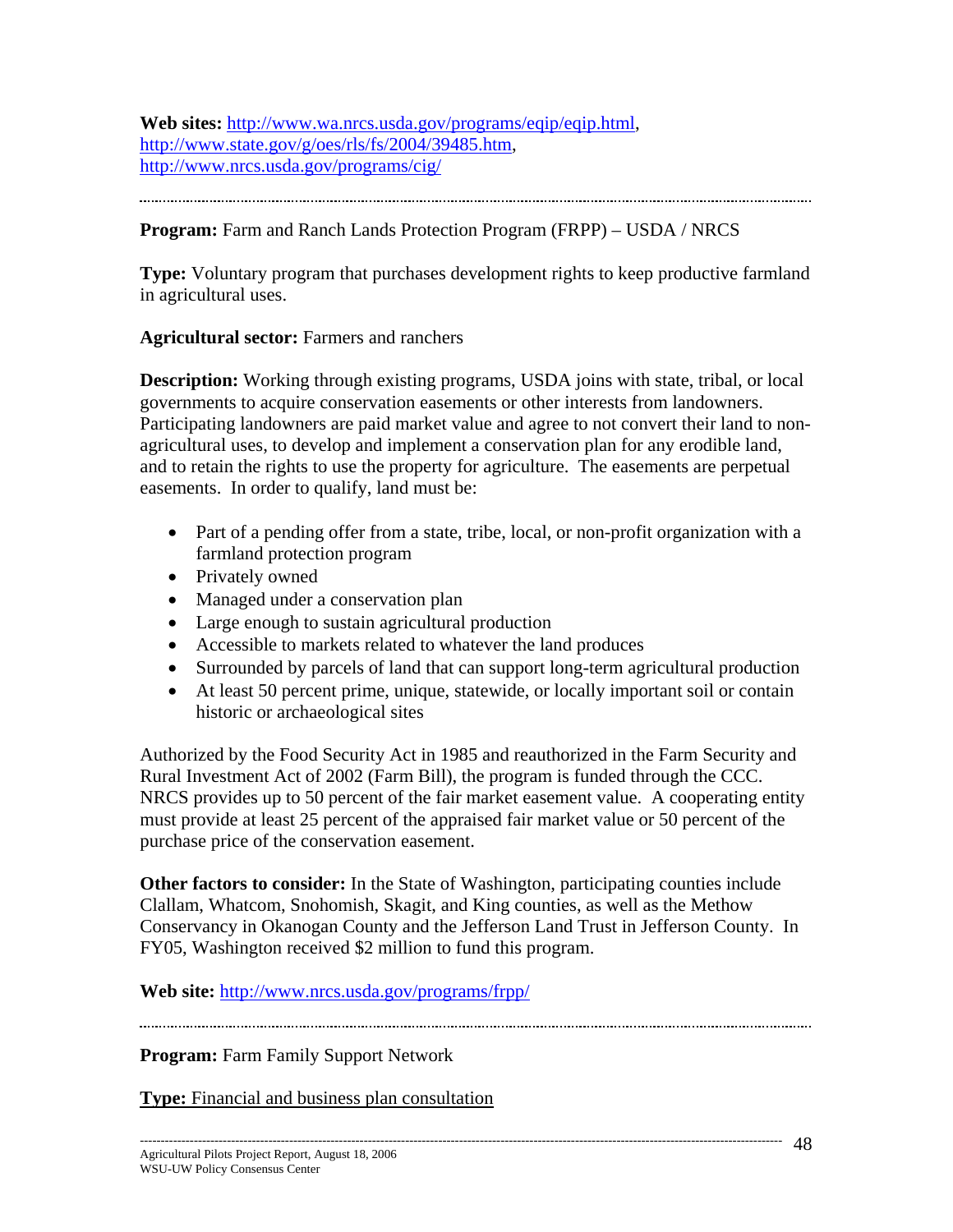**Description:** The FFSN staff members provide counseling to farm families and serves as a resource in the client's decision making process. The consultant is generally an information resource but can also assist in financial analysis and preparing agricultural business plans. FFSN staff has counseled farm families regarding family communication and dealing with change, prepared financial packages for families to assist them in obtaining loans, helped farm families establish sound business practices, and have sponsored, prepared and presented risk management workshops to dairy and tree fruit producers. It has the potential to curb increased development and sprawl in the rural urban fringe by ensuring that family run farms continue as a viable force in our economy. In two and a half years, the FFSN has served 652 farm families.

**Website:** http://ffsn.wsu.edu/

**Program:** Grassland Reserve Program (GRP) – NRCS/FSA

**Type:** Voluntary program that pays farm and ranch owners to keep areas of native grassland out of production, by helping them restore and protect grassland (including rangeland, pastureland, and certain other lands) while maintaining the areas as grazing lands.

#### **Agricultural sector:** Livestock grazing

**Description:** The program emphasizes support for grazing operations, plant and animal biodiversity, and grassland and land containing shrubs and forbs under the greatest threat of conversion. Participants voluntarily limit future use of the land while retaining the right to conduct common grazing practices; to produce hay, mow, or harvest for seed production; and to conduct fire rehabilitation and construct firebreaks and fences. The program offers enrollment as permanent easements, 30-year easements, rental agreements (in 10-, 15-, 20-, or 30-year easements), and restoration agreements.

GRP was authorized in the 2002 Farm Bill. The program is administered by NRCS and FSA, in cooperation with the U.S. Forest Service. Funding comes from the CCC. Washington received \$1.17 million in FY05. No funds were designated to GRP in Washington for FY06.

**Other factors to consider:** Fewer than 10 percent of applicants receive funding.

**Web site:** http://www.wa.nrcs.usda.gov/programs/grp/grp.html

**Program:** King County Farm to School Connections

**Type:** Local food systems and education about the value of agriculture in the region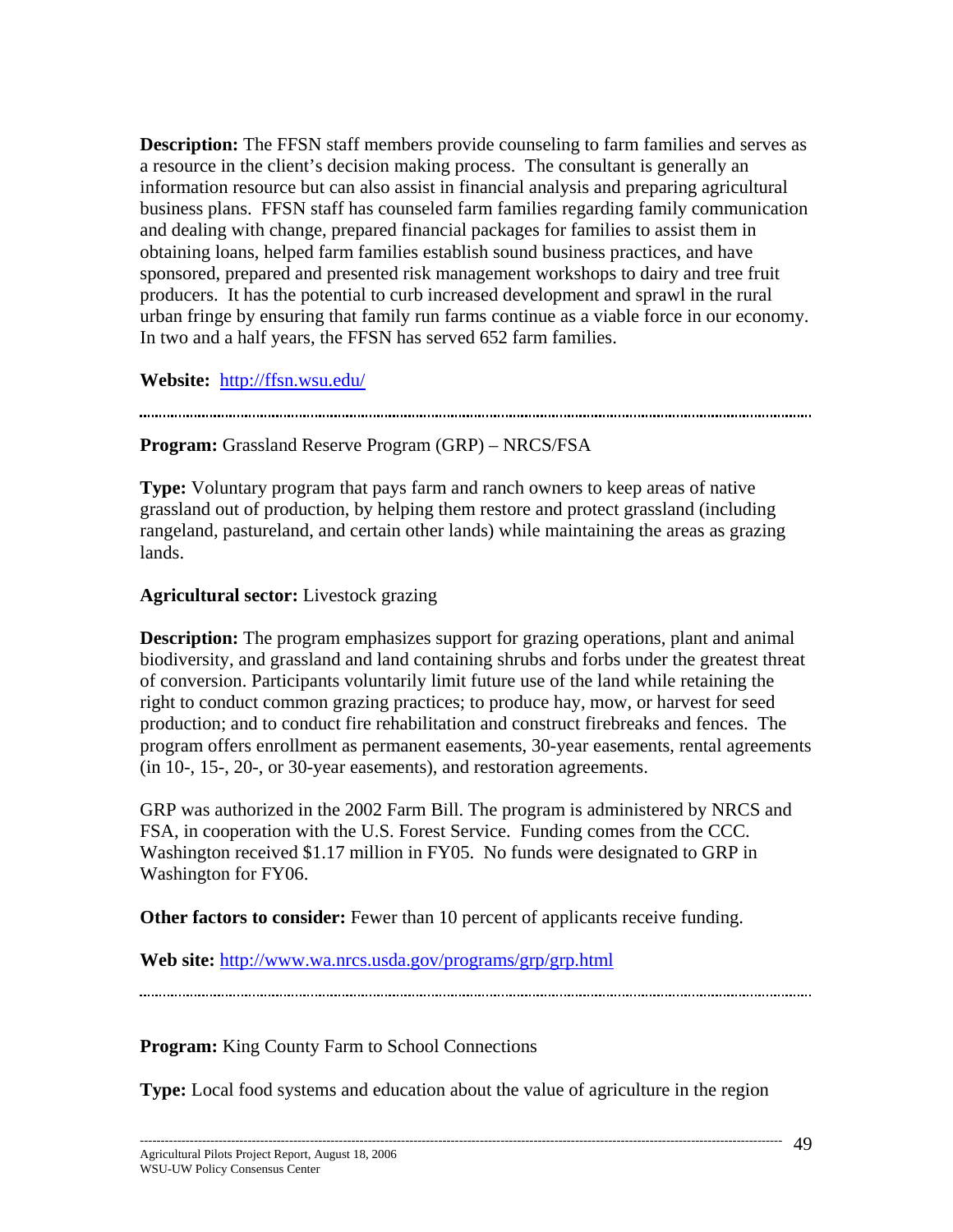**Description:** This represents a way for farmers to expand their markets and promote localized food systems. This program encourages better nutritional practices in school cafeterias by providing a better quality of food, improves institution-community partnerships, and supports local farmers and the local economy. The most significant aspect of this program is its educational component; farm-to-school connections work to expand and transform children's knowledge about sustainable agricultural practices and their value in the community and state.

**Website:** http://www.metrokc.gov/dchs/csd/wsuce/FoodSystems/Index.htm#F%20to%20S

**Program:** King County Local Food Policy Council

**Type:** Proposed program to link local agriculture to urban areas

**Description:** This has not been implemented yet, but is currently in the proposal stage. Government programs that address hunger, nutrition, agriculture, and food sector labor conditions are spread across many different agencies. The Food Policy Council would bring together these disparate agencies and jurisdictions and attempt to capture a synergy and efficiency in working together to foster local food systems approach. It would also serve as a way to bring together local government, farmers and food entrepreneurs to develop a regional network to promote agricultural and environmental sustainability.

**Website:** http://www.metrokc.gov/dchs/csd/wsu-ce/FoodSystems/Index.htm

**Program:** Landowner Incentive Program (LIP) – Department of Interior (DOI)/USFWS

**Type:** Program that offers federal assistance to states to benefit federally listed, proposed, or candidate species

**Agricultural sector:** Landowners in general

**Description:** The 2005 Consolidated Appropriations Act included \$22 million for conservation efforts on private lands in the 50 states, the District of Columbia, the Commonwealth of Puerto Rico, and territories and tribes.

LIP assists states by providing grants to establish or supplement landowner incentive programs that protect and restore habitat on private lands for federally listed, proposed, or candidate species or other species determined to be at-risk. It also provides technical and financial assistance to private landowners for habitat protection and restoration.

**Other factors to consider:** Participating state fish and wildlife agencies, landowners, and non-profit groups must put up at least 25 percent of the cost of projects.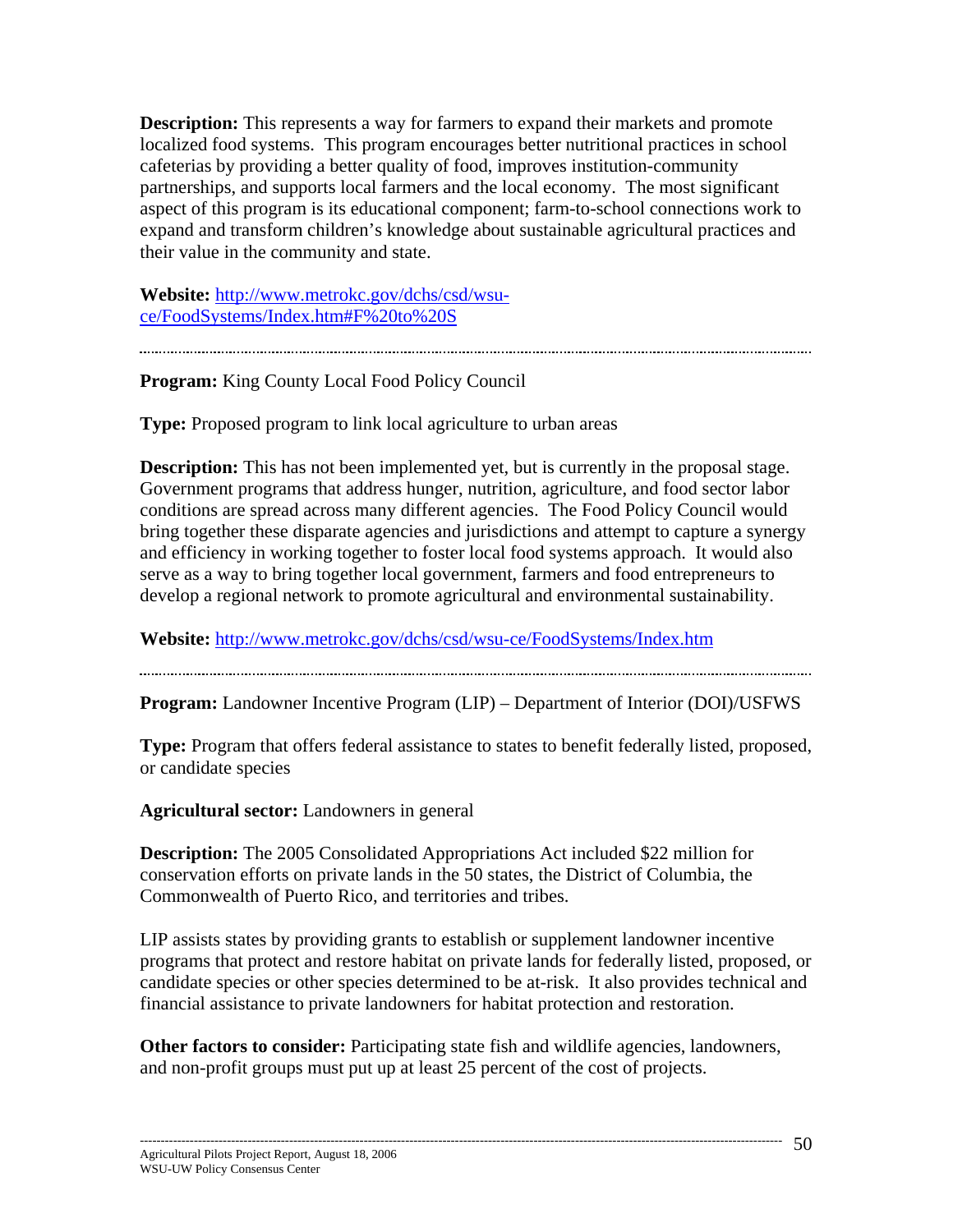**Web site:** http://www.doi.gov/initiatives/landowner\_incentive\_program.html

**Program:** Living on the Land

**Type:** Technical assistance for small farms

**Description:** This is a series or courses taught by WSU that educates small acreage land owners who live on the urban fringe about how to manage their land in a sustainable manner. It presents information on improving management techniques for small farmers including goal setting, soil conservation, water quality management, and natural resource protection. This program has been successful in promoting the use of Best Management Practices of small acreage farmers.

**Program:** Private Stewardship Grant Program – DOI

**Type:** Voluntary conservation effort on private lands

#### **Agricultural sector:** Any

**Description:** The program provides federal grants on a competitive basis to individuals and groups engaged in voluntary conservation efforts on private lands to benefit federally listed endangered or threatened species, candidate species, or other at-risk species. Private landowners and groups working with private landowners can submit proposals directly to United States Fish and Wildlife Service for funding to support these efforts.

Examples of funded projects include:

- Installation of fencing around sensitive habitat for imperiled species, to prevent predation, trampling, and competition from nonnative species
- Removal of fish migration barriers to enhance survival and reproduction of imperiled fish species
- Implementation of effective management practices on existing suitable habitat for imperiled species

**Other factors to consider:** Nationally, approximately \$6.5 million is available through this program to support on-the-ground conservation efforts on private lands.

**Web site:** http://www.doi.gov/initiatives/private\_stewardship\_grant.html

**Program**: Stewardship Planning Programs, King County

**Type:** Technical assistance program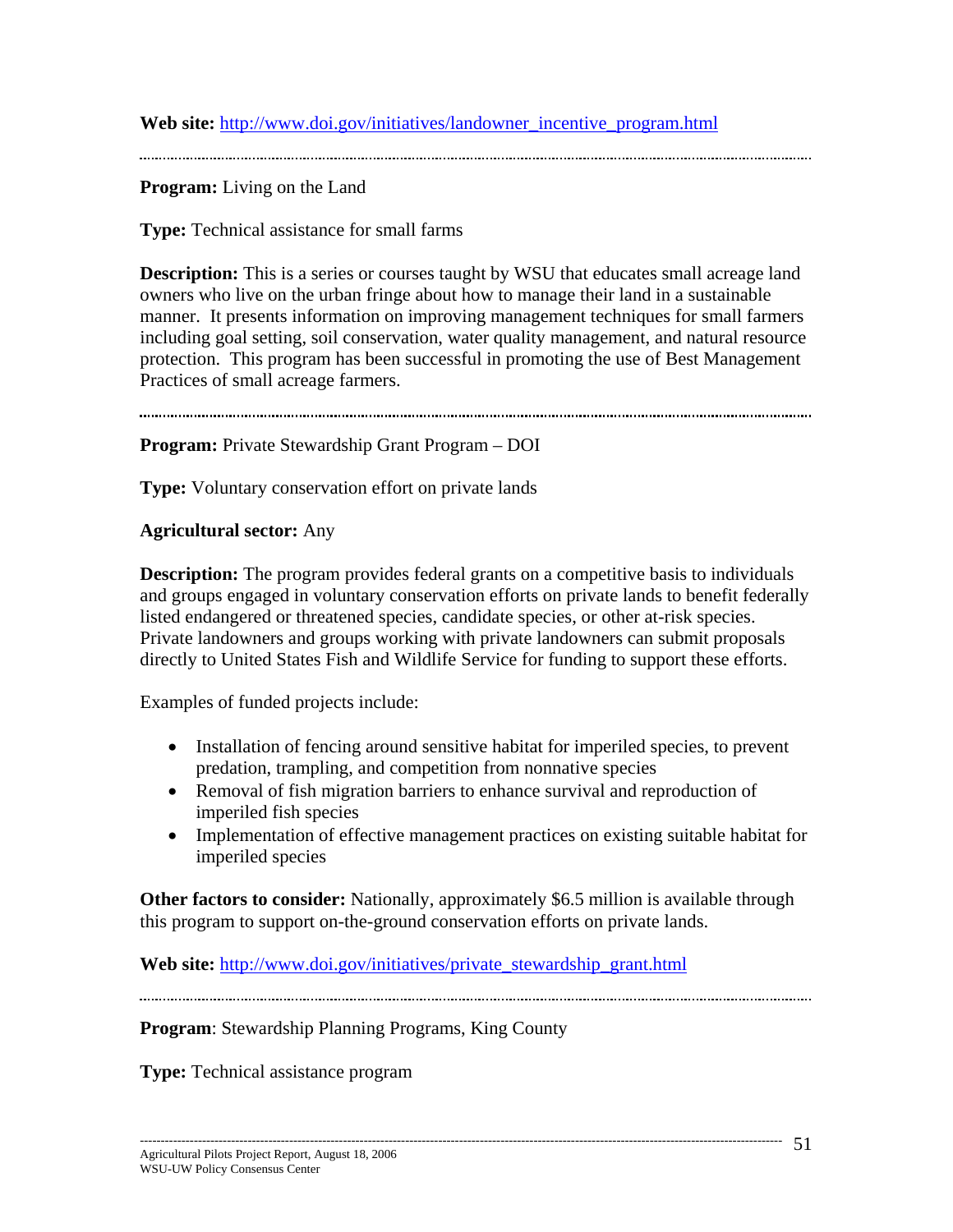#### **Agricultural sector:** Landowners

**Description:** King County offers three tracks to help landowners in unincorporated King County carry out a range of development activities, including farm planning, forest planning, and rural stewardship planning. Free technical assistance is available from King County and King Conservation District to help landowners develop a Farm Management Plan, which is used to determine habitat protections that are consistent with agricultural practices. Technical assistance is also available from the county to help landowners (in the rural RA zone) develop a Rural Stewardship Plan, tailoring habitat protections to their property and goals.

**Web site:** http://dnr.metrokc.gov/wlr/cao

**Program:** USDA Sustainable Agriculture Research and Education (SARE) Western Region Grants

**Type:** Program that funds projects to help agricultural producers remain profitable while protecting the environment and strengthening rural communities.

#### **Agricultural sector:** Farmers and ranchers

**Description:** Projects range from increasing shrimp production in Arizona to educating producers about energy alternatives to fossil fuels in California and extending the raspberry-producing season in Utah. In 2005, two grants were awarded to applicants from the state of Washington. The Whitman Conservation District received \$77,688 for education-related activities, and Christopher Tchudi, a producer, received \$2,419 for agricultural systems.

Grants are offered in the following categories:

- Research/Education: Applicants are typically scientists affiliated with universities, nonprofit organizations, or agricultural agencies. Grants range from \$20,000 to more than \$200,000 and typically last three years. An interdisciplinary approach is encouraged, and projects must involve producers as participants or consultants.
- Farmer/Rancher: These projects are conducted by agricultural producers with support and guidance from a technical advisor, usually a cooperative extension agent or educator, or a professional from a government agricultural support agency. Producers use their grants to conduct on-site experiments that can be shared with other producers. Projects might also focus on marketing and organic production. Grants are limited to \$10,000 for an individual producer or professional and \$20,000 for three or more producers or professionals.
- Professional + Producer: These grants are similar in concept to Farmer/Rancher grants, except that an agricultural professional, such as an extension educator or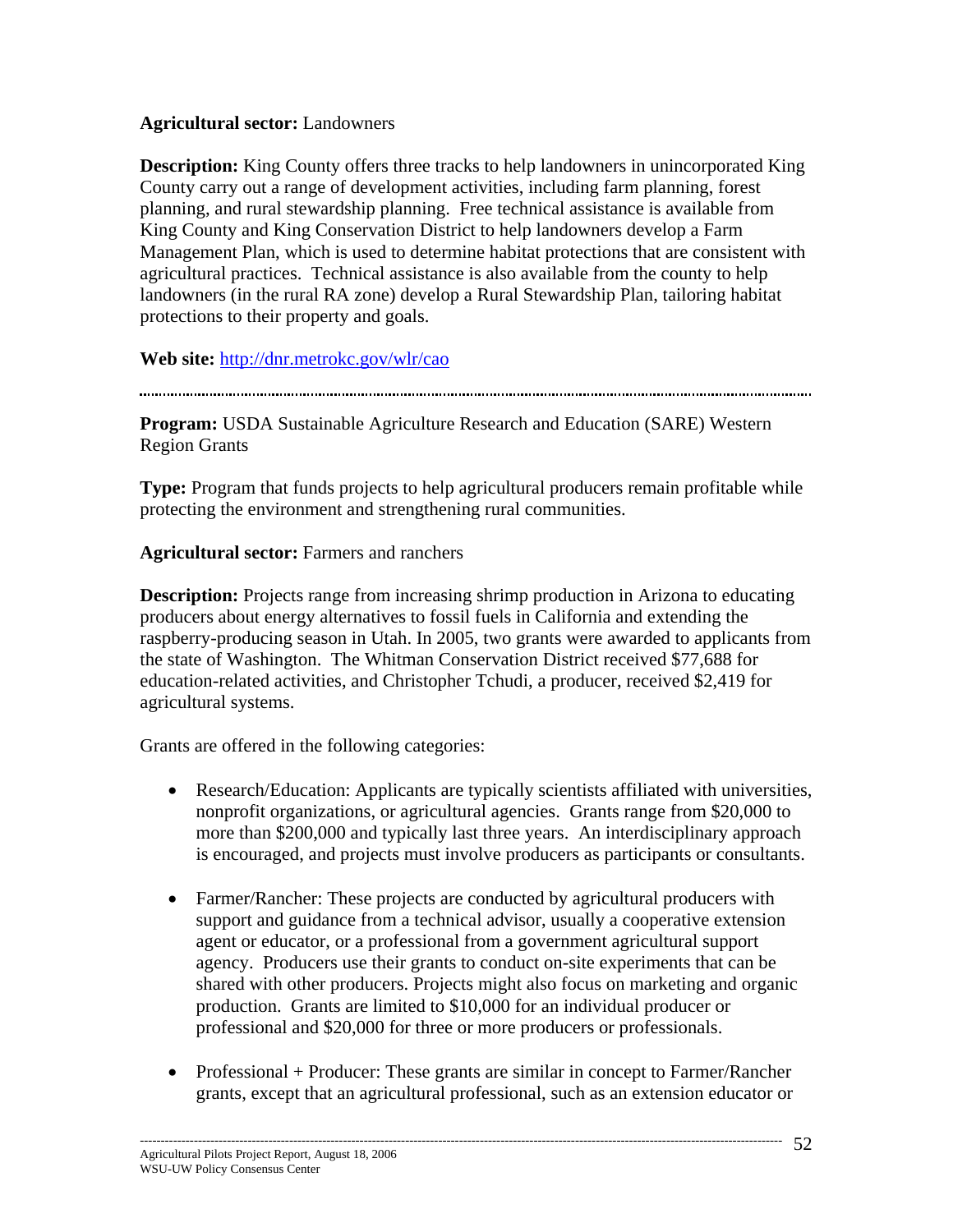NRCS professional, coordinates the project with a farmer or rancher serving as technical advisor. Grants are limited to \$10,000 for an individual producer or professional and \$20,000 for three or more producers or professionals.

• Professional Development Program: These grants are designed to help agricultural professionals affiliated with land grant universities and government and nonprofit organizations develop educational tools to help spread knowledge to producers about concepts and practices of sustainable agriculture. Applicants can seek up to \$30,000 for one-year projects and \$60,000 for two-year projects in a single state or locale. (For regional or multi-state projects, applicants can seek up to \$60,000 for one year and \$100,000 for two years.

The benefits to agriculture have been significant. Sixty-four percent of farmer/rancher grant recipients report that the SARE grants helped them achieve higher sales; 41 percent said it increased net income. In addition, 56 percent said they increased yields per acre because of their funded project, and 54 percent cited increases in annual animal production. Furthermore, 37 percent cited reduced spending on fuel, 39 percent spent less on fertilizer, 43 percent spent less on pesticides, and 38 percent cut weed control expenses.

The benefits to environmental stewardship have been equally impressive. Seventy-nine percent of recipients reported improved soil quality, 69 percent increased wildlife habitat, 58 percent decreased soil erosion, 54 percent improved water quality, and 47 percent improved air quality.

**Web site:** http://wsare.usu.edu

**Program:** Washington Salmon Recovery Funding Board Grant Program

**Type:** Program that funds salmon recovery and habitat restoration projects

**Agricultural sector:** Any

**Description:** This program funds salmon habitat and assessment projects. Applicants must provide at least 15 percent in matching funds. Currently, both public and private entities are eligible.

**Other factors to consider:** Possible funding shortage

**Web site:** http://www.iac.wa.gov/srfb/grants/salmon\_recovery.htm

**Program:** Washington State University Extension

**Type:** Education and technical assistance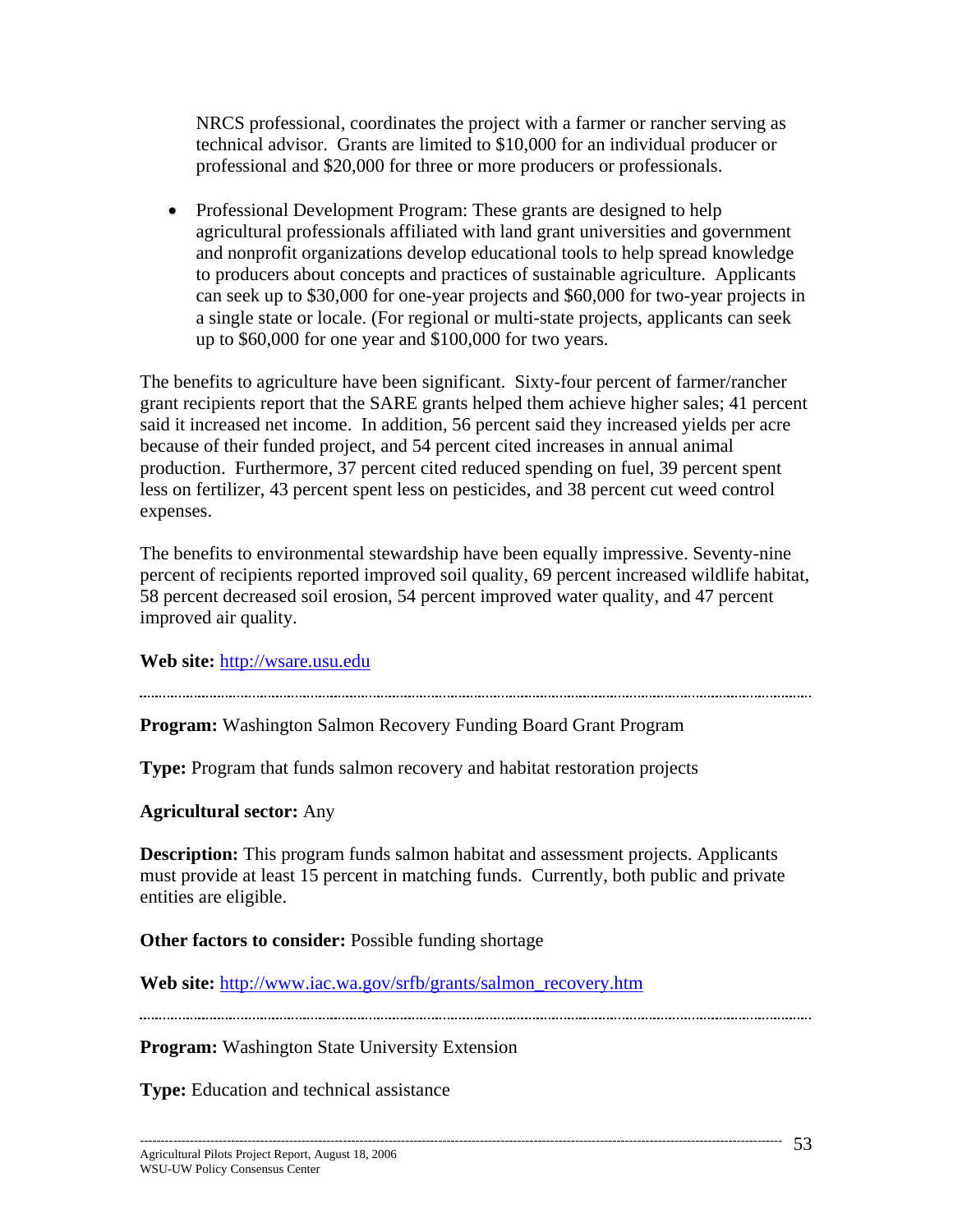**Description:** The extension network provides research, education and technical assistance across the state. With programs ranging from local IPM implementation efforts to agricultural business and rural community development, the extension provides a valuable resource to agricultural operations – whether large or small, urban or rural. The extension network has been instrumental in converting university research to practical implementation and local knowledge.

**Web site:** http://ext.wsu.edu/

**Program:** Wildlife Habitat Incentives Program (WHIP) – NRCS

**Type:** Technical and financial assistance program

**Agricultural sector:** In Washington, lands where fish and wildlife have been affected by agricultural activities or urban development, or areas where invasive species have negatively affected wildlife.

**Description:** WHIP is a national program that provides technical and financial assistance to non-federal landowners and tribes to develop, restore, and enhance fish and wildlife habitats. Participants agree to implement a wildlife habitat development plan (WHDP), and USDA agrees to provide cost-share assistance for the initial implementation of wildlife habitat development practices. The cost-share agreement generally at least 10 years from the date the contract is signed. After 10 years, further preservation is up to the landowner.

The major objectives in Washington State include: providing technical assistance, providing cost-share assistance, educating program participants and the public, and entering into cooperative agreements for special projects with landowners. The State Technical Committee (without the involvement of LWGs) has established separate priorities for implementing WHIP in eastern and western Washington. Funding, ranking criteria, and approved practices have been developed for the eastern, western, and central areas of the state. Thus, regional plans show a great deal of local flexibility.

WHIP was established by the 1996 Farm Bill. The 2002 Farm Bill strengthened the program by authorizing \$700 million in program funds through 2007.

**Other factors to consider:** In Washington, WHIP is a small program that receives about \$500,000 in funding annually (\$170,000 for each "region" of the state). In 2004, all funding was allocated to restore salmon habitat by removing fish passage barriers. Fewer than 50 percent of applicants receive funding. Funding is statewide in nature.

**Web site:** http://www.wa.nrcs.usda.gov/programs/whip/whip.html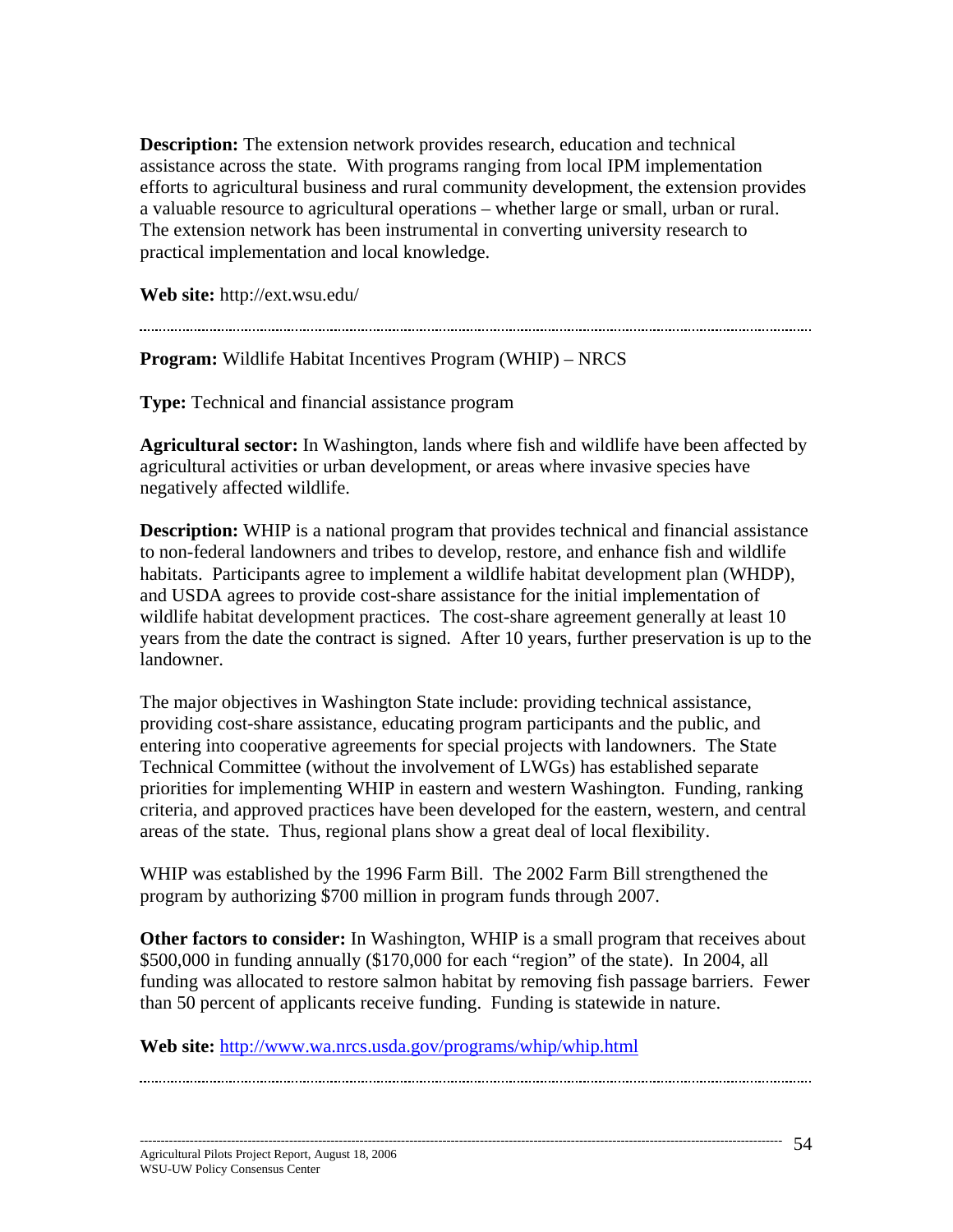#### **Program:** Wetlands Reserve Program (WRP) – NRCS

**Type:** Voluntary program that pays landowners to take wetland areas out of production and put them under conservation easements.

**Agricultural sector:** Washington State's goals and objectives of WRP are to assist eligible applications in the restoration, creation, protection and enhancement of wetlands on their property through a voluntary, environmentally safe and cost effective manner.

**Description:** Under the program, participating landowners can establish conservation easements that last 30 years or are permanent, or they can enter into restoration cost-share agreements where no easement is involved. In exchange for establishing a permanent easement, the landowner receives payment worth the agricultural value of the land plus 100 percent of the costs for restoring the wetlands. The 30-year easement payment is 75 percent of what would be provided for a permanent easement on the same site and 75 percent of the restoration cost. The voluntary agreements last at least 10 years and provide for 75 percent of the cost of restoring the involved wetlands. In FY05, Washington received \$8.6 million in funds from the federal government for WRP. The state WRP is implemented through consultation with the State Technical Committee, which has identified the following most commonly used practices to reach its goals and objectives: wetland/upland wildlife habitat management, water control structures, creation of shallow wetlands, tree plantings, and conservation buffers.

**Other factors to consider:** Funding is granted to 30 to 50 percent of applicants. Funds tend to go to a limited number (13 to 15) of fairly large, high-quality easements (often over \$500,000) that are typically found on the west side of the state. No more than ten percent of a single county can be enrolled in the program. Stevens County currently has the highest enrollment, at less than one percent.

**Web site:** http://www.wa.nrcs.usda.gov/programs/wrp/wrp.html

#### *Collaborative Efforts*

Coordinated Resource Management Model Watershed Plans Groundwater Management Area (GWMA) Plan Comprehensive Irrigation District Management Plan (CIDMP) Vinea Winegrower's Sustainable Trust Washington State Conservation Commission Dairy Program

**Program/Plan:** Coordinated resource management (CRM)

**Type:** Collaborative planning and conflict resolution process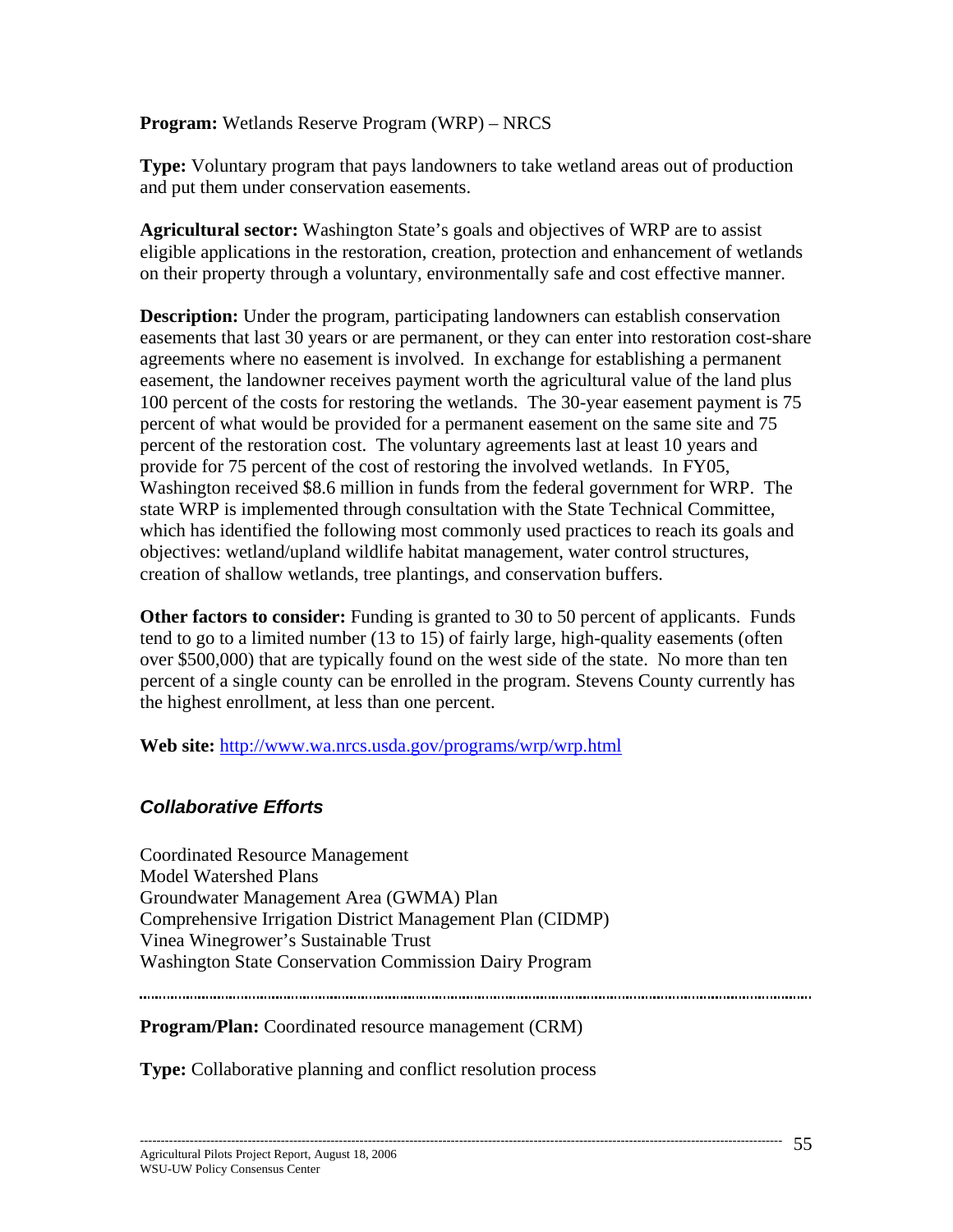**Agricultural Sector:** Rangelands, but may be applied to any sector

**Description:** This collaborative process facilitates resource allocation decisions based on local knowledge, technical assistance, and consensus. The process is initiated by the local landowner and includes the voluntary participation of stakeholders and decision makers within local government agencies. This process has been used successfully in Washington and other states. The keys to success are neutral facilitation, mutual trust, collaboratively developed goals and monitoring, and a plan that allows for flexibility in achieving outcomes. A pilot project could promote the adoption of a similar process in local area watersheds, municipalities, or land use planning processes.

**Web site:** http://www.rangelands.org/education\_crm.shtml

**Program/Plan:** Model Watershed Plans

**Type:** Collaborative planning processes

**Agricultural sector:** Farmers and ranchers

**Description:** The Bonneville Power Administration (BPA) funded a series of Model Watershed Plans in southeast Washington, in collaboration with the Salmon Recovery Funding Board (SRFB) and the Washington Conservation Commission (WCC). Additional partners included the Washington State Department of Fish and Wildlife, NRCS, and local farmers and ranchers. Plans were prepared for Asotin Creek, Pataha Creek, and Lower Snake-Tucannon River watersheds.

The Asotin Creek Model Watershed Plan, completed in 1995, was the first BPA-funded Model Watershed Plan in Washington dealing with watershed restoration and protection for fish habitat. The mission of the plan was to "complete and implement an integrated plan for Asotin Creek watershed that will meet landowner objectives and agency acceptance, in order to protect and enhance all resources bases with concern for longterm sustainability." Such comprehensive watershed management requires long-term commitments from landowners and state and federal agencies, and the plan continues to improve upon grassroots public involvement and interagency cooperation in habitat restoration. Information and education for the local public are an important aspect of the plan.

The Tucannon River Watershed Plan recommended conservation practices to lower water temperature and reduce the amount of sediment delivered to the stream. The plan provided federal cost-share funds to private landowners to help establish the recommended practices. BPA funds were supplemented with funds from Columbia County, WCC, and private landowners.

The Pataha Creek Model Watershed (the largest sub-watershed in the Tucannon watershed) was selected as a model in 1993. Projects included the use of riparian fencing,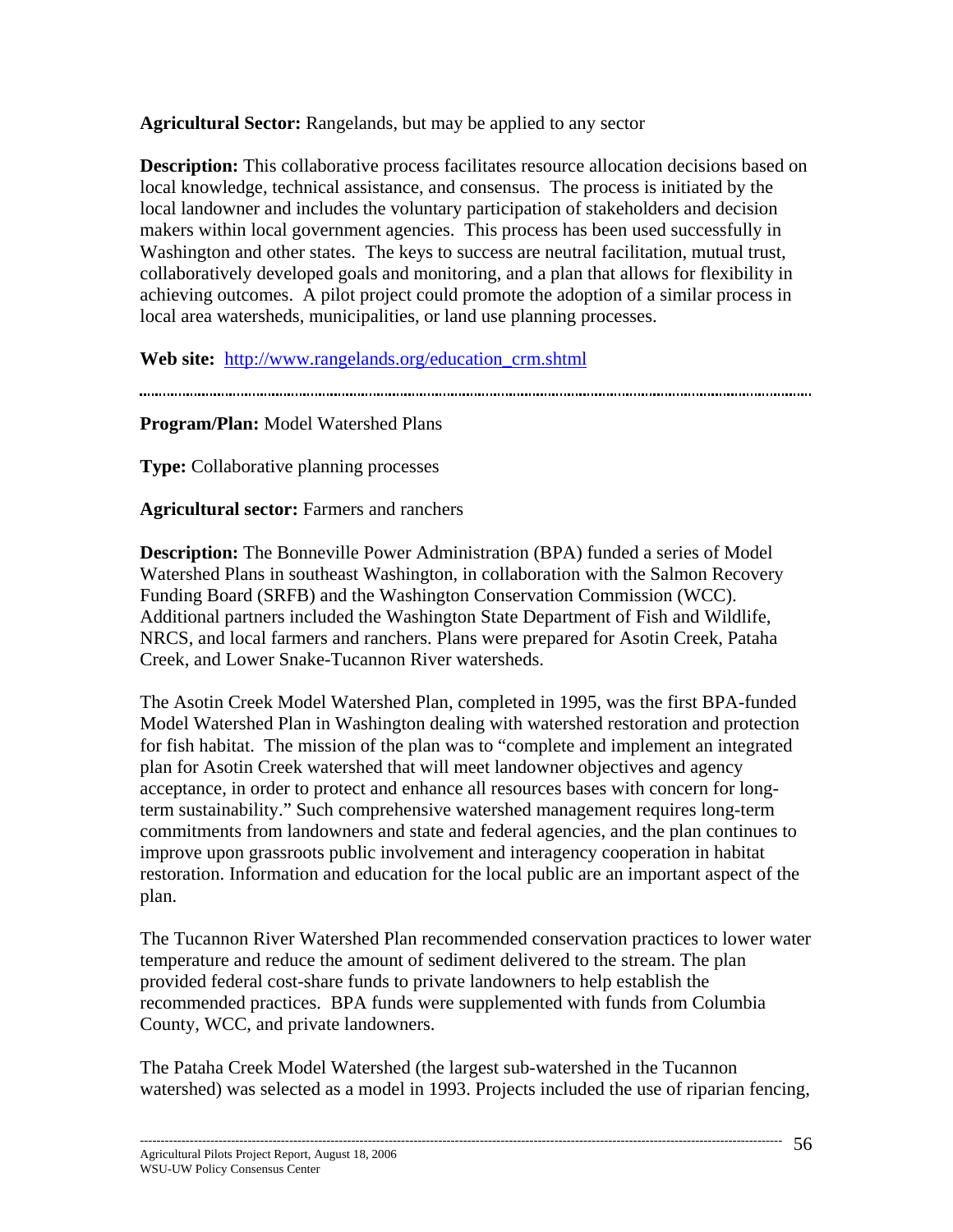off-site watering facilities, tree and shrub plantings, and upland conservation practices. The program is dedicated to enhancing the viability of small-scale agriculture across the state, particularly in urbanized areas as focused on upland conservation practices to reduce the sedimentation into Pataha Creek, using farming practices such as no-till seeding that reduce erosion from cropland.

**Other factors to consider:** The Model Watershed Plans can leverage funds from programs such as CREP. Continuation of these plans has been constrained by lack of funding.

**Web sites**: http://www.efw.bpa.gov/publications/h36208-1.pdf, http://www.efw.bpa.gov/publications/H36266-1.pdf, http://www.efw.bpa.gov/publications/H12585-1.pdf

**Program/Plan:** Columbia Basin Groundwater Management Area (GWMA) Plan

**Type:** Collaborative approach to groundwater/irrigation management

**Agricultural sector:** Irrigated and dryland farming; livestock

**Description:** Concerns over high groundwater nitrate concentrations in Adams, Franklin, and Grant Counties led to official designation of the tri-county area as a GWMA by Washington State Department of Ecology in February 1998. The boards of county commissioners of the three counties joined with more than 100 local volunteers to form and direct the GWMA efforts. They developed the GWMA Plan to inform the public and guide groundwater protection activities that focus on the nitrate problem. The staff of the local conservation districts, health districts, and county governments coordinate, facilitate, and implement the GWMA activities.

The local GWMA participants recognize that nitrogen used in irrigated agriculture meaning all nitrogen-loading activities within the irrigated areas of the three counties has likely been contributing nitrate into the region's groundwater. They have agreed that the most effective methods for improving regional groundwater nitrate levels in the GWMA are the following:

- Widespread irrigation water management and use of nutrient management guidelines in fertilizer use and application on agricultural lands
- Public education about drinking water safety and groundwater protection

The plan presents: 1) the current understanding of the nature of the groundwater nitrate problem and sources that might contribute nitrate to groundwater, 2) management strategies recommended by the local GWMA volunteers to reduce groundwater nitrate levels, and 3) a process to implement the strategies and monitor their progress. The plan contains specific goals for implementing nitrate management strategies.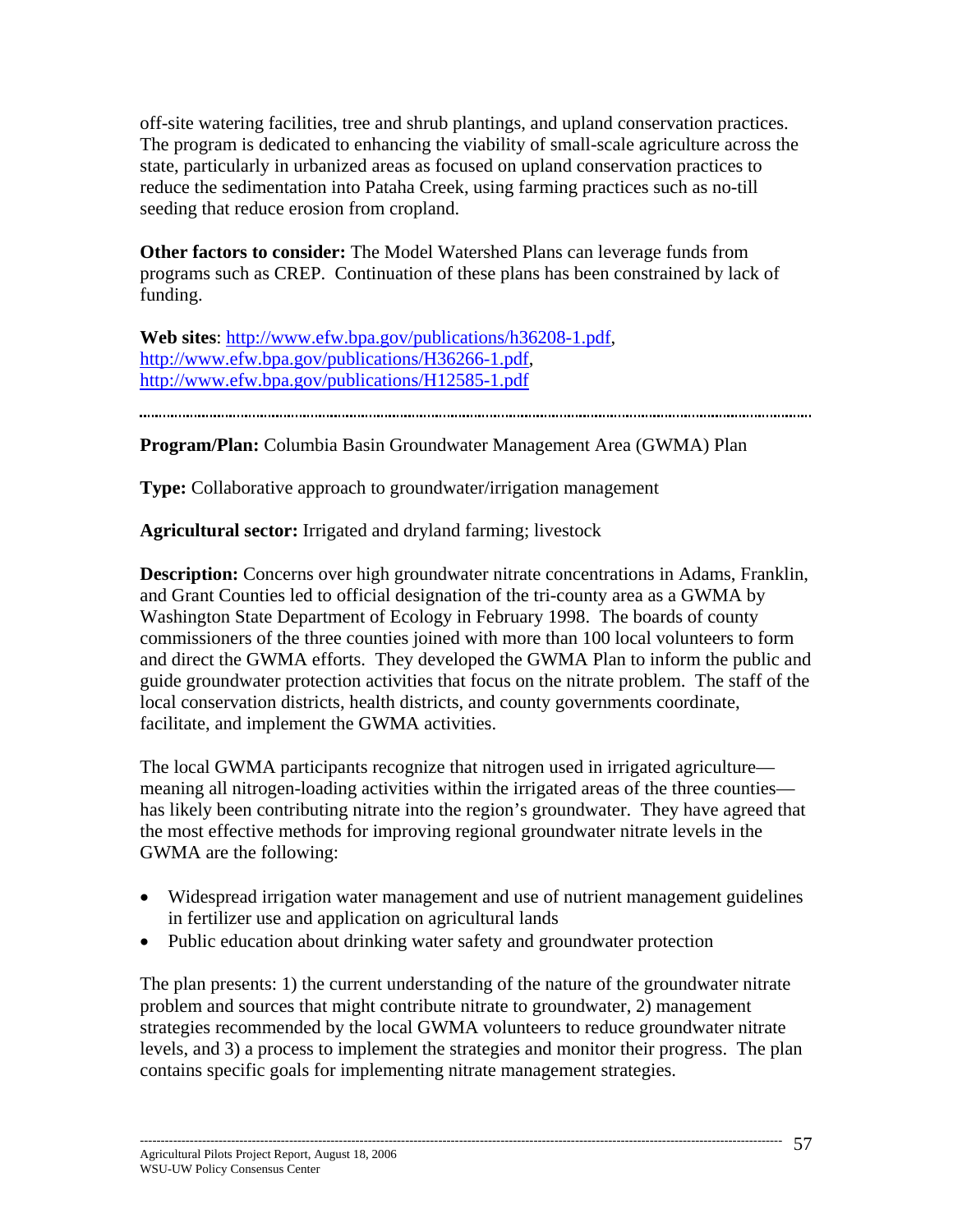The plan lessens the need for mandated nitrate control measures. Growers can conserve water and power through the use of irrigation water management scheduling and use the technology to generate data on soil moisture and other field conditions, which improves management decisions.

The environmental benefits include reduced nitrate levels in local groundwater and water conservation. Monitoring of the progress in achieving the GWMA goals will be conducted regularly. The monitoring results and evaluation were scheduled for release by December 31, 2005.

**Other factors to consider:** A diverse group of more than 100 local volunteers have formed five Ground Water Advisory Committees (GWACs) that represent the five nitrate sources of concern: irrigated and dryland agriculture, sprayfield and wastewater management, dairy/feedlot and cattlemen, urban and rural residential, and environment and recreation. The GWACs research nitrate issues, provide input to the GWMA process, and develop recommendations for the GWMA Plan. The development and implementation of the GWMA Plan is proactive, voluntary, and locally driven.

Funding constraints have limited program participation to 25 to 30 percent of applicants; more than 200,000 acres have been turned away each year.

**Web site:** http://www.gwma.org/

**Program/Plan:** Comprehensive Irrigation District Management Plan (CIDMP)

**Type:** Multi-agency effort to develop individualized irrigation management plans for landowners and farmers

**Agricultural sector:** Agricultural landowners

**Description:** The CIDMP provides the agricultural community with a voluntary opportunity to lead a collaborative farmland and resource stewardship planning process with state and federal agencies and other interested parties. The objective is to develop creative solutions to address the complex and intertwined set of fish and water issues facing agricultural landowners and meet environmental requirements while protecting the viability of the agricultural landscape. This performance-based approach describes in a 10-step process how an irrigation district or group of agricultural landowners in a basin or watershed can develop management plans that simultaneously meet the requirements of the Clean Water (CWA) and Endangered Species Act (ESA). It is designed to work with watershed planning, salmon recovery or other similar efforts.

**Web site:** http://afw.scc.wa.gov/files/index.php3

**Program/Plan:** VINEA: Winegrower's Sustainable Trust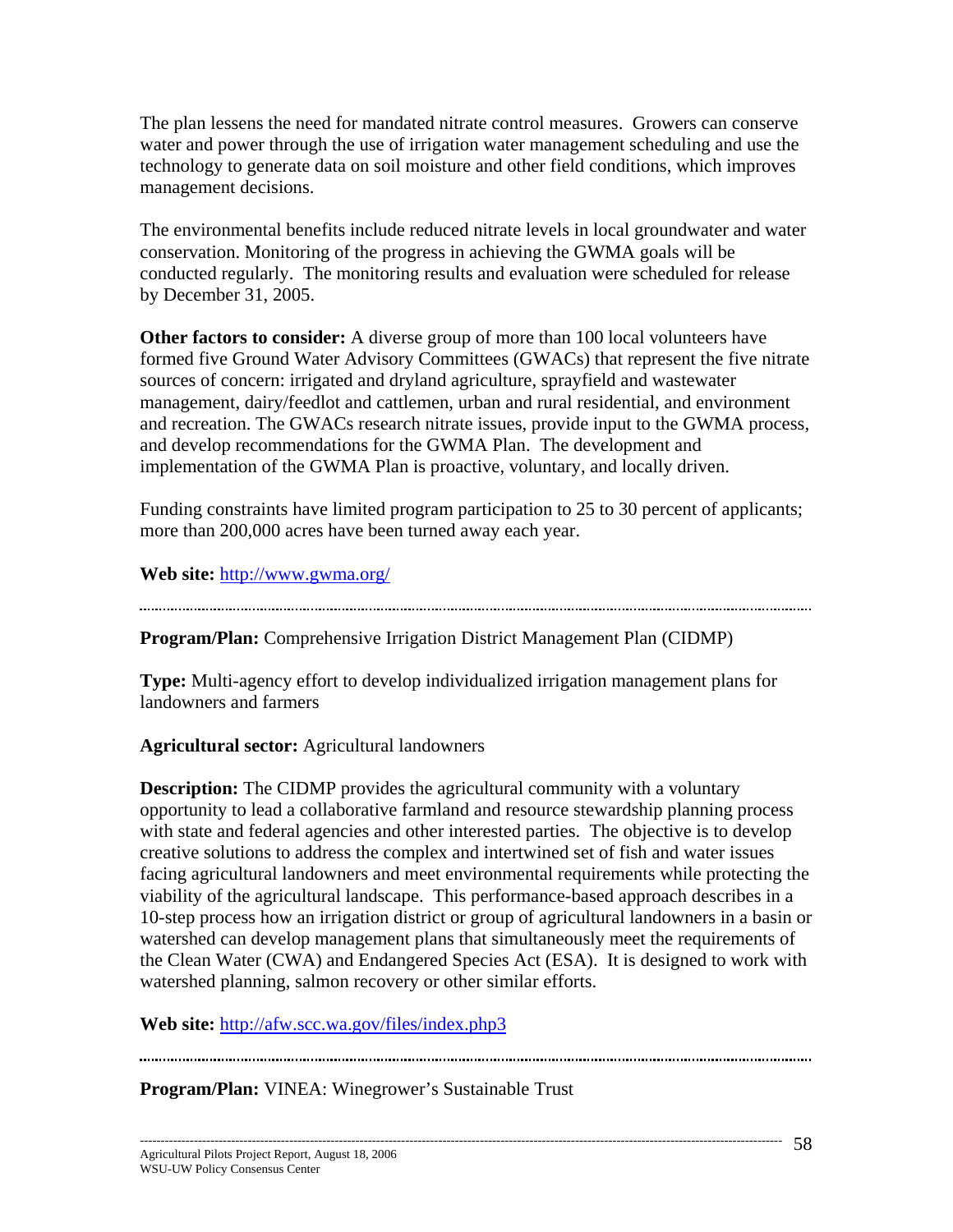**Type:** Voluntary collaborative effort links marketing and sustainable farming practices

**Description:** This collaborative effort represents an agreement by winegrowers and producers to consider economic, environmental and social sustainability throughout the production process. Growers use practices that were collaboratively defined by members of the Trust that are respectful of workers and the environment. By using mutually agreed and environmentally-friendly philosophies and practices, the Trust seeks to link their stewardship to market premiums and access.

**Web Site:** http://www.vineatrust.org/

**Program/Plan:** Washington State Conservation Commission Dairy Program

**Type:** Compliance assistance

**Agricultural sector:** Livestock (dairy)

**Description:** The program was created in 1998 with the passage of the Dairy Nutrient Management Act, which aims to prevent the degradation of surface and ground waters. The guiding principle for the program has been to bring the dairy industry into compliance with the Federal Clean Water Act. An approved and certified dairy nutrient management plan (see approval checklist used by local conservation districts on the web site listed below) is prepared by dairy producers to satisfy the requirements of the act. The act required producers to have their plans certified by December 31, 2003. Industry, the EPA, the environmental community all agreed on the need to pass act. The resulting law is far more flexible and user friendly for the dairy farmer than what would likely have passed had the interested groups taken no action.

Dairy producers can reap financial benefits by using the nutrients in dairy wastes to enhance the productivity of crops grown on the farm, potentially supplementing or replacing other fertilizers. This reduces production costs and improves soil quality. The program benefits the environment by preventing degradation of surface and ground waters by the dairy industry.

**Web sites:** http://www.scc.wa.gov/programs/dairy/; http://filecab.scc.wa.gov/Dairy/DNMP\_Approval\_Checklist\_020900.html

# *Market-Based Incentives*

Food Alliance Gently Grown Label Puget Sound Fresh, King County Salmon Safe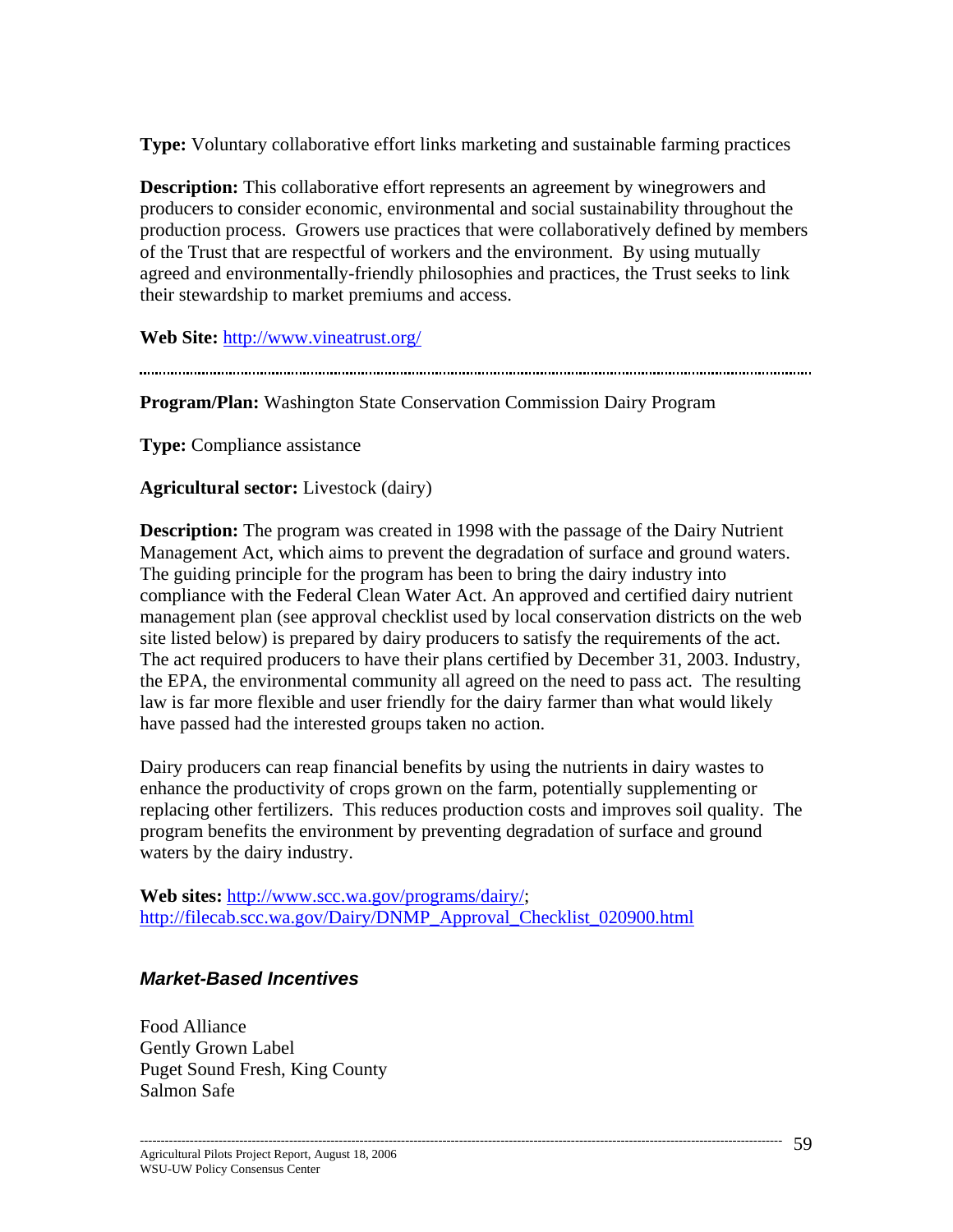Shepherds Grain Small Farm & Direct Marketing Program

**Program:** Food Alliance

**Type:** Labeling

**Description:** Food Alliance is a non-profit organization in the Pacific Northwest that works to create market incentives for adoption of sustainable agricultural practices. It operates a certification and eco-labeling program based on a broad set of social and environmental criteria. Participating farms must develop plans to reduce pesticide use, conserve soil and water, protect wildlife, and provide healthy and safe working conditions. The group has certified more than 2.75 million acres on 140 farms in the Northwest and Midwest (one example is a cooperative of family ranches called Country Natural Beef, formerly known as Oregon Country Beef, which is certified by Food Alliance for its use of sustainable agricultural practices). The Food Alliance recently partnered with the NRCS CSP program to combine federal payments and market incentives for farmers and ranchers to provide automatic CSP eligibility to Food Alliance–certified farmers.

**Web sites:** http://www.foodalliance.org, http://www.oregoncountrybeef.com

**Program:** Gently Grown Label

**Type:** Labeling

**Description:** Bluebird Fruit created the Gently Grown label for fruit produced by the Peshastin Creek Growers (PCG) Association. PCG supports the use of environmentally friendly pest management practices by using "category 4" pesticides, which have low toxicity.

The benefits to agriculture include improved farm worker safety and improved marketing opportunities. The benefits to the environment include improved soil and water quality through reduced use of broad-spectrum pesticides.

**Web site:** http://entomology.tfrec.wsu.edu/pearent/pcg.htm

**Program: Puget Sound Fresh, King County** 

**Type:** Labeling

**Description:** Puget Sound Fresh was started by the King County Agriculture Commission to encourage consumers, wholesalers, retailers, and restaurants to seek out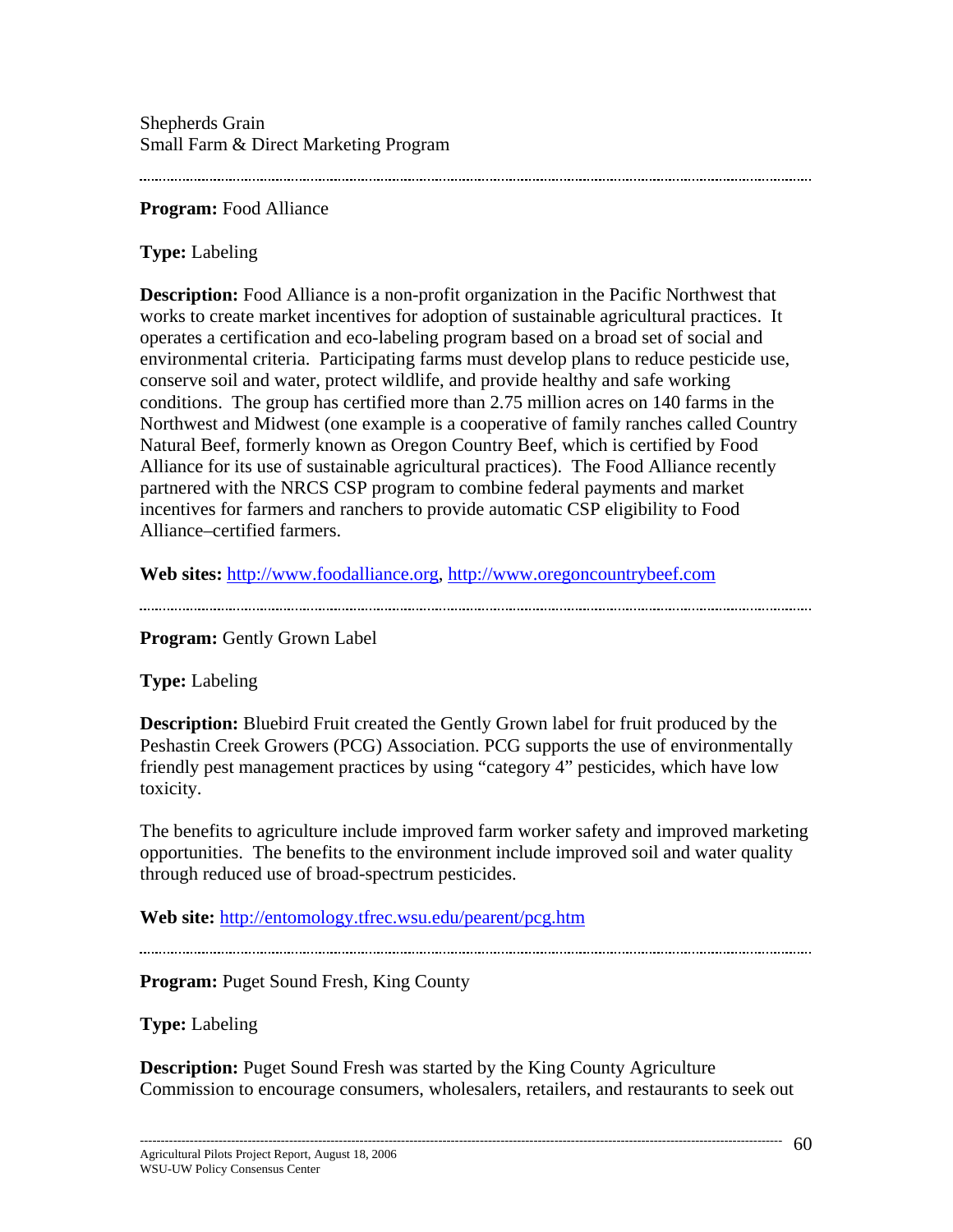and purchase locally grown products. The program labels products with a Puget Sound Fresh sticker or banner. The Cascade Harvest Coalition (a non-profit organization dedicated to local agriculture) has partnered with Puget Sound Fresh and 12 local counties to keep local farmers farming. The coalition also sponsors Washington FarmLink, a program that provides aspiring farmers and landowners with technical assistance and education to help them build sustainable farming operations.

**Web sites:** http://dnr.metrokc.gov/wlr/farms/, http://www.cascadeharvest.org/

## **Program:** Salmon Safe

**Type:** Labeling

**Description:** Salmon Safe recognizes farms that contribute to restoring ecosystem health in native salmon fisheries in the Pacific Northwest. Participating agricultural operations must promote viable streams and wetlands through proper water use, erosion control, chemical management, and environmentally sound animal husbandry. More than 30,000 acres have been certified (18 farms in the Puget Sound region), and the Salmon Safe label is found on wine, fruit, milk, and rice in some grocery stores and specialty wine shops nationwide. The label is supported by the Stewardship Partners in Seattle.

**Web site:** http://www.salmonsafe.org, http://www.stewardshippartners.org/

**Program:** Shepherds Grain

**Type:** Labeling

**Description:** Shepherds Grain is an alliance of 12 family farms that are dedicated to practicing sustainable agriculture in growing wheat. Their farming practices, which include using a direct-seed system for their locally-grown wheat, are certified as "environmentally and socially responsible" by the Food Alliance (further described below). Wheat is typically a commodity product (meaning the price is set by the Chicago Board of Trade), but these farmers can put an additional premium on their products.

**Web site:** http://www.shepherdsgrain.com/

**Program:** Small Farm & Direct Marketing Program – WSDA

**Type:** Technical assistance and marketing

**Description:** The program works to improve the status of small farms (those with gross sales of less than \$250,000 a year) in Washington, which constitutes approximately 90 percent of farms in the state. The mission is to increase the economic viability of small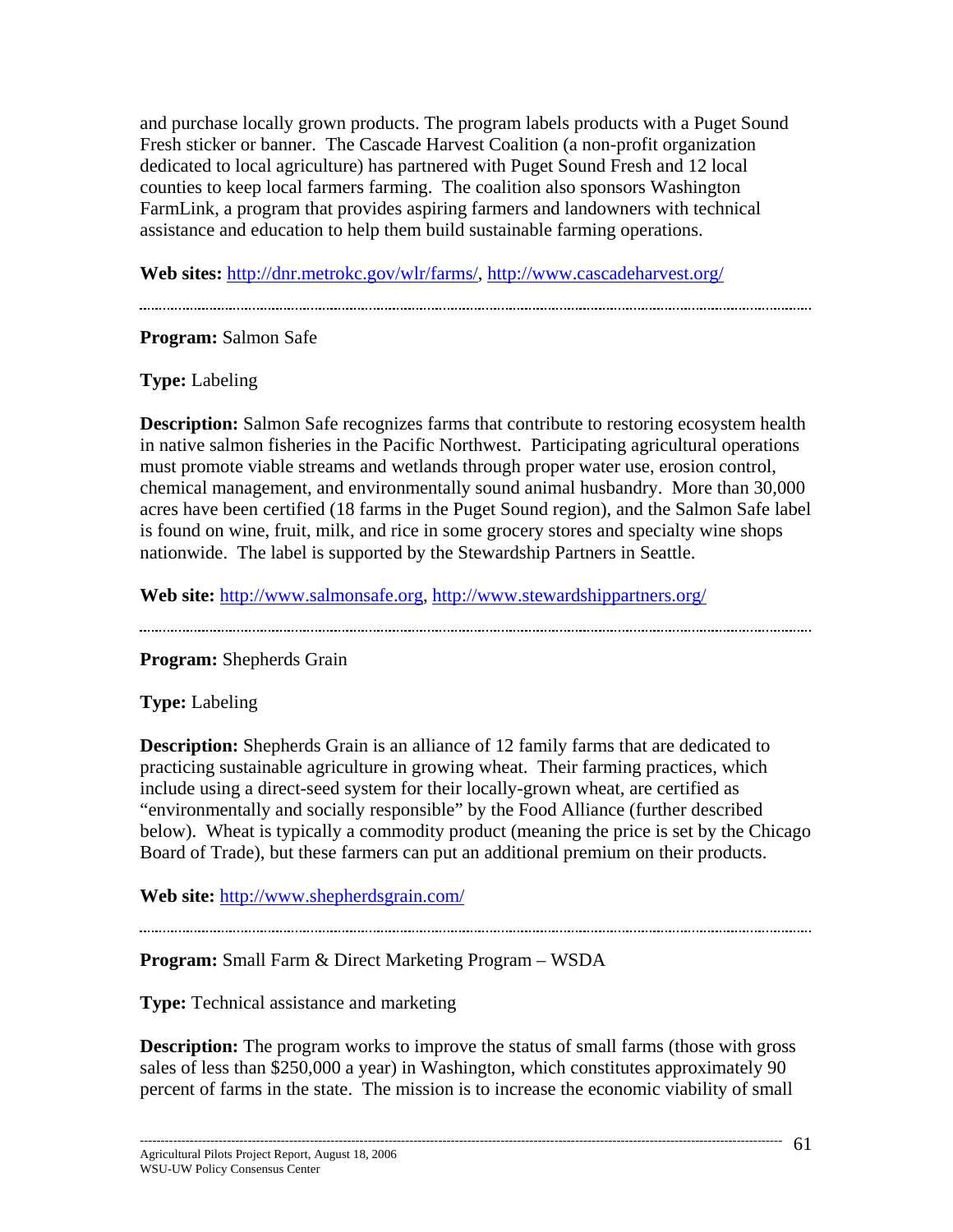farms, build community vitality, and improve the environmental quality of the region. The program does this by providing technical assistance to small farms, including help with direct marketing strategies (selling products directly to consumers), chef-farm connections, farm-cafeteria connections, eco-labels, agricultural tourism, and several other assistance programs.

**Web site:** http://agr.wa.gov/Marketing/SmallFarm/default.htm

# *Technology Applications*

CSANR Climate Friendly Farming Cultivation of biofuel crops Sensor Webs/Ag WeatherNet Stationary, mobile, or small-scale biomass digesters Stationary or mobile oilseed crushers

**Project:** CSANR Climate Friendly Farming

**Type:** Research

**Description:** The Climate Friendly Farming Research & Demonstration Project showcases interdisciplinary cooperation in a comprehensive research project. The project aims to help farmers ease global climate change by reducing farm-produced greenhouse gases. CSANR researchers are assessing dairy, irrigated crop, and dryland grain farming systems to determine how each could move from contributing to global warming to becoming part of the solution. The research could make it possible to compensate farmers for offsetting the pollution caused by urbanization and industries. The program is collaborating with WSU's biological-systems engineering department to convert an existing stationary anaerobic digester in Pullman, Washington, into a mobile anaerobic digester.

**Web site:** http://cff.wsu.edu/

**Project:** Cultivation of biofuel crops

**Type:** Research

**Description:** Initial studies have been conducted on the viability of certain biofuel crops (such as mustard, rapeseed, canola, soybean, sunflower, and safflower) in Washington. Further testing in the disparate regions of the state is needed to determine the economic viability of these crops. Biofuel crops provide renewable energy that is essentially carbon dioxide neutral because the  $CO<sub>2</sub>$  emitted during combustion is offset by the  $CO<sub>2</sub>$ removed by the crop during its growth.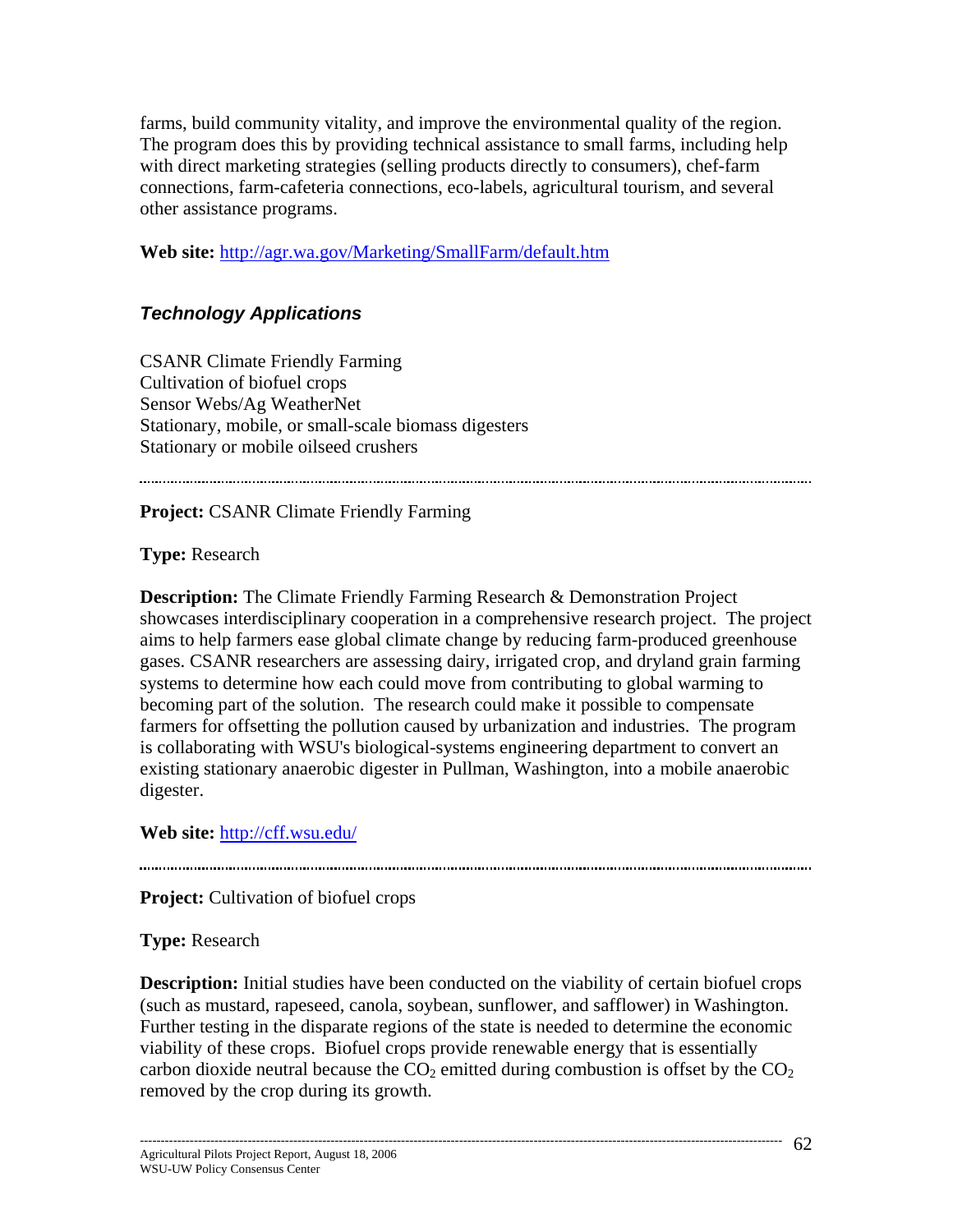**Program:** Sensor-webs/AgWeatherNet

**Type:** Real time weather network for specific locations

**Description:** This sensor technology allows agricultural producers to measure temperature, leaf wetness and automated insect traps. This pilot also utilizes IPM technology through the use of insect traps to control codling moth and leaf rollers in orchards. The combination of weather data and trap data can then be used to see if having improved weather and trap data can improve IPM programs. This program allows producers to enhance IPM programs and reduce pesticide use.

**Website:** http://agweathernet.prosser.wsu.edu/index.html

**Project:** Stationary, mobile, or small-scale biomass digesters

**Type:** Research and monitoring of recently implemented projects

**Description:** Efforts are underway to develop and test a new manure digester in Monroe, Washington, to test an existing digester at the Vander Haak Farm in Lynden, Washington, and to test the design of an existing stationary digester in Pullman, Washington, before converting it to a mobile digester. Other projects such as the Regional Organics Process Facility, are working to develop and implement a system for turning corn or other by-products into green power or value-added products.

**Project:** Stationary or mobile oilseed crushers

**Type:** Research

**Description:** Bio-fuels could become an important component of sustainable agriculture in the state, but the lack of infrastructure for crop production, processing, and market access has been cited as a barrier. A pilot project could seek to develop a relatively inexpensive means of processing oilseeds, particularly one that could benefit and support local farms or reduce transportation costs. Another pilot project could establish a supply chain to satisfy urban demand.

**Project:** Paper products from straw waste

**Type:** Research and testing

**Description:** Wheat straw has traditionally been burned in Washington's fields, but air quality concerns have led farmers to seek a cost effective alternative to burning. Research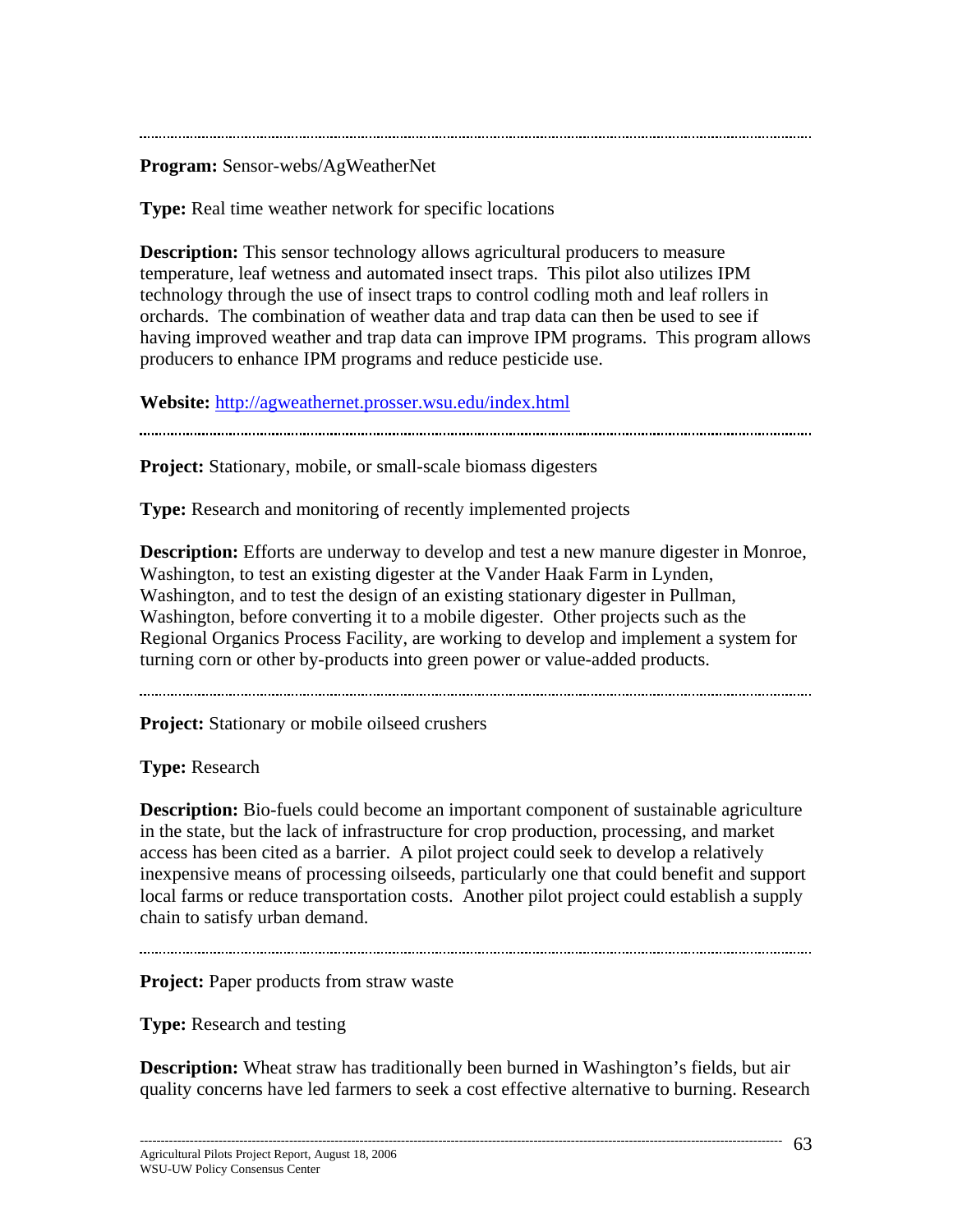suggests that wheat could be used as a feedstock for paper products, including cardboard, copy paper, and other paper products.

## *Agricultural Land Preservation*

Farmland Preservation Program Farmland Preservation Program (FPP), King County King County Transfer of Development Rights (TDR) Program Open Space Taxation Act

#### **Program**: Farmland Preservation Program

**Type**: Purchase of Agricultural Conservation Easements (PACE)

**Description**: The statewide Farmland Preservation Program, administered by the Office of the Interagency Committee for Outdoor Recreation (OIAC), is aimed at preserving economically viable farmlands in Washington State and enhancing ecological functions on those lands. Counties and cities are eligible to receive the grants, which are to be used to:

- Preserve viable farmland
- Enhance the ability of the preserved farmland to provide agricultural production
- Improve or restore the ecological functions of the preserved farmland, including providing benefits to fish and wildlife
- Provide other functions important to communities such as improving aquifer recharge, managing storm water, creating jobs in the agricultural sector, etc.

Counties and cities may use the grants to acquire farmland development rights through PACE (see further description below). Grant funds can also be used for improvements that enhance the agricultural production of the preserved farmland and help restore or enhance ecological functions.

Other factors to consider: OIAC will begin soliciting grant proposals in the spring of 2006. They are currently beginning to develop guidelines for what types of requests will be eligible for funding and how they will be evaluated.

**Web site:** http://www.iac.wa.gov/iac/grants/farmland\_description.htm

**Program:** Farmland Preservation Program (FPP), King County

**Type:** Purchase of Agricultural Conservation Easements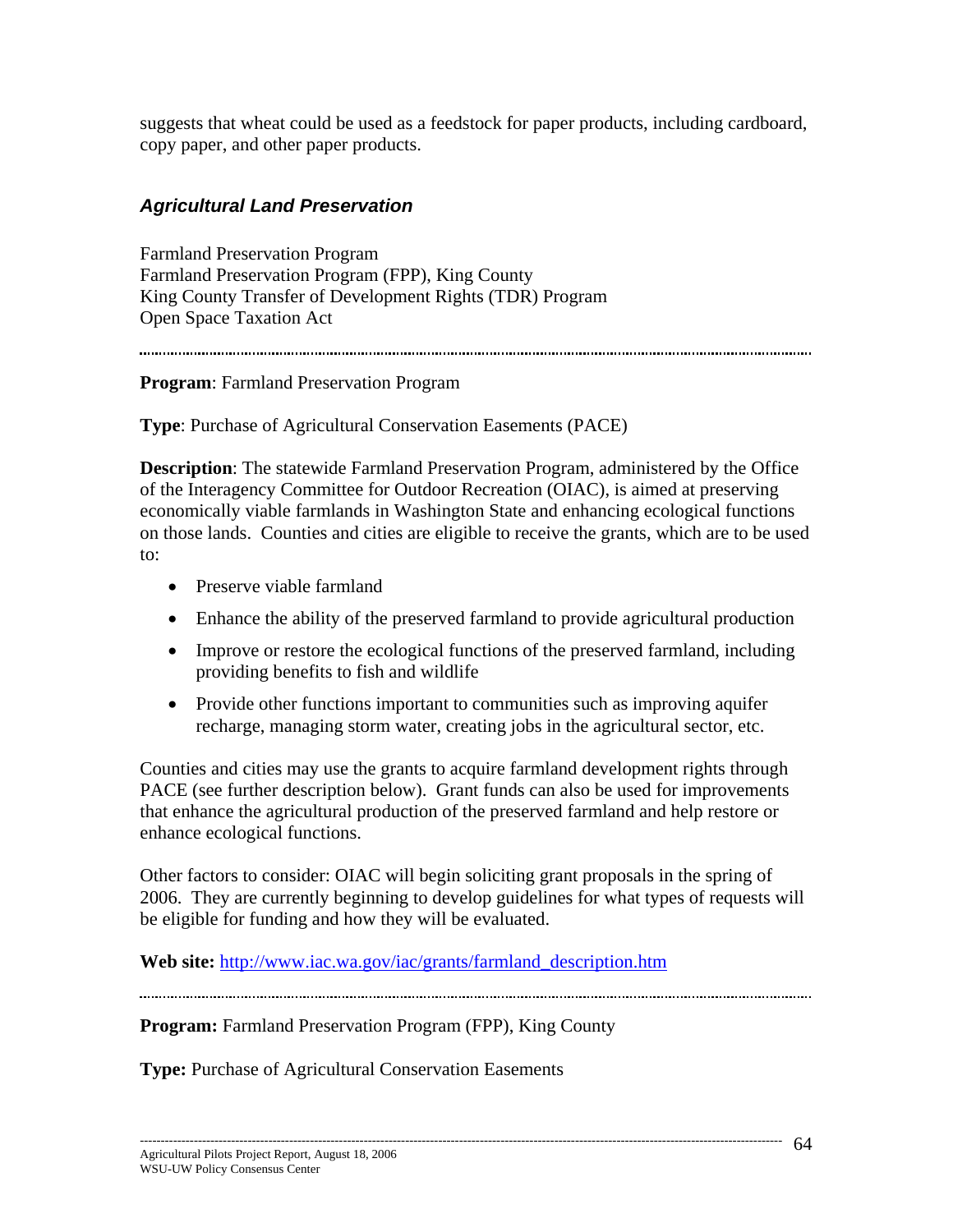**Description:** The FPP began in 1979 when King County voters approved an initiative authorizing the county to preserve rapidly diminishing farmland by purchasing development rights. In selling development rights, owners allow covenants to be placed on their property that limit use and development. The county acquired development rights for 12,600 acres of farmland in the 1980s and continues to purchase rights on selected properties. The protected farmlands are located primarily in the Green, Sammamish, and Snoqualmie River valleys and on the Enumclaw Plateau and Vashon Island.

FPP is a purchase of development rights (PDR) program, also referred to as purchase of agricultural conservation easements (PACE). Additional PACE programs in Washington include:

Pierce County Resource Conservation Fee Proposal Puget Consumers Coop Farmland Fund San Juan County Land Bank San Juan Preservation Trust Skagit County Conservation Futures Skagitonians to Preserve Farmland Whatcom County PDR Program Washington State's Agricultural Conservation Easements Program (established via House Bill 2758 in 2002; currently unfunded)

**Web sites:** http://dnr.metrokc.gov/wlr/LANDS/farmpp.htm, http://www.farmland.org/pnw/index.htm

**Program**: King County Transfer of Development Rights (TDR) Program

**Type:** Transfer of Development Rights

**Description:** The King County TDR Program allows individuals in the private market to purchase and sell residential development rights. It encourages land development in urban areas and sets aside land for preservation in other, more rural regions of the county. The program requires a permanent conservation easement on the land from which development rights are transferred. Participation in the program is voluntary, but sites must be certified by King County. Agricultural Production District lands qualify as TDR "sending sites." Other local jurisdictions that have initiated TDR programs include:

City of Issaquah (proposed TDR program) City of Redmond Snohomish County

**Web site:** http://dnr.metrokc.gov/wlr/tdr/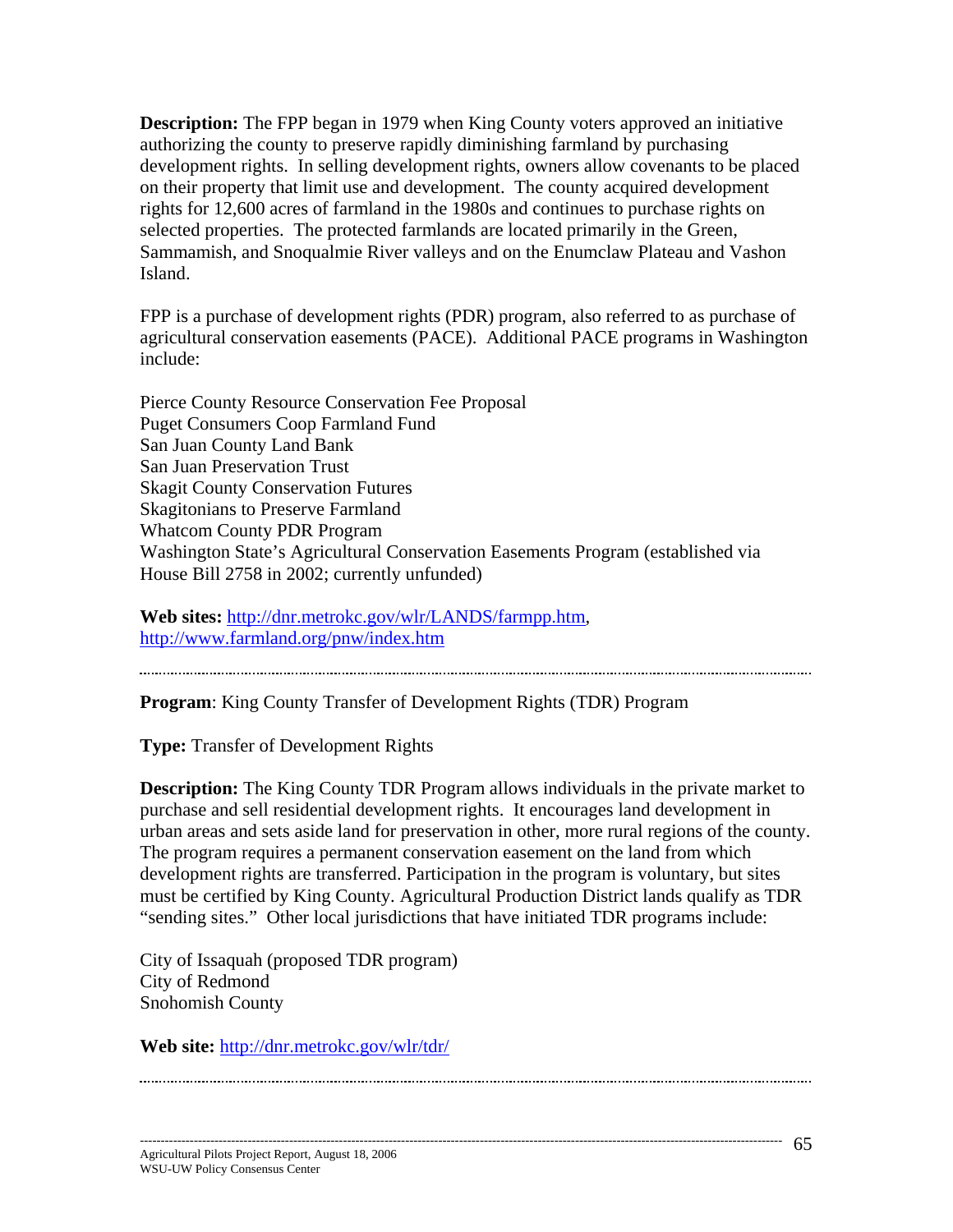**Program:** Open Space Taxation Act

**Type:** Agricultural lands conservation

**Description:** The Open Space Taxation Act allows property owners in Washington State to have their open space, farmland, and timberland valued at their current use rather than at their highest and best use (for taxation purposes). Several counties have established a public benefit rating system (PBRS) for the open space classification of the Act to determine the percentage of tax reduction per parcel. Examples of such programs in Whatcom and King County are briefly described below:

- **Open Space Taxation Program, Whatcom County:** Applications are considered for the "Open Space Farm and Agriculture Conservation" classification under the Act, using a set of criteria determined by Whatcom County (see program web site listed below).
- **Public Benefit Rating System, King County:** The PBRS and the Timber Land programs provide incentives to encourage landowners to voluntarily conserve and protect land resources, open space, and timber. In return, the land is assessed at a value consistent with its "current use" rather than the "highest and best use." PBRS is based on a point system; points are assigned to specific open space resources or PBRS categories. The sum of the points translates into a percentage reduction in taxes for the portion of the land enrolled in PBRS.

**Other factors to consider:** Land enrolled in the USDA CRP program is automatically classified as farm and agricultural land under the Act.

**Web sites:** http://dor.wa.gov/docs/pubs/prop\_tax/openspace.pdf**,**  http://www.co.whatcom.wa.us/pds/planning/openspace/os\_index.jsp, http://dnr.metrokc.gov/wlr/lands/incentiv.htm

# *Conservation farming practices*

#### **Soil Management**

- **Direct seeding/reduced tillage.** Applicable to either dryland or irrigated crops, direct seeding refers to cropping systems that fertilize and seed directly through the residues of the previous crop without using the traditional tillage for seedbed preparation. Only a narrow strip of soil is disturbed with each of the fertilizer and/or seed openers, and much of the crop residue is retained on the soil surface, which reduces erosion and conserves organic matter. Direct seeding and reduced tillage techniques can be one- or two-pass systems, which are further categorized into high- to low-disturbance. Direct seeding systems can minimize soil erosion, improve water conservation and soil quality, sequester carbon, and increase production efficiency and profitability.
- **Green manures.** This technique involves tilling fresh plant material into the soil to improve the soil, add nutrients, manage soil-borne pests, increase water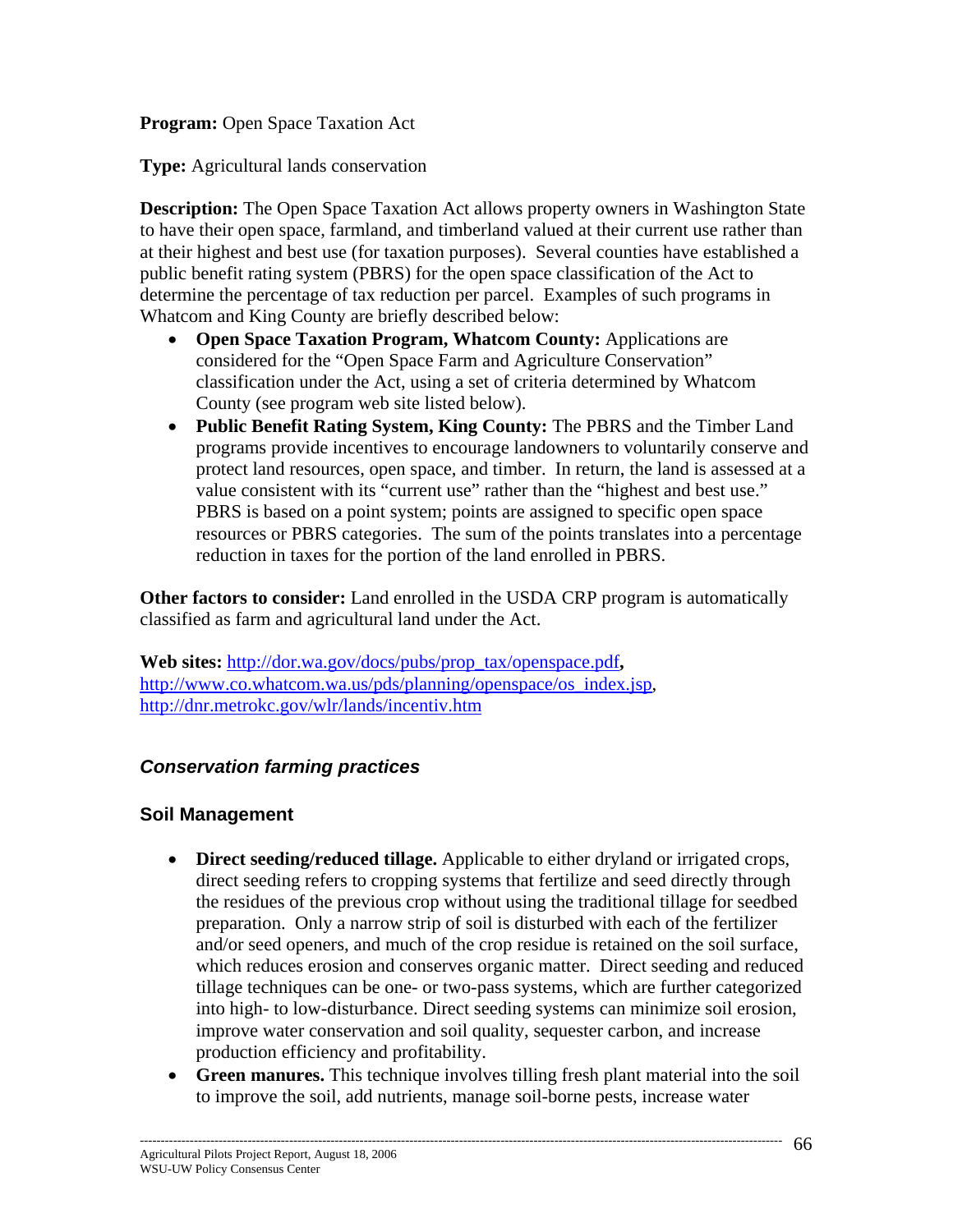infiltration, improve yields of the following crop, and increase profits. This is a traditional technique that was largely replaced by less expensive synthetic fertilizers. However, farmers are now realizing that unlike using synthetic fertilizers, this technique can improve the soil's physical, chemical, and biological qualities. The technique has proven successful in potato crops in Washington to control soil-borne pests, and it might be beneficial for other crops, particularly by using legume green manures to provide nitrogen as synthetic nitrogen becomes more expensive and potentially scarce.

• **Combined direct seeding/green manures.** Growers in other parts of the world (especially South America) have combined these two practices with success. It has allowed them to reduce input costs, increase yields, build soil organic matter, reduce soil erosion, and protect water quality. This combination has been used in the southeastern United States, but it has not been explored in the Pacific Northwest. Growers have developed special equipment to terminate the cover crop without tillage or herbicides in some situations, further protecting water quality outcomes and reducing costs.

#### **Rangeland and Pasture Management**

- **Rotational grazing.** Rotational grazing, or intensive pasture management, is a system of dividing a pasture into several smaller sections and moving livestock between them in short rotations to allow plants to recover before they are grazed again. This system improves livestock weight gain, maintains plant diversity, and increases available forage. Because this approach prevents pastures from being overgrazed, it can increase plant cover, reduce soil erosion and sequester carbon within the soil. The use of portable fencing inherent in this practice makes it easier to keep cattle away from waterways during wet periods and allows them to graze during drier times, which can benefit native plant growth.
- **Multi-species grazing.** Sheep and goat grazing during selected seasons and cycles of plant growth can reduce invasive plant species and promote growth of native grasses. These grazing techniques have been successfully used on rangelands used for cattle grazing, as well as sensitive areas such as wetlands and riparian areas in both rural and urban settings. Because sheep and goats prefer different plants than cattle and have different grazing mechanics, they seek out small plants, particularly weeds, which allow for a high protein intake. If sheep and goats graze pastures during the early stages of weed growth, they can, over time, reduce weeds and invasive species in pastures. This can in turn reduce the need to apply herbicides to pastures and sensitive areas in both rural and urban settings, and it can achieve long-term gains for farmers in the form of increased yields and reduced expenses and environmental costs associated with herbicide application. In addition, the livestock represent a saleable product after they are used for weed control.
- **Habitat-enhancing grazing.** One recent pilot effort conducted by the Washington Cattleman's Association (WCA) and the Washington State Department of Fish and Wildlife (WDFW) allows grazing on WDFW lands in an effort to improve habitat for elk, deer, and other wildlife. This approach aims to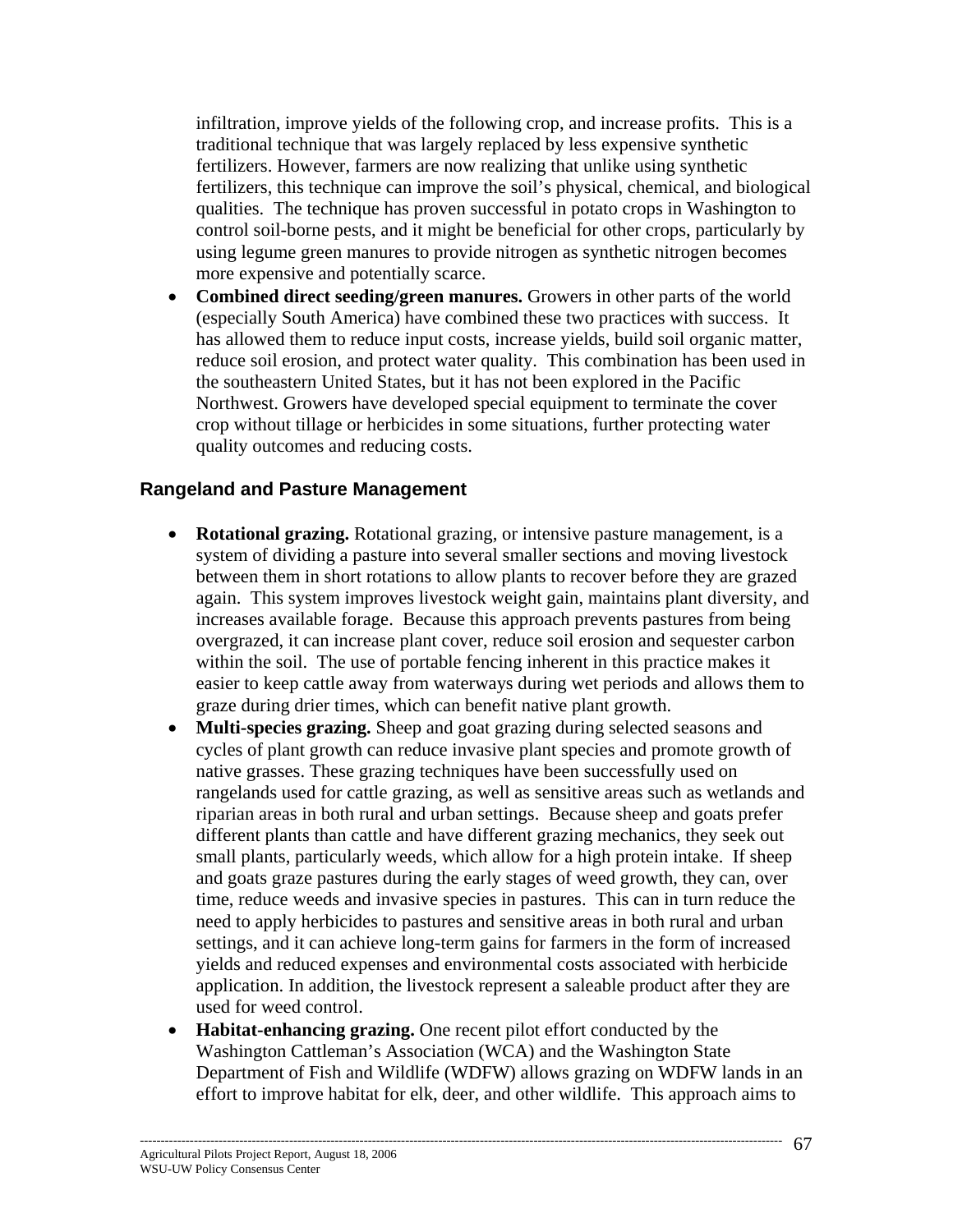promote native plant growth, which is more palatable to wildlife, using sound rangeland management practices.

• **Integrated crop/livestock systems.** This traditional farming method is less common in highly specialized agricultural systems. However, even in intensive agricultural areas, examples of the benefits of integrating crops and livestock are evident. In the Columbia Basin, growers plant cover crops such as triticale in the fall after harvest to reduce the potential for wind and water erosion over winter. The cover crop can be grazed by livestock, generating revenue for the grower and additional organic matter for the soil. Often the land is leased by a crop farmer to a livestock producer for the grazing period. Increased farm diversity or coordination between farms could help spread the use of this technique. This approach also enhances the potential to market grass-fed livestock products.

## **Irrigation**

- **Drip irrigation.** This technique applies water directly to the root of the plant, reducing evaporative losses from irrigation. It has been successfully used in tree fruit production and many vegetable crops.
- **Deficit irrigation and partial rootzone drying.** This technique has been tested in orchards to trick the tree into thinking it is under water stress so that it grows less foliage, uses less water, and produces higher-quality fruit. It also reduces the need for pruning, which can lead to potentially significant cost savings.

#### **Pest Management**

• **Integrated pest management (IPM).** IPM uses a combination of techniques to control pests, such as using pest-resistant plant varieties, regular monitoring for pests and their natural predators, weather monitoring, and carefully applied doses of low-toxicity pesticides. These techniques can be used singly or in combination, with an emphasis on methods that are least injurious to the environment and most specific to the particular pest.

# **Organic Practices**

- **Organic farming.** Organic food production in this state has increased dramatically to meet increasing consumer demand. Washington has more than 30,000 acres of certified organic land, with a large portion in higher-value fruit and vegetable crops. Most studies of organic systems have found environmental benefits, and many organic products yield a premium price for the grower. However, these systems are often more expensive to implement and can incur a slight yield loss. Thus, premium prices are generally necessary to make them viable economically.
- **Composting.** Composting is a biological process that uses heat, moisture, oxygen, and microbial organisms such as bacteria and fungi to decompose plant and animal matter. This decomposition process breaks down raw materials into nutrient-rich organic matter that farmers can apply as fertilizer or soil conditioner